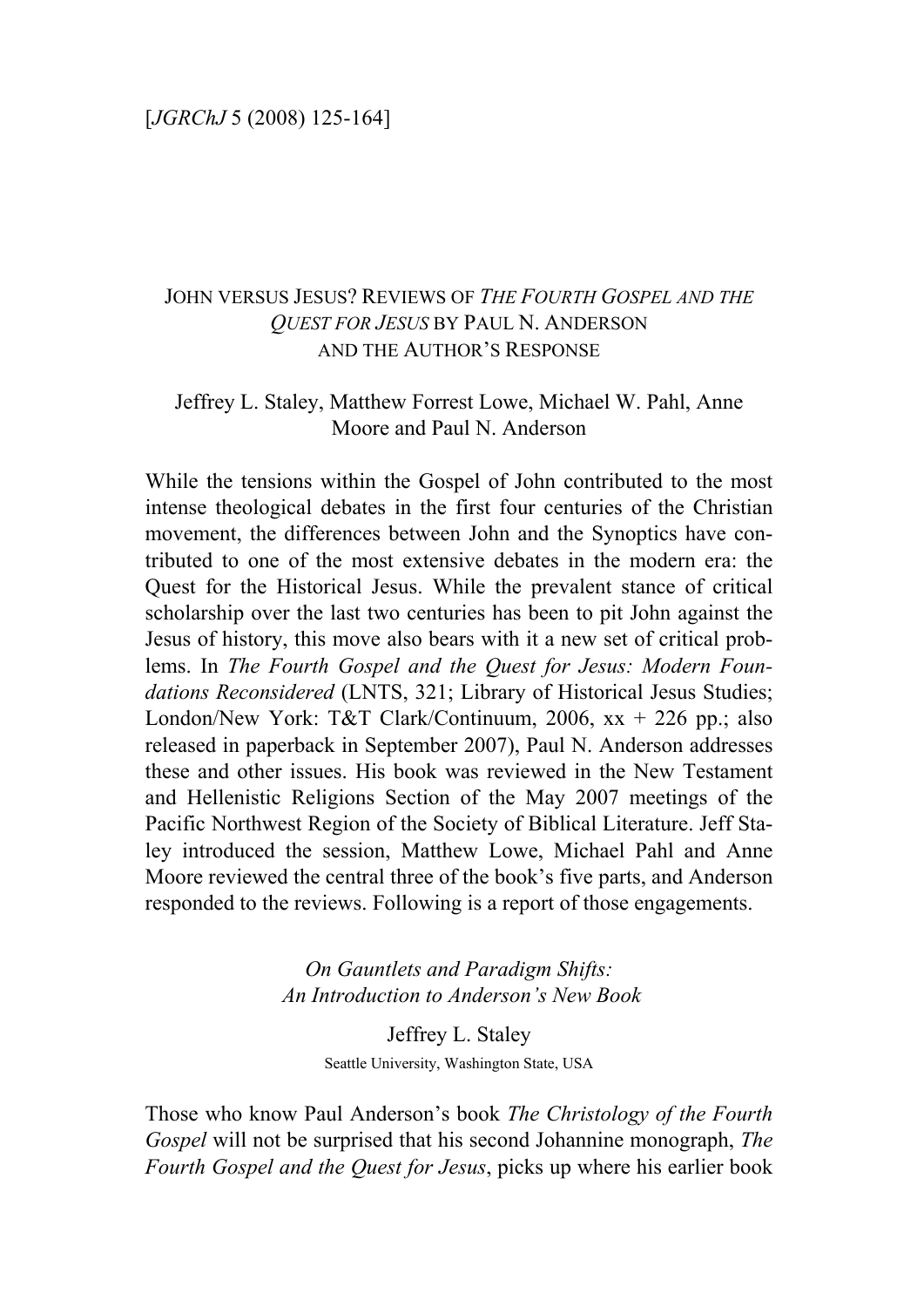left off. Anderson's first book challenged the critical grounds upon which Fourth Gospel diachronic composition theories (e.g. Bultmann, Fortna, Teeple) and Markan-dependence theories (e.g. Barrett, Brodie, Neirynck) were based. But in his new book Anderson proposes his own competing theory of composition. Here Anderson argues that the Fourth Gospel reflects a certain 'synchronicity' of authorship, some of which is rooted in an eyewitness source, and a 'diachronicity' of situation that reflects ongoing social and theological developments in the Johannine community.

Anderson begins with a two-edition theory of composition, arguing that the Fourth Gospel represents an autonomous Jesus tradition that develops its own peculiar trajectory. Here Anderson throws down the gauntlet and challenges modern scholarship's emphasis on Johannine theology at the expense of its historical contributions to the quest for Jesus. In so doing, he seeks to address Johannine contributions to several of the leading religious issues of the modern era, just as he earlier addressed Johannine contributions to theological issues of the patristic era. Rather than a 'Christ of faith', the targeted subject here is Johannine contributions to—or detractions from—the 'Jesus of history'.

Anderson's book has five parts to it, preceded by an introduction and followed by a conclusion. In addition, Robert Kysar has written an insightful Foreword that situates the book within the larger flow of Johannine and Jesus studies. There are also two appendices that lay out in more detail the outlines of Anderson's critical theories on important Johannine matters: 'A Two-Edition Theory of Johannine Composition' (pp. 193-95), and 'A Historical Outline of Johannine Christianity' (pp. 196-99). In the former, Anderson argues that a 'first edition' of John was finalized around 80–85 CE as the *second* written Gospel. Whereas Matthew and Luke built *upon* Mark, Anderson argues that John built *around* Mark, with Mark as a dialogical partner rather than a literary source. Anderson believes that the Johannine Epistles were then written by the Johannine Elder (85–95 CE), who finalized the Gospel after the death of the Beloved Disciple/Evangelist (100 CE), adding such components as the Prologue, chapters 6, 15–17, 21 and the Beloved Disciple/ eyewitness references.

In his 'Historical Outline of Johannine Christianity', Anderson lays out a theory of the history of the Johannine situation, including two crises in each of three phases, with a final crisis (a running set of dialogues with other gospel traditions) spanning all three periods.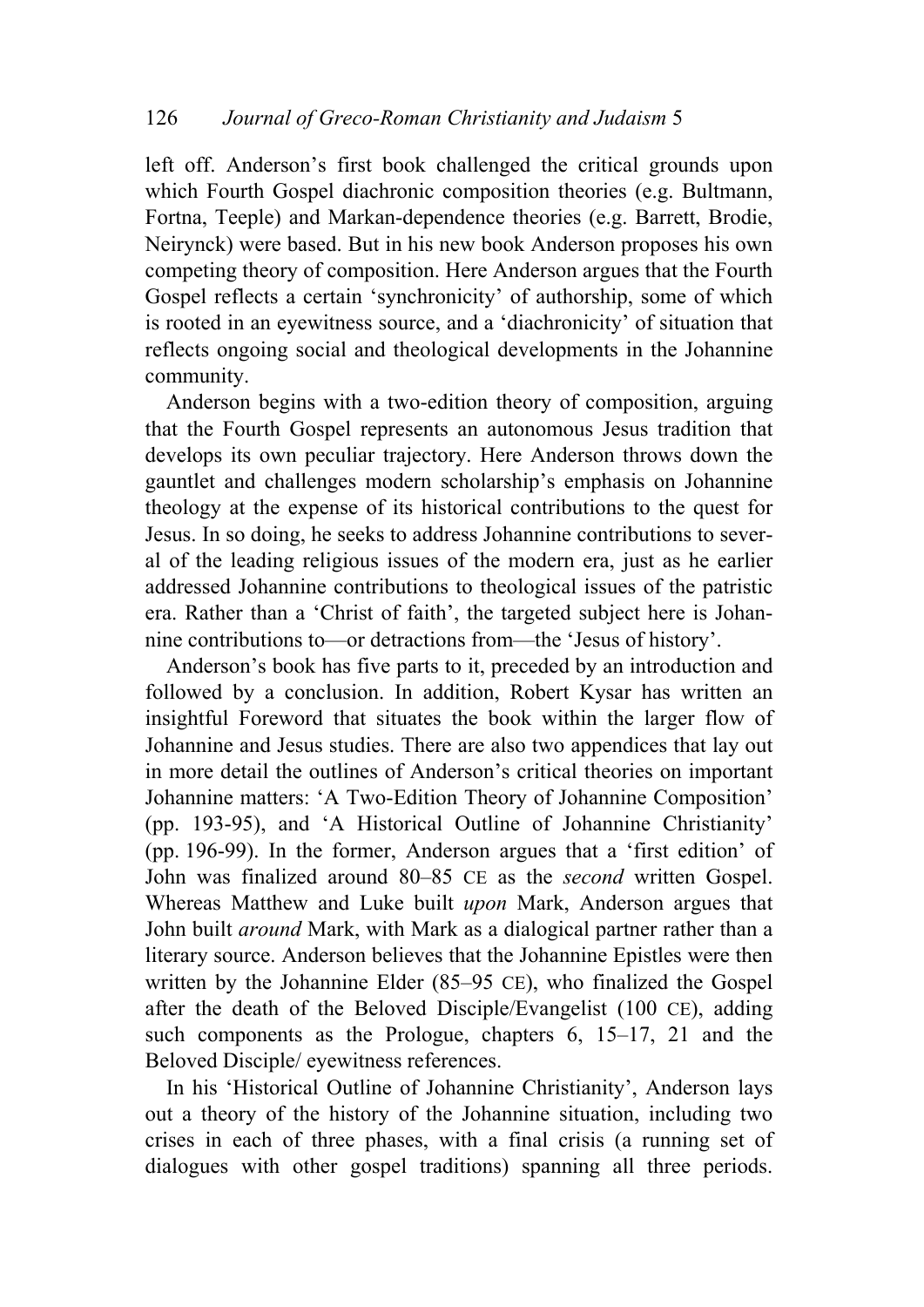Anderson's *Early Period* (30–70 CE) involves a northern Palestinian setting with two crises (North–South tensions between Galileans and Judeans; and competition between followers of Jesus and John the Baptist). Anderson's *Middle Period* (70–85 CE) envisions a move to Asia Minor leading to two further crises (local synagogue tensions over Johannine high Christology; and growing tensions with the local Roman presence over increased emperor-laud expectations under Domitian). Anderson's *Later Period* (85–100 CE) posits an expansion of dialogue partners to include other Christian communities and centers of the movement (Gentile Christian teachers who advocate assimilation on docetizing grounds; and institutionalizing responses to various threats, which evoke a Johannine corrective). Thus, Anderson proposes a new approach to the composition of the Fourth Gospel, while laying out his own solutions to some of the perplexing problems of Johannine historiography.

Parts II–IV of Anderson's monograph are treated in the reviews below; thus this introduction will simply sketch out the beginning and the ending of the book. In the introduction ('John *versus* Jesus— Modern Foundations of Biblical Scholarship') and in Part I ('Modern Foundations for the Critical Investigation of John, Jesus, and History'), Anderson treats the reader to the story of John's historical marginalization in the modern era, citing four chapters in the history of modern interpretation. He then assesses modern paradigms and their shortcomings, pointing out that neither traditionalistic nor modernistic approaches to Johannine traditions have been entirely suitable to the historical task.

From here, Anderson goes on to outline his own synthesis, which he calls 'The Dialogical Autonomy of John' (pp. 37-41). This synthesis builds upon his earlier 'Cognitive-Critical Analysis' of the development of the Johannine dialectical tradition, and it accentuates several forms of dialogical realities underlying the Fourth Gospel's origin and development. Some of these dialogical realities include the dialectical thinking of the Beloved Disciple/Evangelist; the Prophet-like-Moses agency motif (the source of the Fourth Gospel's revelatory rhetoric); certain dialogical engagements within the developing Johannine situation; and rhetorical devices used to provoke hearers and readers in an imaginary dialogue with Jesus. Anderson concludes that the Johannine narrative was a distinct tradition from that of the other canonical Gospels, and thoroughly dialogical from start to finish.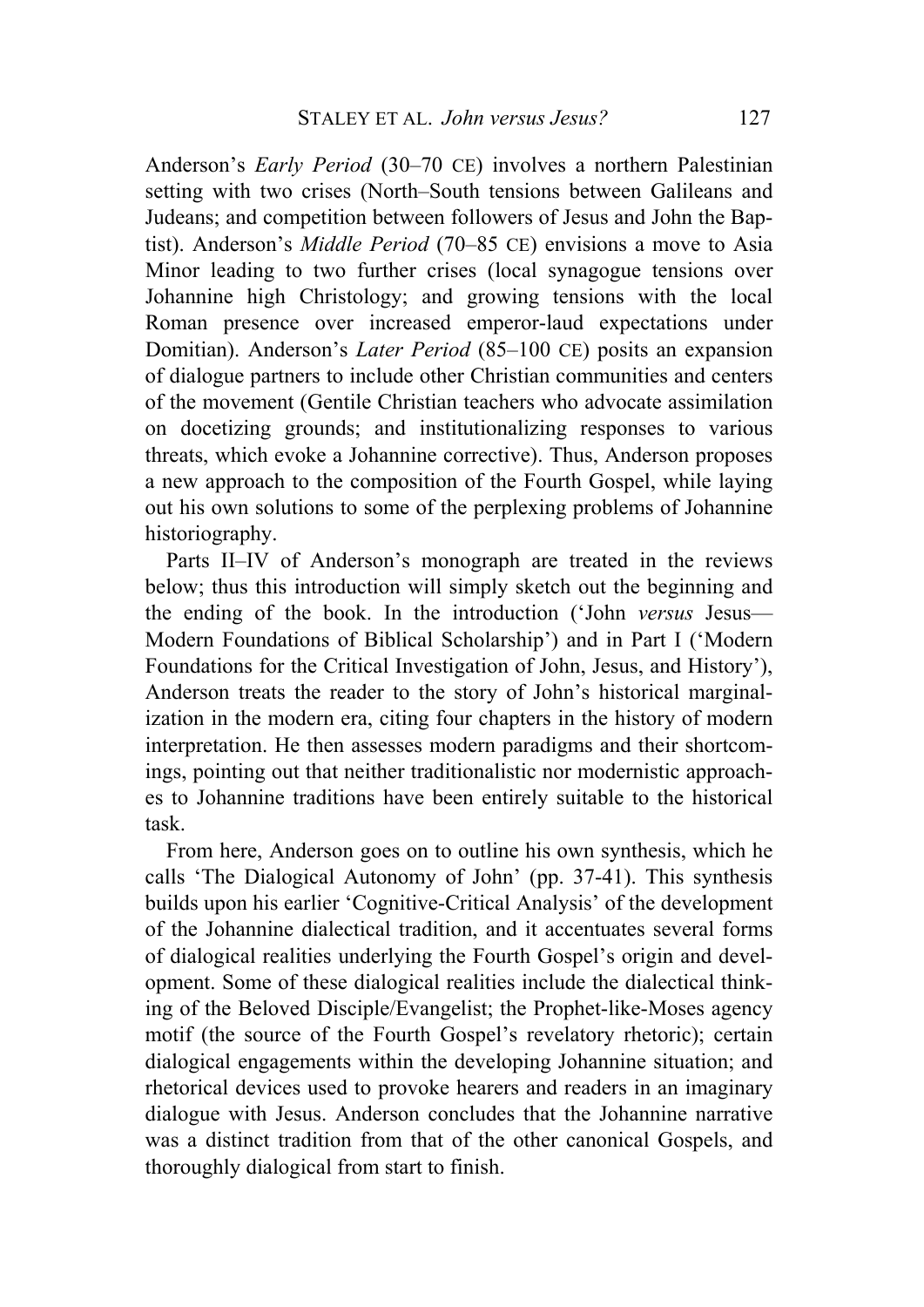### 128 *Journal of Greco-Roman Christianity and Judaism* 5

Parts II–IV are the heart of Anderson's book, but Part V ('Modern Foundations Reconsidered—Implications for the Critical Investigation of John, Jesus, and History', pp. 175-90) and the Conclusion ('John and the Quest for Jesus—A Nuanced View', pp. 191-92) expand on the book's central proposals and push them further. While expressing sympathy for the binary oppositions facing most Johannine scholars, Anderson nevertheless poses a dialectical way of approaching gospel-tradition historiography, citing Rudolf Bultmann, who put forward such a suggestion in 1927. Anderson notes that whereas the Church Fathers came to approach John's *christological* tensions dialectically, restoring the tension to otherwise monological distortions, curiously, a dialectical approach to John's *historiography* has never been critically explored. In contrast to the shopworn John-versus-Synoptics or Synoptics-versus-John triumphalism, Anderson thus poses what he calls a 'nuanced [dialogical] approach' to these enduring problems, one that eschews an either-or dichotomy.

Anderson's book should challenge Johannine and Jesus scholars alike; but its primary value may lie in the way that it addresses the classical questions of Johannine scholarship. Here we have something different from a book that simply stirs up old discussions, for Anderson believes that his analysis of Johannine dialectic could provide ways forward in addressing some of the most divisive religious issues of our times. As Robert Kysar says in the Foreword,

Anderson's suggestion of a two-way influence [is] very valuable with numerous implications, such as his theory of a 'bi-optic [*sic*] perspective on Jesus'… This volume challenges biblical scholars to rethink the foundations of much of our study. It will…make readers assess their own methods and stimulate new discussions of John and the quest for Jesus (p. xx).

*Building a Case for Deconstruction: A Review of Part II, 'On Planks and Platforms—A Critical Assessment of John, Jesus, and History'* 

> Matthew Forrest Lowe McMaster Divinity College, Hamilton, Ontario, Canada

When Paul Anderson published his first full monograph, *The Christology of the Fourth Gospel*, D. Moody Smith's Foreword predicted that the author would 'set an agenda for his own career' in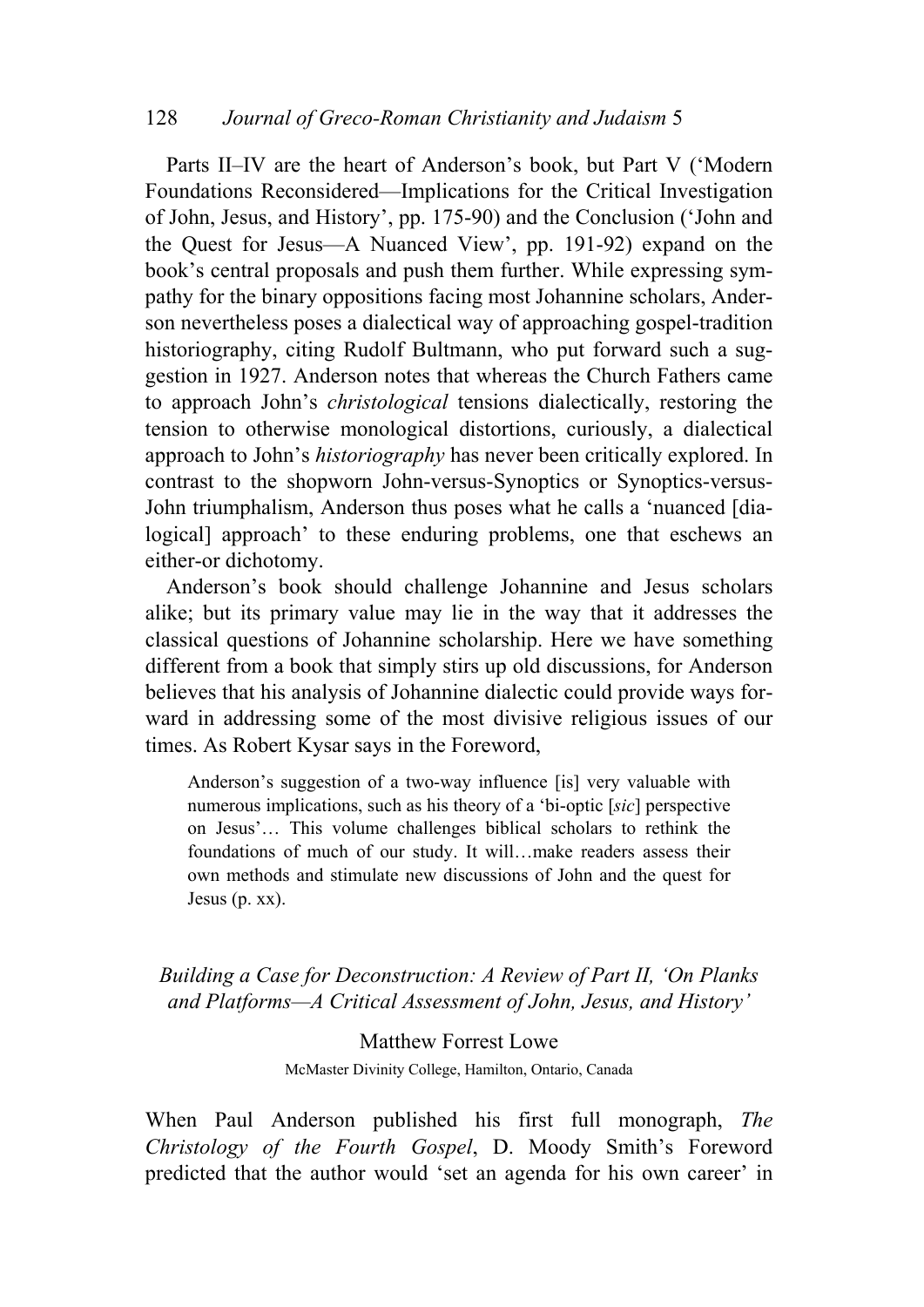taking on 'all the counterquestions his proposals will doubtless engender'.<sup>[1](#page-4-0)</sup> The counterquestions have indeed been numerous; I have entertained several such questions myself since I read Anderson's first volume a few days before participating in this panel.<sup>[2](#page-4-1)</sup> About these questions, more will follow later.

#### *Summary*

Anderson sets out to assess two modern components of John's historical validity with respect to the Synoptics: the interrelated and even codependent trends of the de-historicization of John and the de-Johannification of Jesus. He adopts a helpful metaphor for his study, viewing these two trends as *platforms* for Johannine and Jesus-Quest scholarship. These platforms consist of six *planks* apiece, with each plank representing an oft-cited objection to John's historicity and its inclusion in Quest studies. If Anderson can show faulty construction in the planks, he may not be able to say that 'this property is condemned', but he can certainly surmise that the platforms themselves may be unsafe to build upon. He takes care to demonstrate the need for this study, but further proof is readily found: I heard a paper given at the May 2007 Research in Religious Studies Conference at the University of Lethbridge that addressed John's ahistoricity relative to the Synoptics with only a footnote, while importing frequent references from the *Gospel of Thomas* and the *Acts of Paul and Thecla*. [3](#page-4-2) No slight is

<span id="page-4-0"></span>1. D. Moody Smith, 'Foreword', in Paul N. Anderson, *The Christology of the Fourth Gospel: Its Unity and Disunity in the Light of John 6* (WUNT, 2.78; Tübingen: J.C.B. Mohr [Paul Siebeck], 1996), p. iv. Later references to this volume in this portion of the review will appear in the body of the text, distinguished by the year of publication, while references to *The Fourth Gospel and the Quest for Jesus*  will have no date or its publication year, 2006.

<span id="page-4-1"></span>2. I joined the panel at the last minute to replace someone who could not participate due to his mother's sudden illness. I thank Paul for his guidance in helping to bring the collected reviews, especially my own, to a publishable form, and for his initial generosity in including me in the discussion of his book. I am also indebted to the audience of SBL regional conference participants, who supplied helpful comments in the ensuing conversation. My own comments here remain much the same in content as when I originally submitted them and are thus briefer than those on subsequent sections of the book.

<span id="page-4-2"></span>3. Julie Chamberlain, 'Female Asceticism in Early Christianity,' presented in the panel 'Forming Christian Communities in the Roman Empire' at the Fifth Annual Research in Religious Studies Conference, May 3, 2007, immediately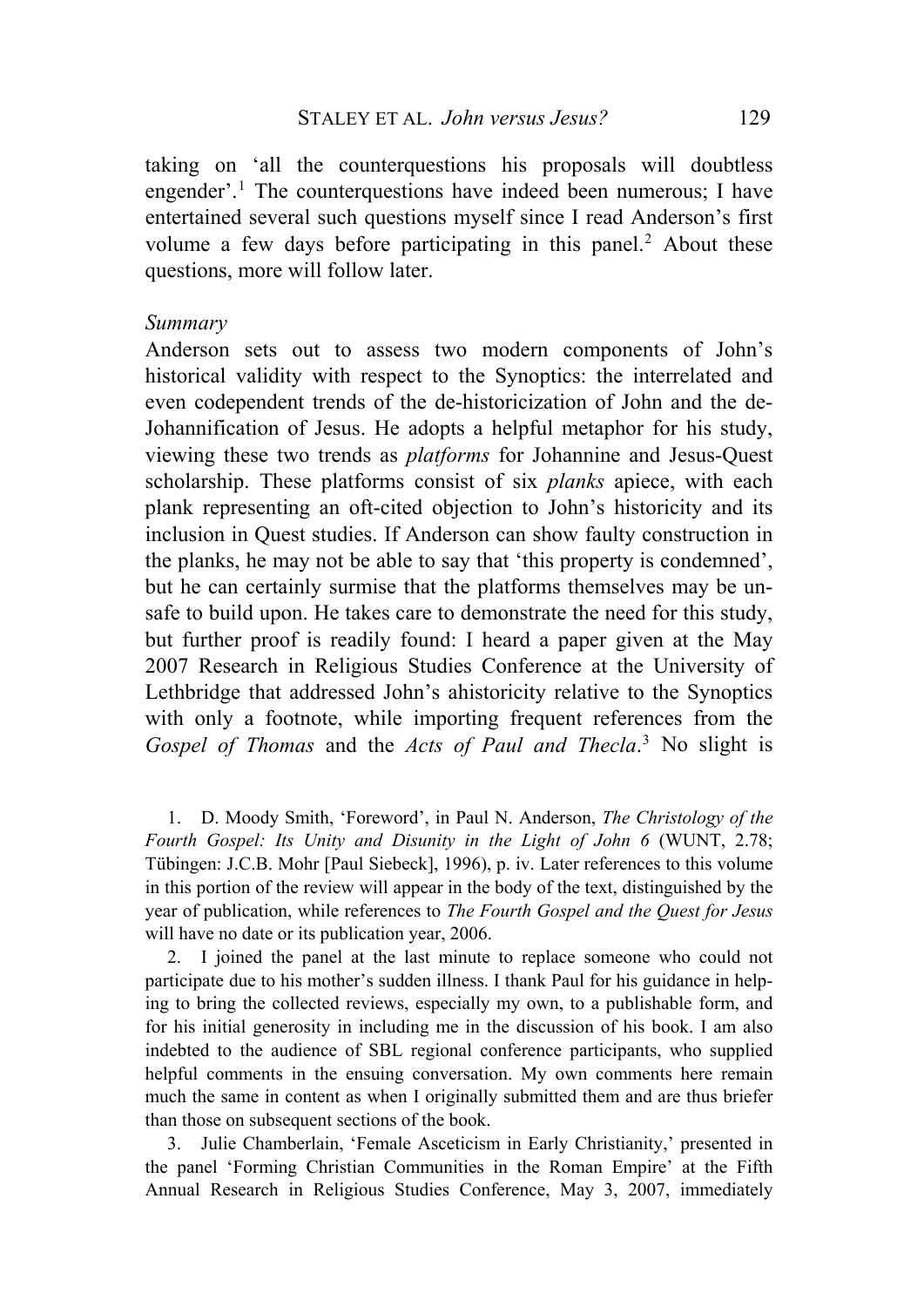intended against the paper; this merely confirms just how valid (even at the undergraduate level) are Anderson's observations on John's assumed ahistoricity.

Anderson's testing of the first platform, John's de-historicizing, begins with three related planks: John's differences from the Synoptics; Synoptic omissions in John; and Johannine omissions in the Synoptics. Anderson methodically checks the strengths and weaknesses of each, covering familiar ground here: John's differences in recording the geography of Jesus' movements and miracles, the disparities between the expressions voiced by his Jesus as opposed to those recorded in Mark and company, and John's lack of emphasis on Jesus' exorcisms (betraying the evangelist's discomfort with the subject?). But the threeto-one advantage held by the 'seemingly far more reliable guides' (p. 48) is not a real one: Markan dependence can be a liability to the over-all impression of a majority, while John's 'minority reports' (p. 55) may preserve more accurate accounts in some cases, as in recording Jesus' travels to Jerusalem. Anderson dispels some myths here, tracking agrarian images and aphorisms in John that match those of the other canonical evangelists, and showing that John's language, while less prone to explicit kingdom references, is more 'basileic' than normally thought (pp. 52-54).

In probing the second triad of planks (the Johannine Jesus speaks and acts in the mode of the Evangelist; the material is rendered in response to the history of the Johannine situation; and the Evangelist spiritualizes and theologizes according to his purposes), Anderson moves away from the Synoptics to consider the shaping of Jesus, who in John is 'clearly crafted in the image of the evangelist's own convictions' (p. 46). John's Jesus is a character in a narrative, and though he may have, as so many authors claim of their constructs, a 'life of his own', Jesus appears as John wants to portray him to his audience—and the result is a reflective and somewhat spiritualized portrait. But as Anderson points out, *every* character here 'talks' like the Johannine Evangelist does (p. 62); and when Anderson tears out some faulty reasoning, Jesus' speech becomes considerably more consistent with the Synoptic renderings than many scholars admit. Anderson devotes welcome attention to John's social setting, including a thorough sequence of crises stemming from intra-

preceding the SBL-PNW regional meeting; also see Anderson, *The Fourth Gospel*, pp. 1-2, where the author briefly spotlights James D. G. Dunn's similar assumptions on the apparent ahistoricity of John relative to the Synoptics.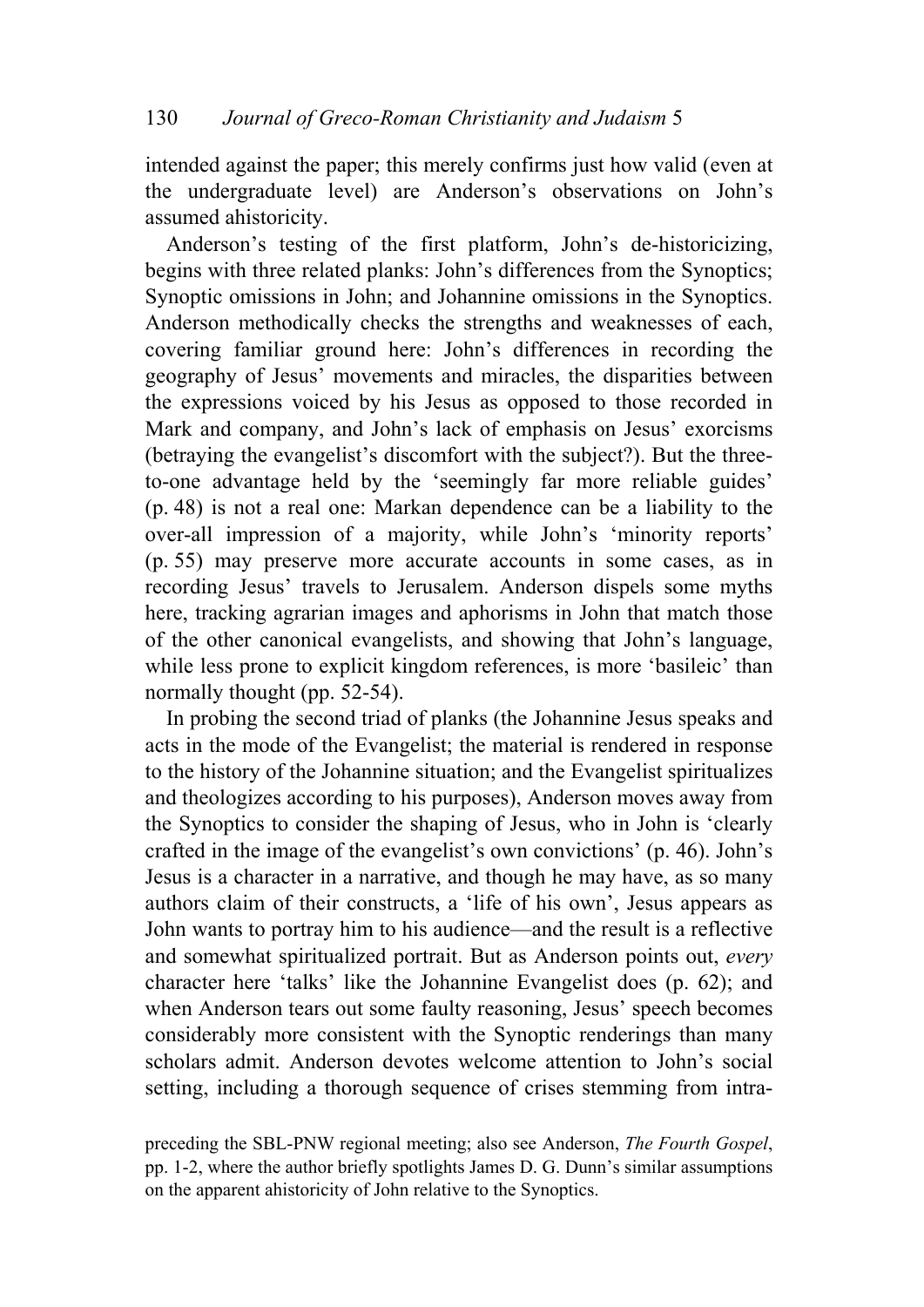Jewish and imperial pressures. Here, as elsewhere, Anderson's assessment of 'weaknesses' in previous arguments are not meant to invalidate them; he carefully indicates the danger of 'making too much of' an assumption (p. 50 and elsewhere). Weakness means simply that a plank should not be made to bear too much weight. John's 'spiritualization' of Jesus, for instance, is a valid theological observation, but hardly the 'heuristic key' that some have made it out to be (p. 68). To make categories out of Mark's 'objective fact' and John's 'spiritualizing fancy' is to construct only a false dichotomy, while the apparent processes of theologization and spiritualization do not necessarily require ahistoricity (p. 73).

Planks in the second platform (the de-Johannification of Jesus) are compelling in part because the assumptions involved seem so safe: the pre-existent *Logos* is so difficult to 'square' with the historical realities of the crucifixion that John's historicity, as Anderson begins, 'seems to have been subsumed into John's Christology' (p. 74). But is a christologized history necessarily completely invalid? Anderson responds by measuring John against the Synoptics, again, especially with regard to Mark. A 'declaration of *Markan* dependence' spotlights similarities (implying *some* form of contact) but makes too little of differences; John is much more than a spiritualized derivative of Mark. When considering John's coherence, Anderson questions Bultmann's diachronic reconstruction, based in part on his own previous (1996) disassembly of Bultmann's approach to John's Christology. Rather than proposing completely synchronic composition, however, Anderson prefers a twoedition theory, with the plausible compiling contribution of the author of the Johannine Epistles (p. 78). Anderson all but demolishes the third plank, that of John's lateness as diminishing historical validity; he offers ten elements of primitive tradition to support a view of John's material as only *relatively* late, not *exclusively* so (pp. 79-84).

The last three planks that support John's restriction from the 'database' of the 'historical' Jesus (p. 74) depend on criteria (including dissimilarity between primitive and later Jesus portraits, multiple attestations, coherence with other portraits, and naturalistic distinctions between fantastic and mundane) that are often self-reinforcing or prone to misuse. If the reasoning is circular, says Anderson, the resulting streams of research and consensus may need to be re-examined (p. 89). The author offers to rebuild what he has effectively undermined here, providing replacement criteria that take full-orbed account of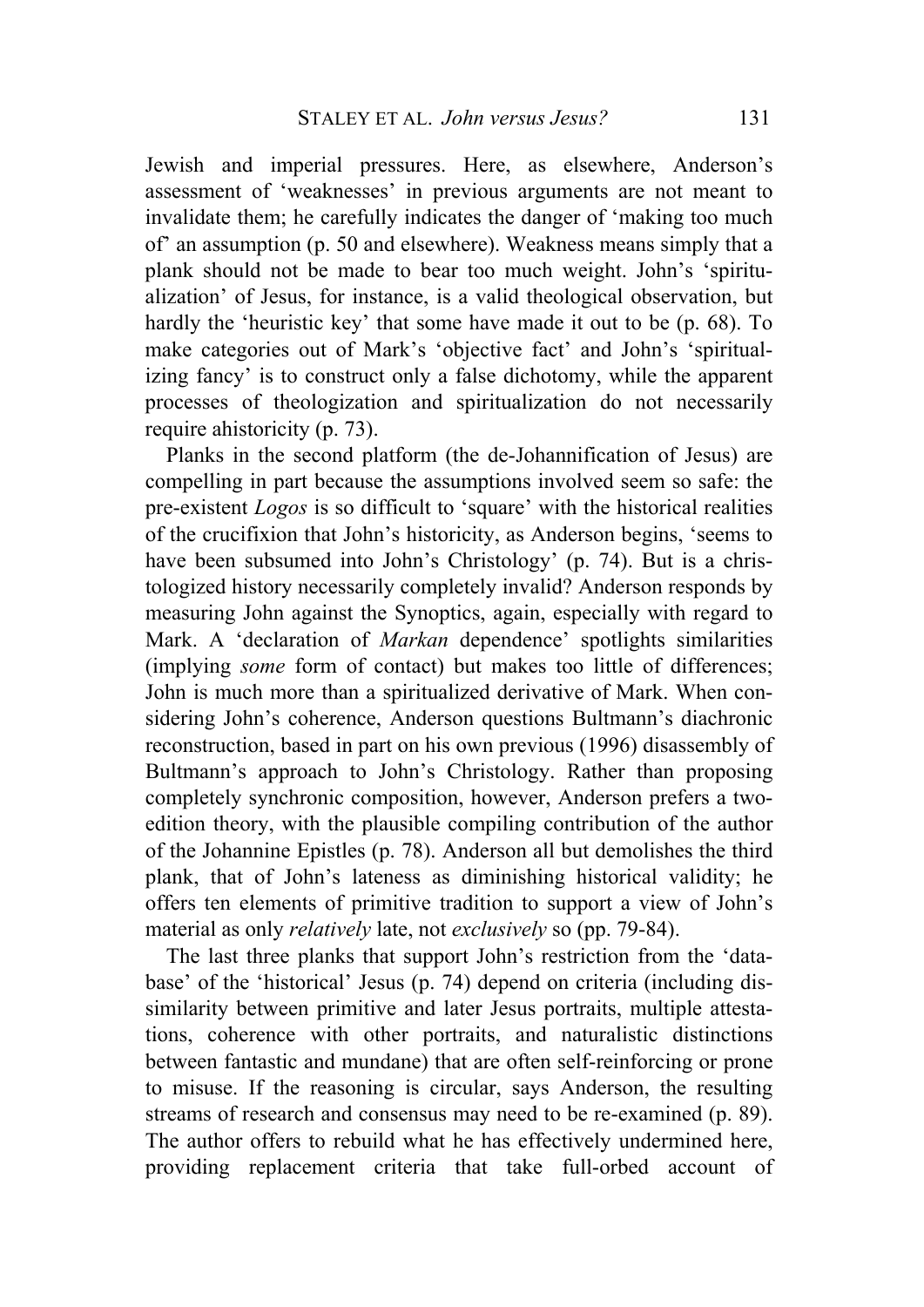similarities and differences between portrayals of Jesus (p. 90). Those who use a history-of-religions approach can show strong connections between the Gospel and earlier mythic accounts from the Mediterranean world, but *impact* upon John does not mean there was not a singular historical origin (p. 91). Various emerging portraits of the Synoptic Jesus, summarized by Marcus Borg and Bart Ehrman, form the second platform's final plank. These renderings, while well-grounded in contemporary socio-religious models, are equally applicable to John's portrayal—and therefore inadequate as de-Johannifying restrictions.

### *Evaluation*

Actually neither platform, Anderson concludes, is 'constructed of solid material'; if the individual planks are faulty, the platforms themselves are unstable. Anderson's metaphor is perhaps pushed beyond its own load-bearing limits here; the reader has heard about planks and platforms, but planks do not amount to a foundation. If we dig deeper, what are the planks themselves built upon? Are there deeper levels of faulty construction at work beneath the surface? Is there someone we can sue if the entire complex collapses? But these are only minor concerns, especially as Anderson never intends to level the structure and start over. The building materials might be of a sufficient grade to meet the author's building codes—but they must be augmented. Anderson wisely and repeatedly asserts his intention to rebuild Johannine historicity and validity as a source in the Quest as structures that complement the Quest's Synoptic emphases rather than supplanting or fusing with them. If his work is speculative, relying on the 'ifs' of authorial intent where proof cannot be definitive, $4$  it is because any effort to include John in historical-Jesus inquiry will only be as strong as the Synoptic scholarship with which it dovetails.

To his further credit, Anderson examines the planks at hand without letting his audience get 'board': his book even dares to be studentfriendly. It offers helpful and readily accessible lists and tables, along with the occasional take-home expression. 'But these are written so that you may come to believe' (Jn 20.30-31, NRSV) is colloquially rendered as '"Yes, I *know* Mark is out there, and I *know* I'm leaving things out, so stop reminding me'" (p. 56); details exclusive to John and Mark are

<span id="page-7-0"></span><sup>4.</sup> As on p. 51 and elsewhere; the author reminds one that Part III attempts to show the 'evidence' behind his theories of composition and his equally plausible theories of John's engagement with Markan material.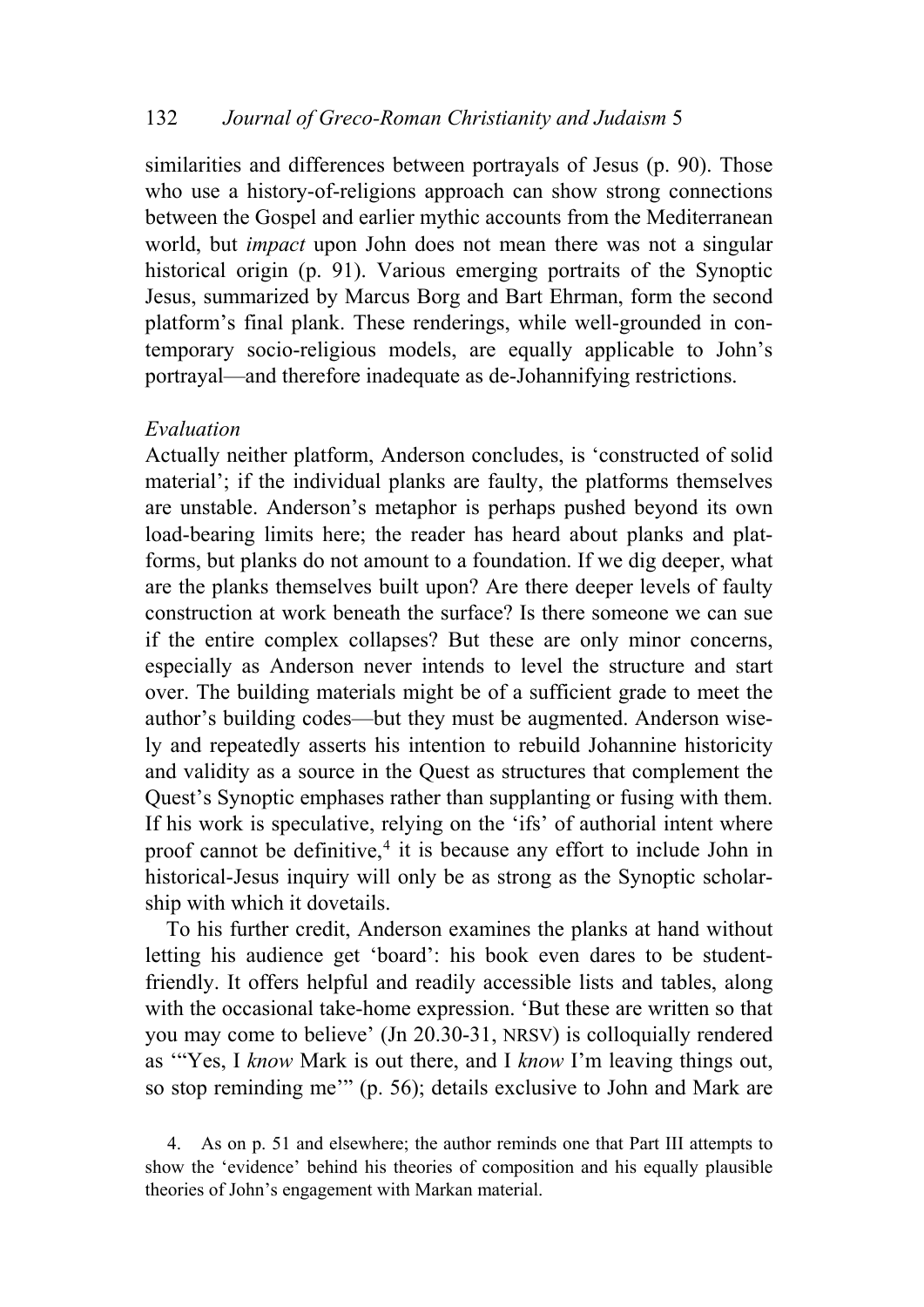explained via a shared, 'interfluential' tradition of 'buzz words and images' (p. 84). The visual illustrations offer students and scholars alike an immediate grasp of the intricacies of the intermingled Synoptic/ Johannine source-histories.

While no further assembly is required, some might have been helpful in bolstering Anderson's case; and here I present two of my 'longstanding' counterquestions. First: Regarding John's *context*, I applaud Anderson's continuing attention to the series of crises behind John's composition; having said that, I had hoped he would flesh out what it meant for John's community to be expected to 'participate in emperor laud' (1996: p. 246; repeated in 2006: p. 63 and elsewhere). I would commend Warren Carter to him as a resource when he delves into John's Roman context and its theological impact, and especially so, given his attention to John's 'agency Christology' (1996: pp. 260, 262; 2006: p. 59) as a response to charges of subordinationism. Agency is one of four central legitimating ideological claims in Carter's analysis of Roman rule and Christian theological response.<sup>[5](#page-8-0)</sup> While Anderson's studies are more literary-critical and rhetorical in focus than sociopolitical and ideological, his emphasis on the extent of John's 'basileic' language would find further support and dialogical opportunities in Carter's work.

Secondly, regarding *dialectic*: Anderson's earlier work convinced me that dialectic was part of John's structure, part of his Gospel, his Jesus and his Christology. He maintains in both books that John's work contains 'truth held in tension' for its audience(s), or even a fully 'dialectical approach to truth' (1996: p. 136; 2006: p. 191). If (as I think Anderson correctly surmises) a dialectical character defines John and his theology, I would have liked to see this appear a little more explicitly and frequently earlier on, to see how it might affect discussions of historicity and Quest discussions as Anderson finishes his process of deconstruction. What further conclusions might a dialectic approach

<span id="page-8-0"></span>5. See Warren Carter's argument of Rome's 'claims of divine sovereignty, presence, agency, and societal well-being', comprising 'an imperial theology or ideology that legitimates Rome's exercise of power' in *Matthew and the Margins: A Sociopolitical and Religious Reading* (JSNTSup, 204; Sheffield: Sheffield Academic Press, 2000; repr., Maryknoll, NY: Orbis, 2000), p. 40; repeated and expanded in *Matthew and Empire: Initial Explorations* (Harrisburg: Trinity Press International, 2001). The four claims above are those against which Matthew and other New Testament evangelists must make their ideological cases.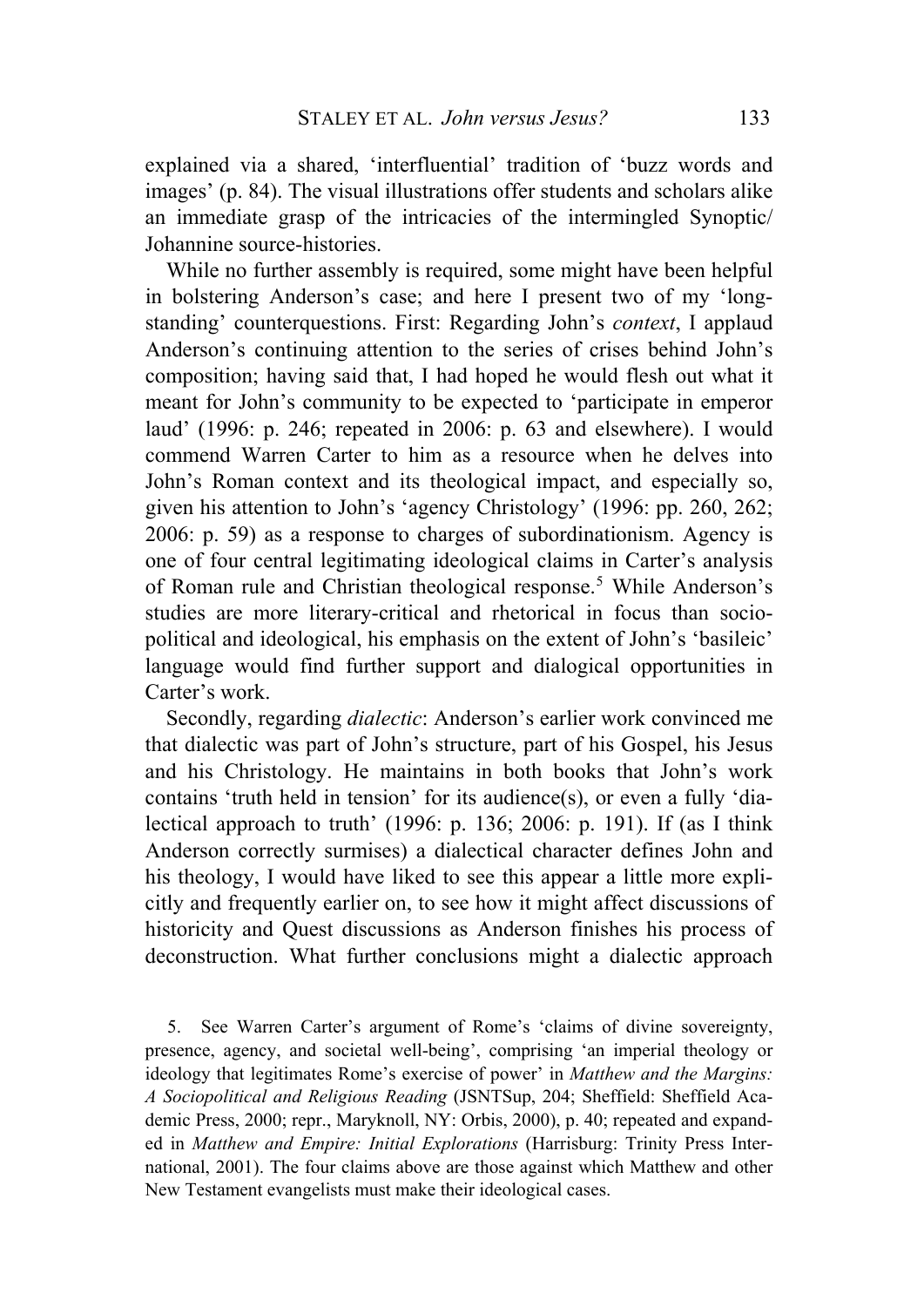suggest here? Perhaps I am thinking too broadly, but I wonder if an approach might work here like the one Walter Brueggemann employs to evaluate *core* and *counter testimony* in the Old Testament, suggesting dialectic pairs (covenant/exile, hymn/lament, presence/theodicy, per-haps even presence/agency) as rubrics for further exploration.<sup>[6](#page-9-0)</sup> I bring this up because in choosing to ruminate not just on John's text but on his theology, Anderson may do well to bring in more of the dialectic approaches associated with biblical theology, and so address the implications of his own Johannine dialectics even more deeply in his future work. True, Part V begins to do precisely that. Though I understand that Anderson likely intends this volume to remain rooted in biblical studies (rather than wholeheartedly embracing an exclusively dialectical theology, usually more closely associated with systematic theology), I wish he would explain further the theological and historical *ramifications* of such statements as, 'Cognitive dialectic affects the very meaning of history itself' (p. 188). That said, what Anderson has done here is already a courageous undertaking, and I was glad to see him carry through his earlier approach to dialectic; I would have been still happier to see more in this early section.

Again, these are counterquestions and no more than that; having very much enjoyed what I first read in detail, I have since eagerly explored other parts of this book in depth. Anderson's concluding suggestions concerning the interdisciplinary and dialogical nature of dialectical hermeneutics, where tools from other fields are made more readily accessible while 'the life of the reader is drawn into the world of the text—calling back and forth from one reality to another' (p. 189), are considerations pivotal to my own emergent scholarship, and I await Anderson's continued advancement of this proposal for Jesus and Johannine studies with great anticipation.

<span id="page-9-0"></span>6. Walter Brueggemann, 'Biblical Theology Appropriately Postmodern', in Alice Ogden Bellis and Joel S. Kaminsky (eds.), *Jews, Christians, and the Theology of the Hebrew Scriptures* (SBL Symposium, 8; Atlanta: SBL, 2000), pp. 97-108 (101-103).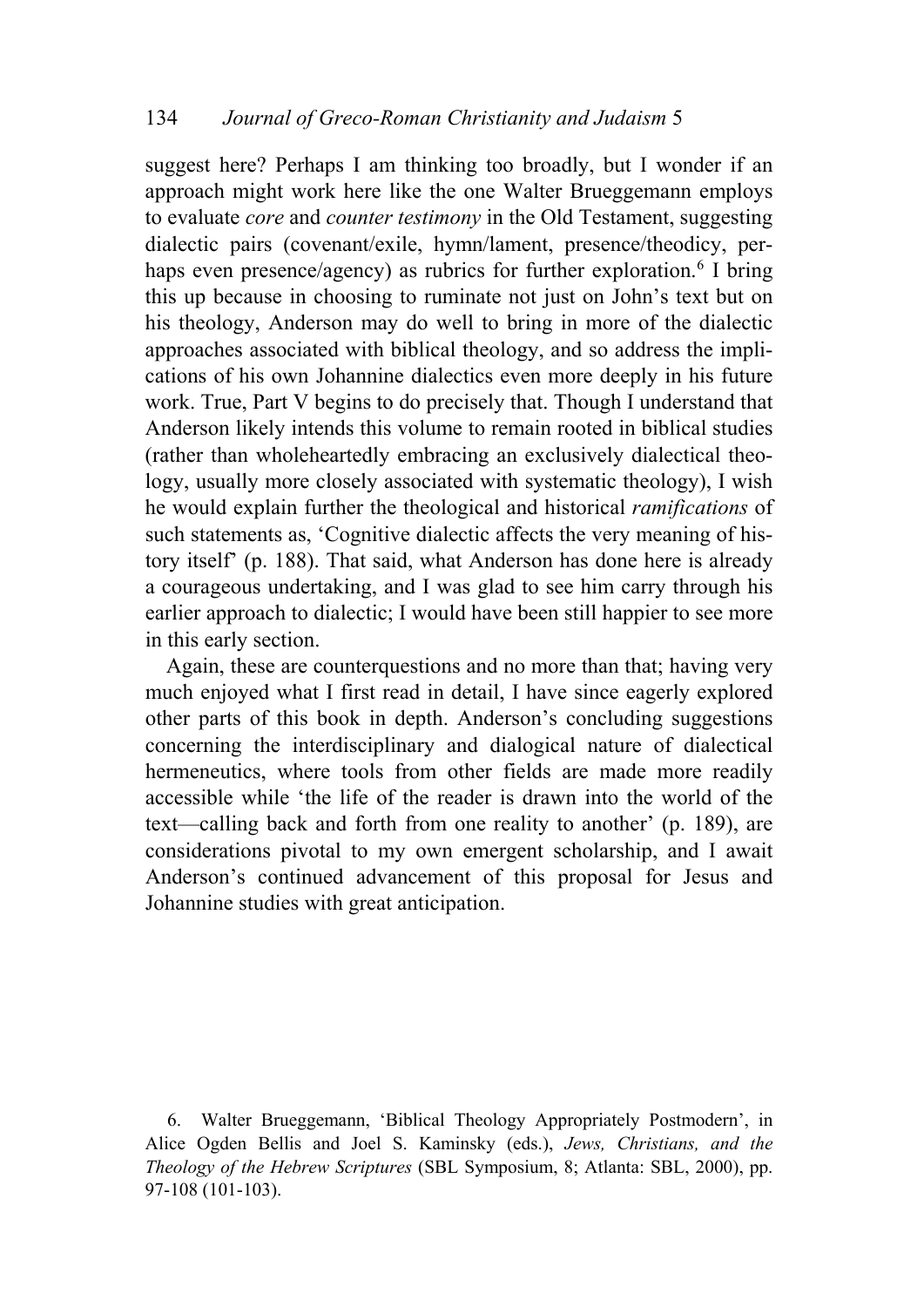## *Expanded Interfluentiality: A Review of Part III: Paul Anderson's Theory of Gospel Inter-Relationships*

Michael W. Pahl Prairie Bible College, Three Hills, Alberta, Canada

In *The Fourth Gospel and the Quest for Jesus*, Paul Anderson has provided a fresh way of looking at the relationship between the Gospel of John and the Synoptic Gospels. As with all aspects of the book, this theory reflects careful scholarship that mixes both 'big picture' ideas and detailed analysis into a helpful blend of conclusions. In reviewing this theory, I will first summarize its key features and some of its foundational assumptions. Then my evaluation of the theory will focus on some of these assumptions, questioning these in certain respects, intensifying them in others. Given the constraints of this review and my own limitations as a Johannine non-expert, the resulting conclusions will themselves necessarily be general and tentative. Nevertheless, it is my hope that this review will provide a helpful contribution to the discussion of Anderson's valuable and stimulating book.

### *The Theory: 'Interfluential, Formative, and Dialectical'*

Any good theory of literary relationships must account for all the specific phenomena one encounters in the writings under examination. This is where many theories of John–Synoptic relationships fall short, accounting for some phenomena (usually the differences) but not others (often the similarities). Thus, in addition to the well-known aporias of John (Anderson, pp. 32-33), Anderson is careful to note the full range of similarities and differences one encounters between John and the Synoptic Gospels. For example:

(1) There are at least 31 *distinctive accounts common to all four canonical Gospels*, essentially tracing a common narrative of Jesus' career from John the Baptist, through a Galilean ministry, to Jerusalem with Jesus' crucifixion and resurrection appearances. However, these parallels are far from identical in wording and style (pp. 128-30).

(2) There are at least 40 *memorable sayings common to John and Mark*, though none are extensive or precise verbal parallels (pp. 130- 33).

(3) There are at least 21 *points of similarity between John 6 and Mark 8* and 24 *points of similarity between John 6 and Mark 6*, but none of these are identical contacts (pp. 28-29, 104-105).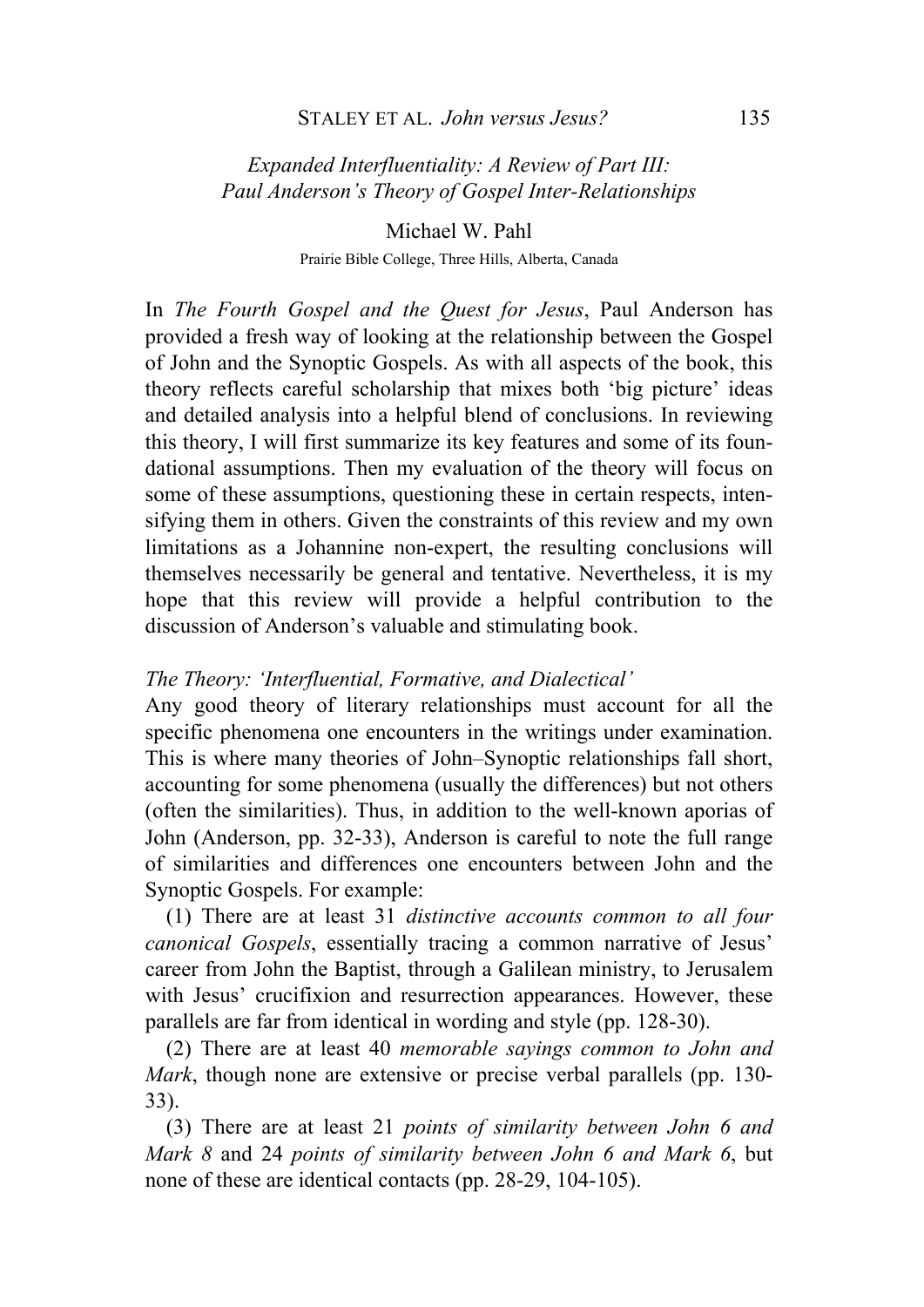### 136 *Journal of Greco-Roman Christianity and Judaism* 5

(4) At least three dozen times *Luke's rendering of events departs from Mark's and instead bears striking similarity to John's version*, though again the similarities are not identical (pp. 112-14).

(5) The *'Johannine thunderbolt' found in the Synoptic double tradition* material has clear parallels with distinctive Johannine themes and at least half a dozen specific passages in John, though again the similarities are not in extensive or precise verbal parallels (pp. 117-18).

Anderson proposes that the kind and degree of these similarities and differences between John and the Synoptics necessitates envisioning a process of bi-directional influences—an 'interfluentiality'—that could not be directly literary but must have occurred during the oral phases of the development of the Gospels. Anderson's theory thus essentially presents a four-stage process leading to the final forms of the canonical Gospels:<sup>[7](#page-11-0)</sup>

(1) *A pre-Gospel stage.* The Johannine tradition developed as an independent stream in distinctive ways (e.g. distinctive passion narrative, signs stories, etc.). There was some interfluentiality between the pre-Markan and early Johannine streams, and the Johannine oral traditional material from this period eventually became a source for Luke– Acts and possibly Q.

(2) *An early Gospel stage.* The Gospel of Mark was written (c. 70 CE), and an early edition of the Gospel of John was written (c. 80-85 CE) at least in part to respond to Mark. This early edition of John was a narrative from the ministry of John the Baptist to Jesus' resurrection, distinguished by non-Markan 'signs' and dialogues and culminating in the conclusion of Jn 20.30-31.

(3) *A later Gospel stage.* The Gospels of Luke (c. 85 CE) and Matthew (c. 90 CE) were written, employing Mark, Q and other distinctive traditions. There was some interfluentiality between the Matthean and Johannine streams around the time of the writing of Matthew and between the two editions of John.

(4) *A final Gospel stage.* A final edition of the Gospel of John was written, incorporating the prologue of chapter 1, the material of chapters 6 and 15–17, the epilogue of chapter 21 and some other material (e.g. the 'beloved disciple' and eyewitness references).

One of the key distinguishing features of Anderson's theory is his characterization of the ways in which the Johannine stream of tradition

<span id="page-11-0"></span><sup>7.</sup> This four-stage schema is my own summary. For Anderson's summaries, see Anderson, *The Fourth Gospel*, pp. 126, 193-99.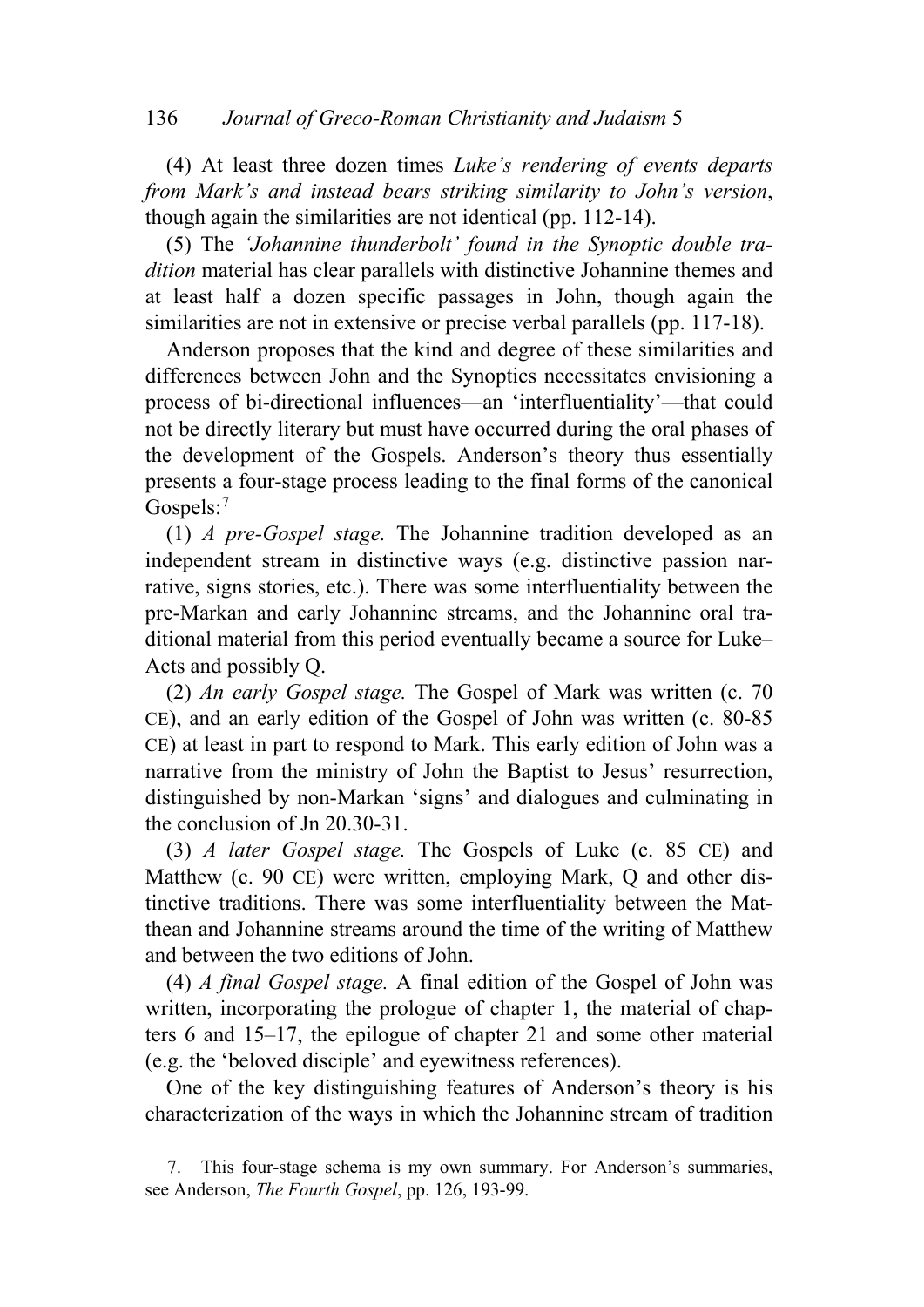interacted with each of the Synoptic streams, and distinctively so. He proposes that these Gospel inter-relationships followed discernible patterns from the perspective of the Gospel of John and the Johannine community:

(1) *John's relationship with Mark* was interfluential, augmentive and corrective: John influenced and was influenced by the Markan tradition, and the first edition of John was written both to augment and to correct Mark in its order and theological stance (pp. 104-112).

(2) *John's relationship with Q* is more speculative, but the early Johannine tradition may have influenced this Gospel source (pp. 117- 19).

(3) *John's relationship with Luke* was formative, 'orderly' and theological: the early Johannine oral tradition influenced Luke in terms of content, and quite possibly in terms of order and theological outlook (pp. 112-17).

(4) Finally, *John's relationship with Matthew* was reinforcing, dialectical and corrective: the Johannine and Matthean streams mutually reinforced one another in their basic stances within their Jewish settings, while John was written in part to correct rising institutionalism reflected in the Matthean tradition (pp. 119-25).

Just as any good theory must account for the observable phenomena, so also any theory is only as good as its assumptions. Most of Anderson's assumptions are directly stated and defended in his work, while some are dependent upon the work of others, and some even remain unstated and implicit. While several of these assumptions could be mentioned, the following are worth considering in a review such as this, since each of them has been questioned to some extent by recent scholarship:

(1) The Gospels of Matthew and John reflect distinctive Christian sectors or versions of Christianity, with distinctive formative histories and historical concerns.

(2) The theory of Markan Priority certainly, and the Two-Source Theory most likely, is the best explanation of the literary inter-relationships among the Synoptic Gospels. Matthean and Lukan traditions are also acknowledged as independent sources, in support of Four-Source constructs.

(3) The 'standard' dates for the final forms of the canonical Gospels are correct: Mark finalized around 70 CE, Matthew and Luke between 70 and 100 CE and John around 100 CE.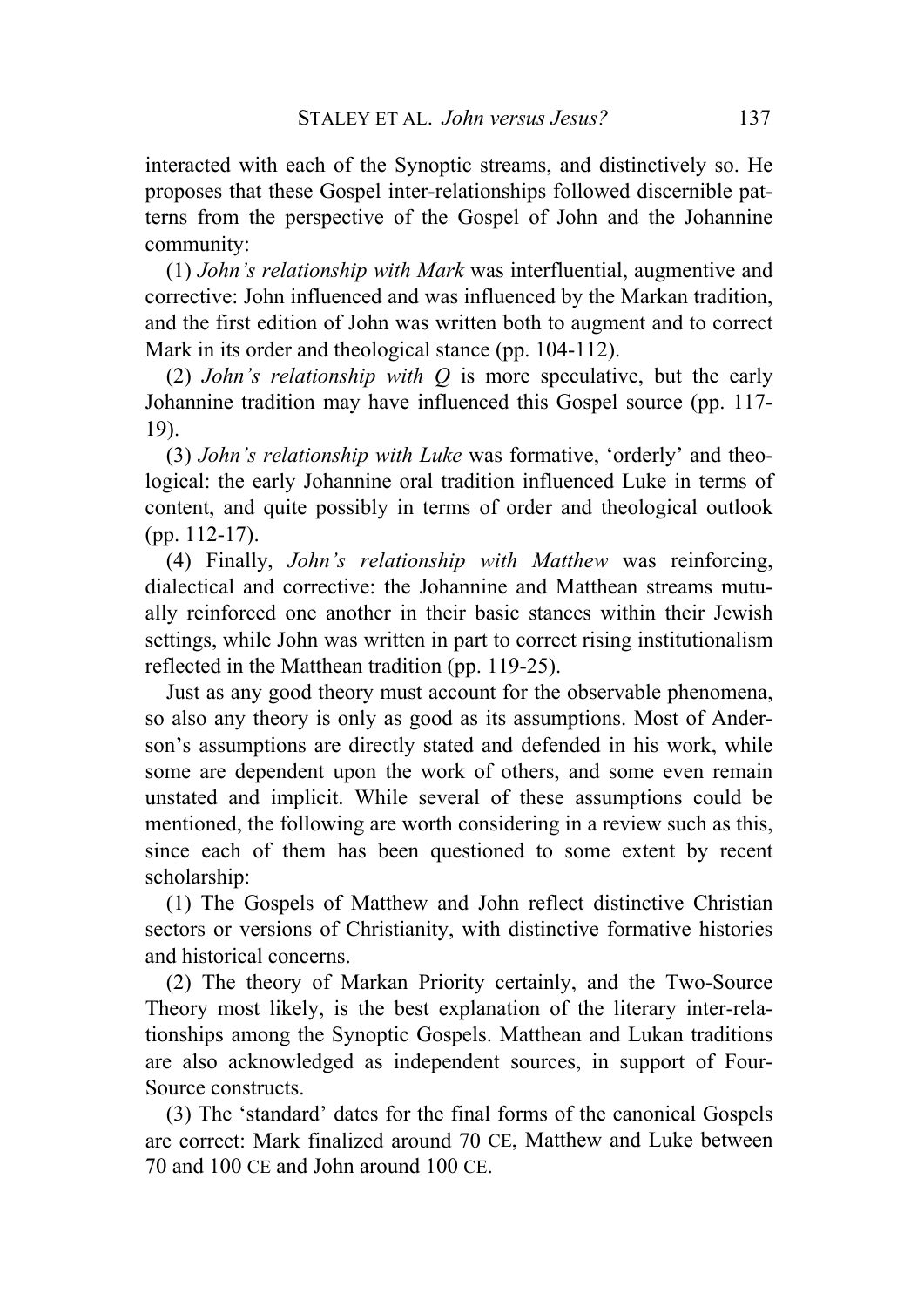### 138 *Journal of Greco-Roman Christianity and Judaism* 5

(4) Extracanonical Gospels such as *Thomas* are largely dependent upon the canonical Gospels and are thus relatively insignificant for consideration of first-century inter-Gospel relationships.

### *Evaluating the Theory: Questioning and Intensifying Assumptions*

Within the framework of these and other foundational assumptions, Anderson's theory of Gospel relationships works very well indeed. It explains the phenomena one encounters in the canonical Gospels in a coherent and compelling way, particularly the perplexing aporias of John and the strikingly similar yet frustratingly imprecise parallels between John and the Synoptics. Thus, Anderson's theory of interfluentiality deserves much careful reflection well beyond the scope of this review.

My own purpose in the rest of this review is to 'kick the tires' of the above assumptions, particularly the first two, to explore what such a theory of interfluentiality might look like if these assumptions were somewhat different than they are in Anderson's presentation. I agree to a fair extent with the last two of these assumptions, so I will only give a few brief comments at this point. Although I agree that the *Gospel of Thomas* postdates the canonical Gospels, I think it possible that some of the uniquely Thomasine sayings have roots back to the first century, roots that may have some points of contact with the Johannine tradition. I also think it worthwhile to explore the possibility that Johannine and proto-Thomasine communities had some degree of interaction, though perhaps not until after the finalization of the Gospel of John. As for the dates of the final forms of the canonical Gospels, although I agree as to the relative dates of the Gospels, I would push one or two of them slightly earlier. If Matthew in particular is earlier than Anderson's assumption, it could have some impact on his ideas regarding the relationship between the Johannine and Matthean streams of tradition.

Although these are fruitful areas to explore, I wish to engage in detail the first two assumptions noted above, beginning with the second: that the Two-Source Theory is perhaps the best explanation of the literary inter-relationships of the Synoptic Gospels. To be fair, Anderson is cautious in his reference to Q, and it is undoubtedly true that Q remains the dominant theory in the academy. Nevertheless, there seems to be a growing scepticism regarding Q, varying from a settled uneasiness with detailed hypothetical reconstructions of its text and community, to an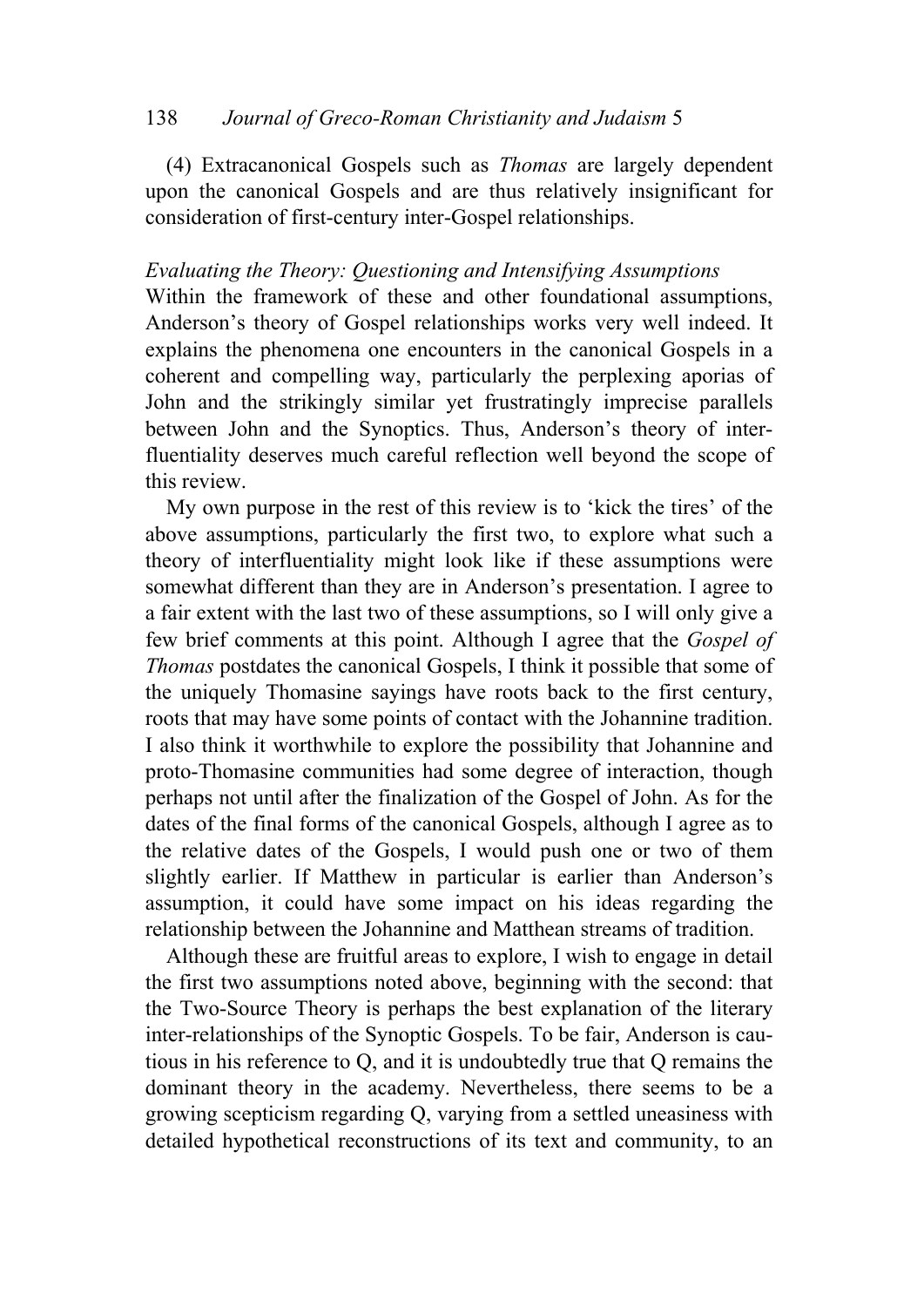outright denial of its existence.<sup>[8](#page-14-0)</sup> My own scepticism regarding O leads me to ask the following question: what if the Matthean–Lukan double tradition does not reflect a distinctive written source used independently by both Matthew and Luke, but rather is part of common oral traditional material incorporated into the Gospel of Matthew alongside Mark and subsequently taken over by Luke via Matthew?

It has long been recognized that the Synoptic double-tradition material is attested in the earliest Christian writings outside the Gospels. As early as the 50s CE, Paul refers to traditional teaching from the Matthean–Lukan mission discourse (1 Cor. 9.14), along with other distinctively Synoptic material (e.g. 1 Cor. 7.10-11; 11.23-25; 1 Thess. 4.16-17a). Other possibly pre-70 CE references to distinctively Synoptic or even specifically double-tradition material are found in Hebrews and James (e.g. Heb. 5.7; Jas 2.5; 5.1-3, 12), and the late first-century *Didache* and *1 Clement* contain similar material, much of it paralleled in the Synoptics as double-tradition material (e.g. *Did.* 8.3-10; 16.1-8; *1 Clem.* 13.1-3). Several of these references are even explicitly acknowledged in some way as traditional material believed to originate with Jesus of Nazareth (1 Cor. 7.10-11; 9.14; 11.23-25; Heb. 5.7-9; *Did.* 8.3-10; *1 Clem.* 13.1-3), virtually the only such early material explicitly described as Jesus tradition outside the Gospels. Thus, one could say that every explicit citation of Jesus tradition pre-dating or contemporaneous with the Gospels is 'Synoptic-like', $9$  at least half of it even specifically double-tradition material. Furthermore, this non-Gospel, Synoptic or double-tradition material is found in a wide variety of sources and settings, from Palestinian Jewish Christianity to Diaspora Jewish or Gentile Christianity, and from Jacobean to Pauline communities.

Q theorists have typically explained these phenomena as further evidence of Q's existence, and even its widespread early use. However, in addition to better arguments against the existence of Q, if one wants to acknowledge such a widespread influence for Q, it becomes even

<span id="page-14-0"></span>8. For a significant critique of Q which nevertheless maintains Markan priority, see Mark S. Goodacre, *The Case against Q: Studies in Markan Priority and the Synoptic Problem* (Harrisburg, PA: Trinity Press International, 2002); Mark S. Goodacre and Nicholas Perrin, eds., *Questioning Q: A Multidimensional Critique*  (Downers Grove, IL: IVP, 2004).

<span id="page-14-1"></span>9. Although it is an agraphon, the saying of Acts 20.35 is no exception in that it is a pithy aphorism in the character and style of the Synoptic tradition, known and used by one of the Synoptic Evangelists.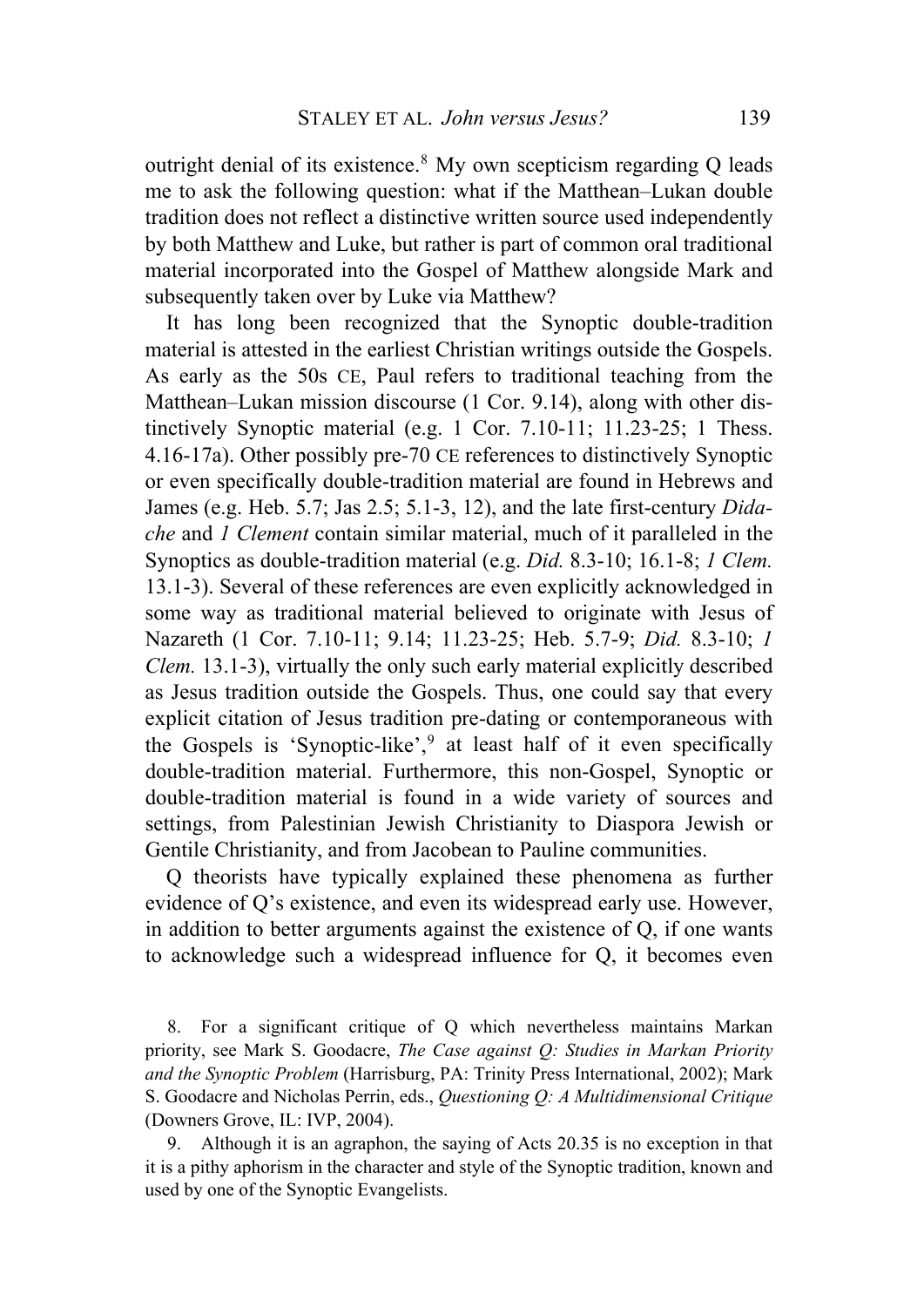more difficult to explain the fact that we have no external attestation to such a prevalent and important document. It is also somewhat difficult to explain the fact that most of these references are paraphrases without precise verbal parallels in the Synoptics or a reconstructed Q. If one dispenses with Q, one possible explanation is that there was a widespread common fund of oral Jesus tradition that came to be expressed primarily in the Synoptics as triple and double tradition. This oral triple-tradition material is that which was incorporated into Mark and subsequently into Matthew and Luke, and this oral double-tradition material is that which was incorporated into Matthew's Gospel alongside Mark, and subsequently incorporated by Luke alongside Mark, with each stage tempered by continued interaction with this ongoing oral tradition.

So how might this suggestion affect Anderson's theory of John– Synoptic relationships? Before I answer this question, I must address the first assumption of Anderson's theory listed above: that the Gospels of Matthew and John reflect distinctive sectors or versions of Christianity in which and for which the Gospel was written. This assumption has come under fire recently, particularly through the work of Richard Bauckham.[10](#page-15-0) To be fair, Anderson's work reflects a relatively mild form of this assumption: Anderson does not propose a distinctive Matthean *community* but only a distinctive Matthean version of Christianity, he does see some significant interaction between these communities or groups, and his specific approach to multiple editions of John within the Johannine community is not unduly complex. Nevertheless, I wish to poke and prod this assumption a little, to see how it might stand up to some critical modification.

First, I must say that, at least with regard to the concept of a Johannine community, Anderson has the better of the argument against Bauckham. Various indications within the Gospel, particularly the wellknown aporias, point to some sort of theory of multiple written editions. Other factors point to this editing taking place within a distinctive community over some period of time. The 'he' and 'we' of Jn 21.24, in spite of Bauckham's recent arguments for a '"we" of authoritative

<span id="page-15-0"></span>10. Richard Bauckham, *Jesus and the Eyewitnesses: The Gospels as Eyewitness Testimony* (Grand Rapids: Eerdmans, 2006); Richard Bauckham, ed., *The Gospels for All Christians: Rethinking the Gospel Audiences* (Grand Rapids: Eerdmans, 1998).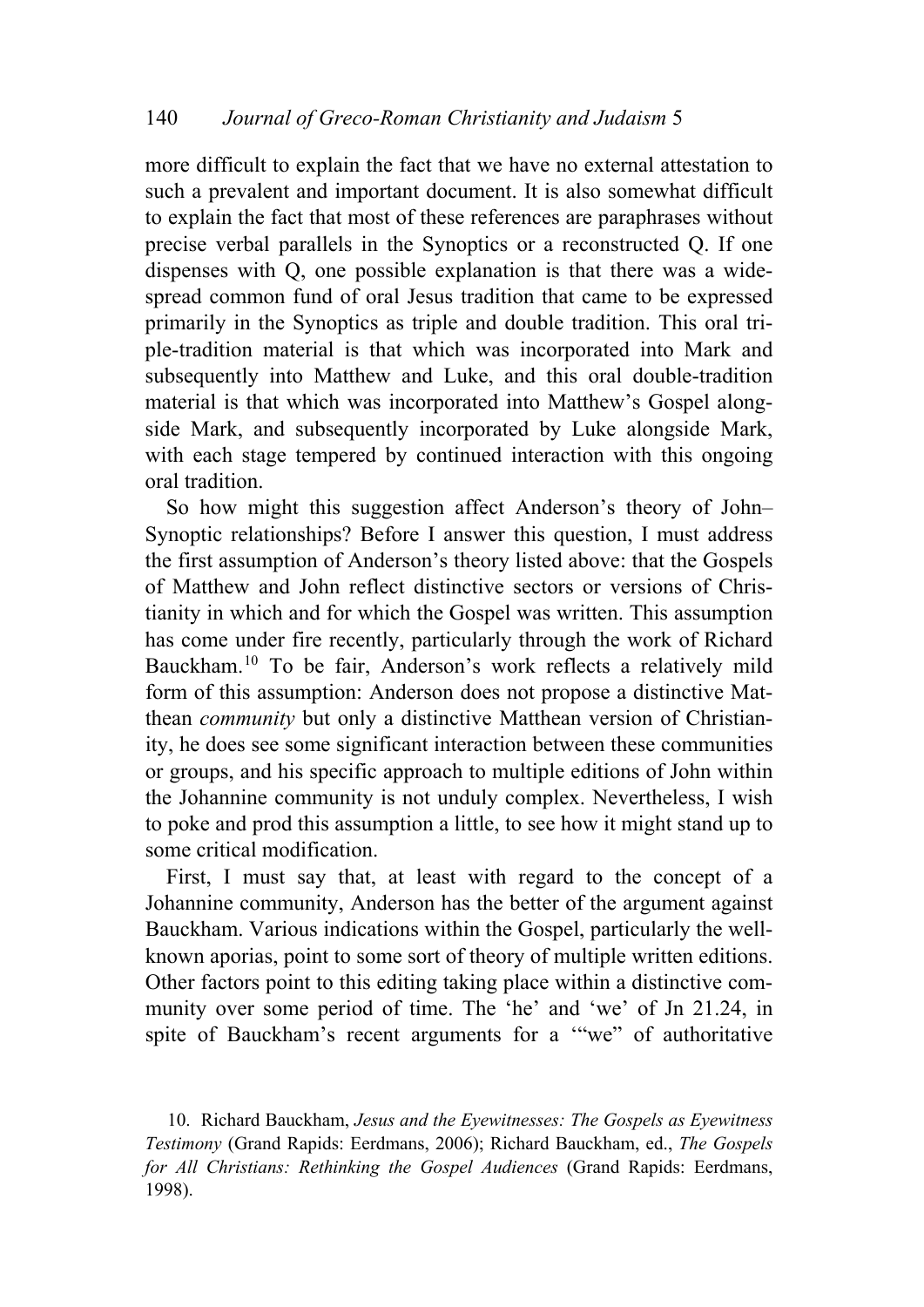testimony',  $11$  still seem to me to make the best sense as a distinction between the beloved disciple as the 'he' who witnessed and authored, and a community as the 'we' who subsequently witnessed and wrote. Furthermore, the prior reference to the rumours surrounding the beloved disciple's death vis-à-vis Christ's return (Jn 21.21-23) seem most likely to reflect concerns immediately following the beloved disciple's death. Other external factors point to a Johannine community with a hand in the Gospel's formation, including the stylistically and thematically similar Johannine epistles (two from 'the elder') with their clear community focus and distinctive concerns, along with later patristic tradition that acknowledged Johannine influence and disciples in Asia Minor (e.g. Irenaeus, *Haer.* 2.22.5). Taken together, these and other factors point to an early Johannine community that remained noticeably distinct in its patterns of practice and expression even as it interacted with other Christian groups.

However, there are two factors, both aspects of Anderson's own theory, which combine to suggest that the degree of personal interaction among these early Christian communities was perhaps even greater than that suggested by Anderson. The first factor is the degree of interfluentiality proposed by Anderson. I think he is correct in his assessment that the kind and degree of similarities and differences between John and the Synoptics necessitate a significant, ongoing process of bidirectional influences at the level of orality, whether that is first-level orality (oral communication deriving from personal experience or an oral source) or second-level orality (oral communication deriving from a written source). I would push this even further to say that the kind and degree of similarities and differences *among all the canonical Gospels* necessitates a significant, ongoing process of *multi-directional influences* at the level of orality. If this is so, it makes a second observation of Anderson's all the more significant: that when we speak of traditions, particularly oral traditions, we are necessarily speaking of *people*: tradents and transmitters of tradition.<sup>[12](#page-16-1)</sup>

When these observations are combined, they suggest that the kind and degree of interfluentiality described by Anderson necessitates a corresponding kind and degree of personal interaction among the various early Christian communities. The logical conclusion is that there was a considerable degree of personal interaction—a 'personal

- <span id="page-16-0"></span>11. Bauckham, *Eyewitnesses*, pp. 369-83.
- <span id="page-16-1"></span>12. E.g. Anderson, *Fourth Gospel*, p. 106.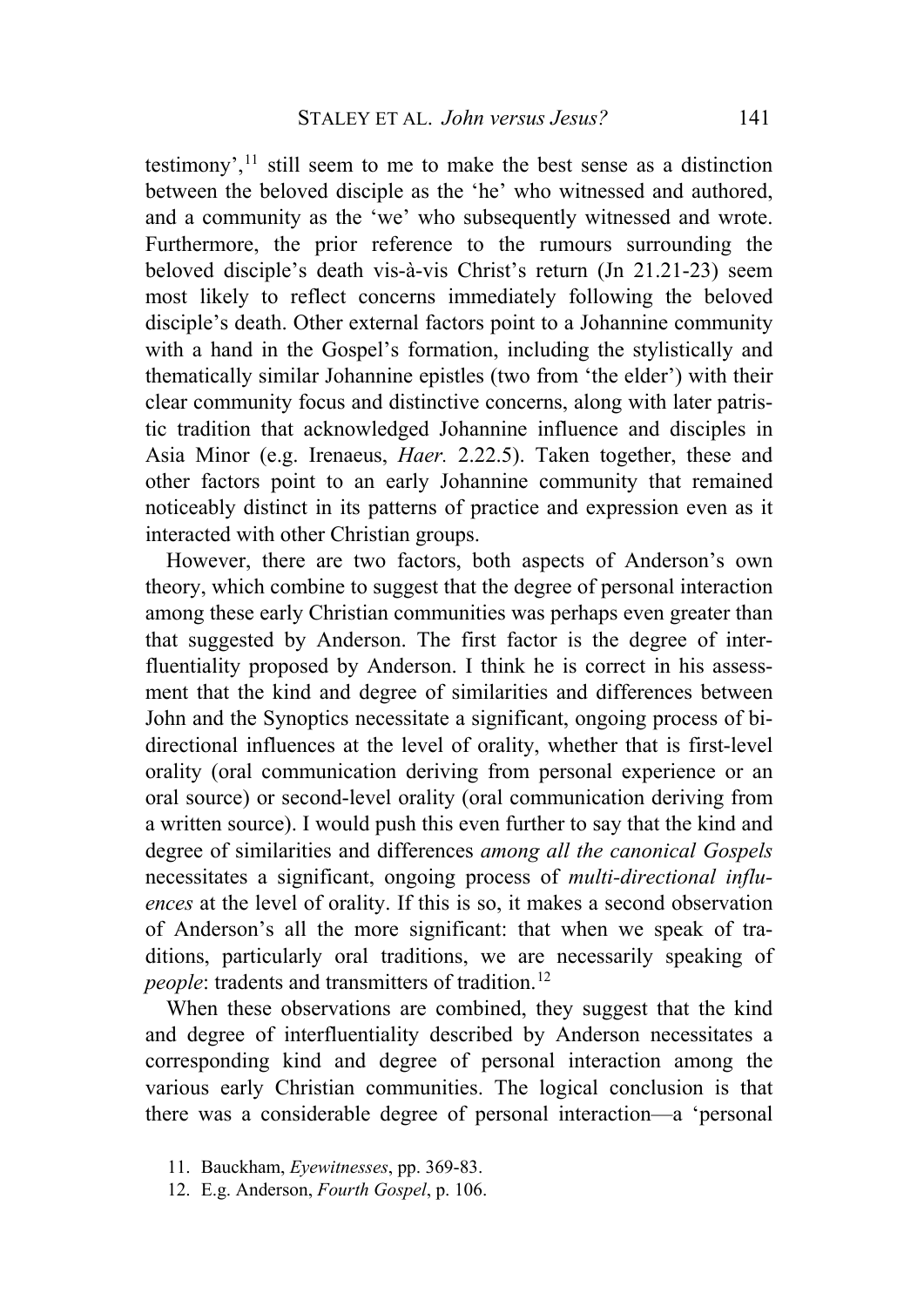interfluentiality', if you will—among the earliest Christians across whatever distinctive communities may have been present. And here is where Bauckham can contribute more positively to the discussion, for he has rightly highlighted the intentional and extensive social networking of the early Christians across geographical and 'denominational' boundaries.<sup>[13](#page-17-0)</sup>

In light of this proposed high degree of personal interfluentiality among the earliest Christians, my previous suggestion finds a sharper focus, that there was a widespread *common fund of oral Jesus tradition* that came to be expressed primarily in the Synoptics as triple and double tradition. This intentional and extensive social networking among early Christians, both tradents and transmitters of tradition, across geographical and community boundaries was inevitably reflected in the wide distribution of a common fund of oral Jesus tradition, a fund that was Synoptic-like or even somewhat double traditional in terms of form and content. As each of the Gospels was written, and particularly Mark as the earliest and most influential, a second-level orality came into play as the written Gospel reinforced and informed the widespread common fund of oral Jesus tradition.

How might these modified assumptions and my tentative suggestions affect Anderson's theory of John–Synoptic relationships? In general terms, these modifications could muddy the waters somewhat in terms of the precise nature of the early Christian communities and distinctive streams of tradition. Anderson's Johannine community remains intact, along with its interfluential engagement with other Christian communities and traditions. However, the internal and external evidence for an autonomous Matthean community is much less compelling than for a Johannine community, most of the evidence being of the notoriously difficult 'mirror-reading' variety. If there were no such autonomous Matthean community, then perhaps the Johannine engagement with the Matthean tradition is not the interaction of two communities or even sectors of Christianity, but rather simply the reaction of the Johannine community to some known interpretations of the common Jesus tradition that were 'in the air', interpretations that made their way into Matthew's Gospel.

<span id="page-17-0"></span>13. Richard Bauckham, 'For Whom Were the Gospels Written?' in *The Gospels for All Christians*, pp. 30-44. See also the chapter in the same volume by Michael B. Thompson, 'The Holy Internet: Communication between Churches in the First Christian Generation', pp. 49-70.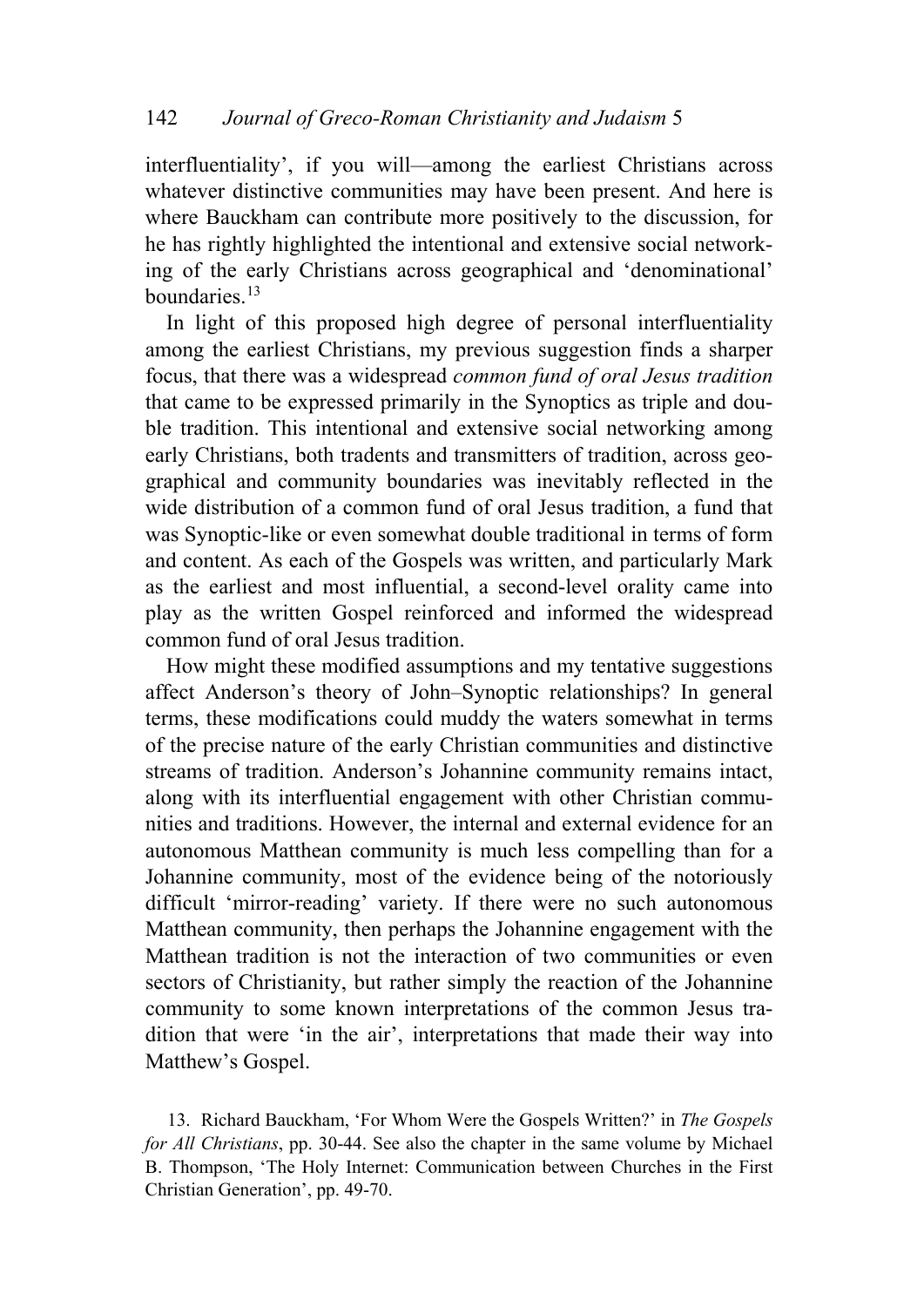Indeed, this could be the case to a great extent across the other lines of interfluentiality Anderson describes. What Anderson describes as distinctive bi-directional interactions with distinctive Markan, Q, Lukan and Matthean streams of tradition, could simply be the Johannine community's use and interpretation of, and contribution and reaction to, the common fund of oral Jesus tradition in the variegated (but not necessarily community-distinctive) forms and interpretations in which it was found at the end of the first century CE, whether accessed through firstor second-level orality. This suggestion would necessitate a re-working of Anderson's patterns of interfluentiality noted above, along something like the following lines:

(1) With the widespread Jesus traditions or interpretations that cohered generally with the Johannine outlook, the Johannine engagement was interfluential, reinforcing and augmentive. The Johannine community influenced and was influenced by this common fund of oral Jesus tradition and its most common interpretations, and the first edition of John was written in part to reinforce and augment this widespread form and interpretation of Jesus tradition. This finds expression in the common narrative thread running through all the canonical Gospels, and in the commonalities in teaching material among them.

(2) With particular Jesus traditions or interpretations that cohered partially with the Johannine outlook, the Johannine engagement was dialectical and corrective. The Johannine community responded to these particular Jesus traditions or interpretations in dialectical fashion, and both editions of John were written in part to correct these particular forms and interpretations of Jesus tradition. This finds expression particularly in differences of order and theological stance between John and each of the Synoptics.

In more specific terms, one could still note more particular connections such as that between Luke and John, with Luke informed at a second-level orality by a first edition of John's Gospel (is this one of the 'many' Luke mentions at the beginning of his Gospel?). Other particular connections between Gospels by second-level orality may be possible. However, such distinctive connections would be set within a much broader framework that defies any attempt at a complex, comprehensive theory of Gospel relationships.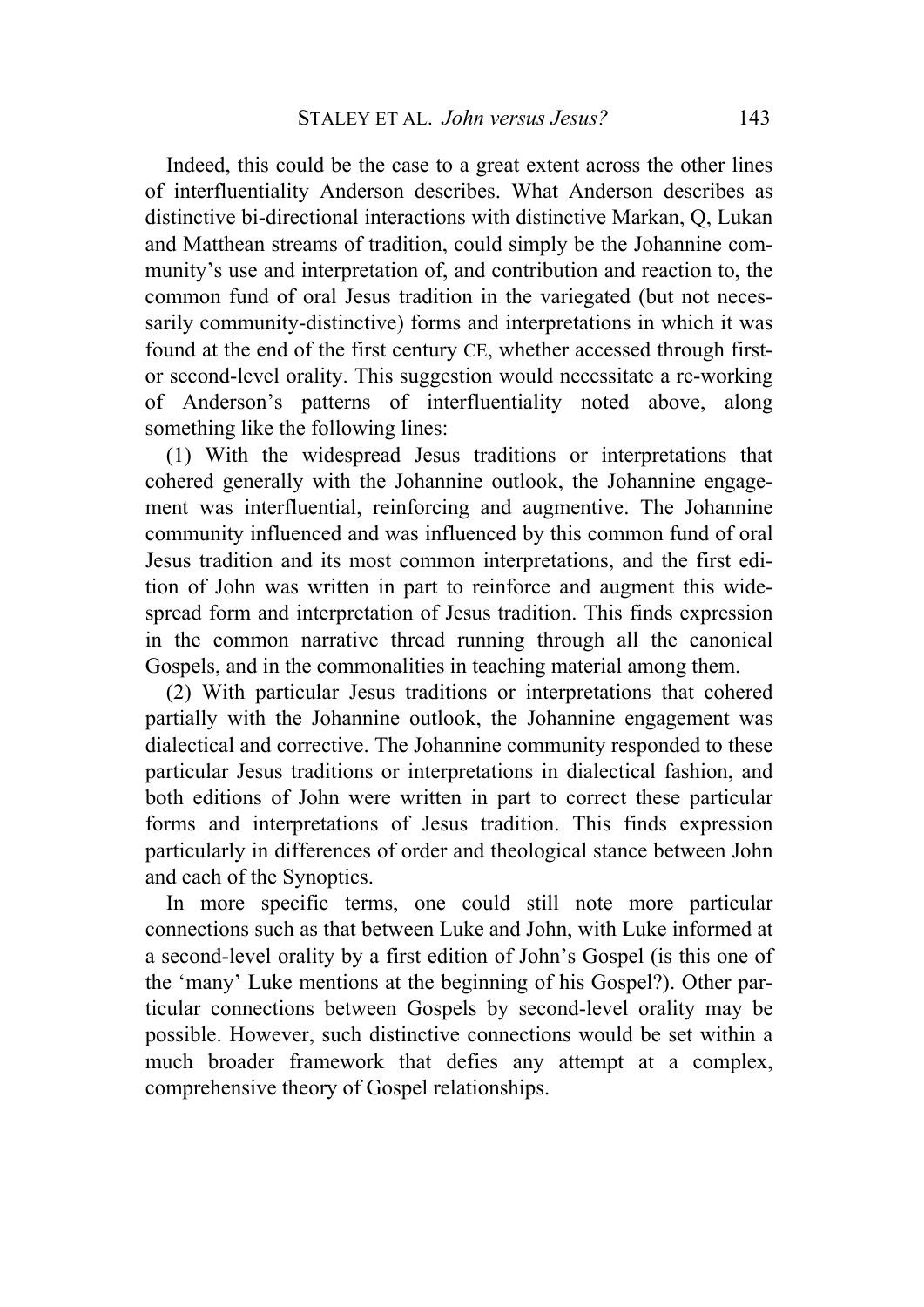### 144 *Journal of Greco-Roman Christianity and Judaism* 5

### *Conclusion: Expanded Interfluentiality*

Paul Anderson's theory of the relationship between John and the Synoptics is a valuable and stimulating contribution to the discussion of this perplexing issue. In my evaluation I have probed two assumptions that underlie Anderson's theory, assumptions that, when modified, have some important implications for the theory as it stands. In a way these modifications expand Anderson's own concept of interfluentiality toward the idea of a widespread common fund of oral Jesus tradition and interpretation that intersected with each Gospel's prehistory even as each tradent or community had some distinctive traditions and interpretations. However, one should not consider this a complete denial of Anderson's theory. I would continue to affirm the core concept behind his theory: that of a distinctive Johannine community engaging in variegated ways with the earliest Jesus traditions and their interpretations, an engagement that spanned an extended period of time and produced an initial and a final edition of John's Gospel.

# *A Paradigm Shift for How Jesus Scholars Work? A Review of Part IV, 'Jesus in Bi-Optic Perspective—A Nuanced Appraisal'*

### Anne Moore

University of Calgary, Calgary, Alberta, Canada

Paul Anderson's *The Fourth Gospel and the Quest for Jesus* is, in my opinion, one of those monographs that advocate a shift of perspective in scholarship. It is concerned with the assumptions that guide 'how scholars work'. In the *Introduction*, Anderson refers to Thomas Kuhn and the idea of paradigm shifts in scholarship (p. 4). Anderson's book proposes a paradigm shift in reference to the placement or consideration of the Gospel of John within New Testament scholarship, specifically Christian origins and historical Jesus research. Through a re-evaluation of the previous scholarly views of the Gospel of John, a description of the shared material between John and the Synoptic sources, and the proposal of an 'on-going dialogue' between the Johannine and Synoptic communities that explains the confluences and divergences in the Gospel narratives, Anderson re-categorizes the Gospel of John and repositions it alongside the Synoptics as a potential source for the reconstruction of the historical Jesus.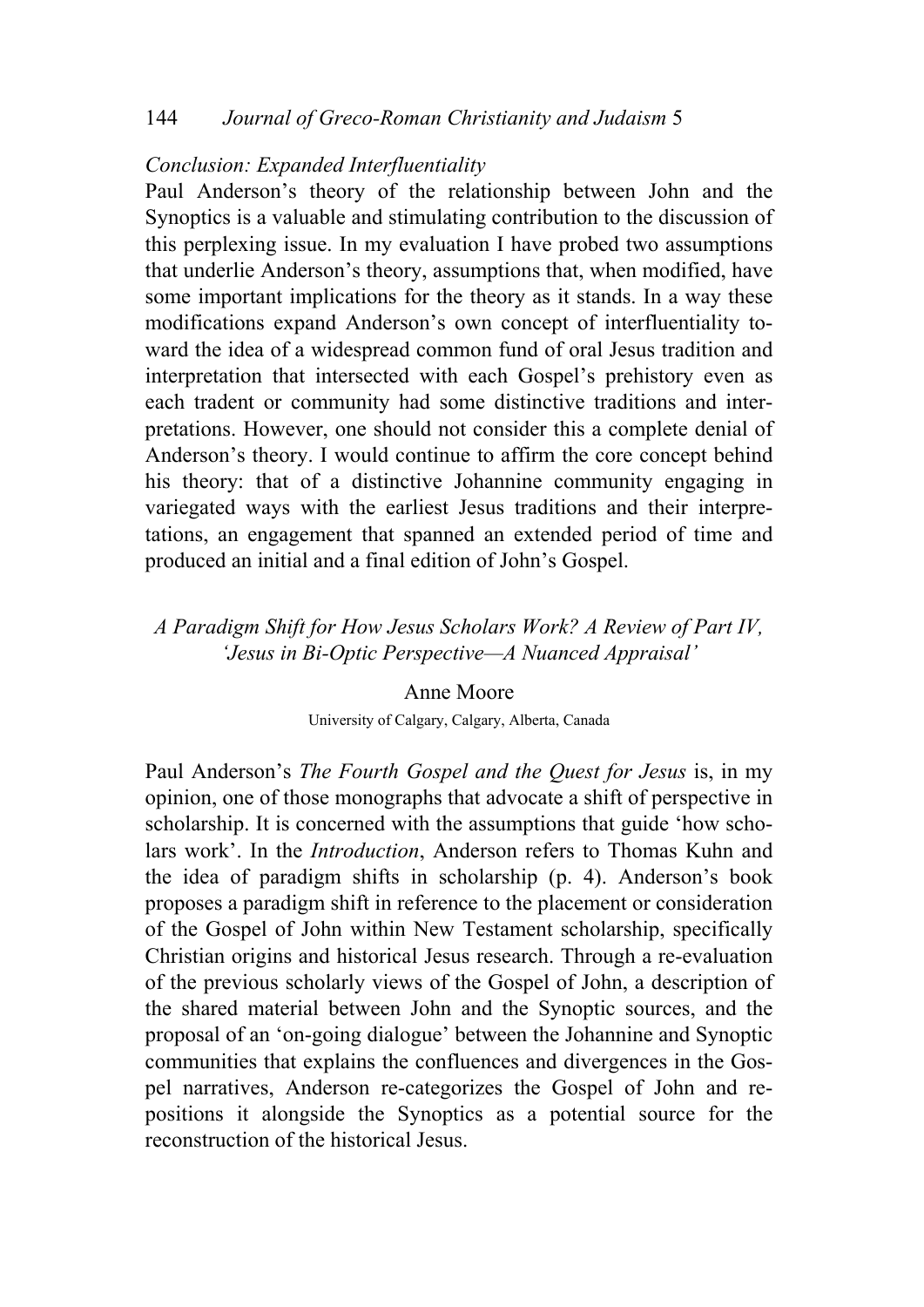Anderson's issue with the previous categorization of the Gospel of John is expressed in various ways, such as the classification of John as the *pneumatic* Gospel in contrast to the *somatic* Synoptics, and the problem of the de-historicization of John and the de-Johannification of Jesus. His shift in the categorization of John is not merely a concern over nomenclature, however; it aims to change 'how scholars work'. As Jonathan Z. Smith indicated in *Drudgery Divine*, categories in the field of religious studies take the place of theories or hypotheses in the natural sciences.[14](#page-20-0) A shift in categories implies the presentation of a new theory or hypothesis; therefore, shifting the categorization of the Gospel of John presents a new theory or hypothesis about Christian origins. Specifically, Anderson's new theory includes the Gospel of John within a milieu of interfluential relations, or an environment of confluences and divergences of traditions that operated synchronically and diachronically in the formation of the various Gospels. This milieu of confluences and divergences has two major implications for New Testament scholarship: (1) an awareness that only with detailed critical analysis may scholars select elements from the gospel material as potential sources for reconstruction of the historical Jesus, and (2) the Gospel texts were responses not only to the specific contexts of specific communities; they were part of a very fluid tradition in which various texts were composed in response to texts of other communities.

The first chapters of Anderson's book review the history of the classification of John, challenge the previous classification of John, and propose an alternative understanding of the influences between the Synoptics and the Gospel of John. Part IV, 'Jesus in Bi-Optic Perspective—Contributions to the Jesus Quest from the Synoptic and Johannine Sources', has three objectives: (1) it outlines the multiple attestations between the Gospel of John and the Synoptics and the inferences of multiple attestations for the reconstruction of the ministry of the historical Jesus; (2) it provides a brief discussion of the Synoptic contribution to the quest of the historical Jesus; and (3) it examines the contribution of the Gospel of John to the historical Jesus Quest. In this review, I shall briefly discuss these three objectives in terms of their contribution to the book as a whole, that is, the paradigm shift, and I shall contextualize the objectives in terms of developing trends or

<span id="page-20-0"></span>14. Jonathan Z. Smith, *Drudgery Divine: On the Comparison of Early Christianity and the Religions of Late Antiquity* (London: School of Oriental and African Studies, University of London, 1990).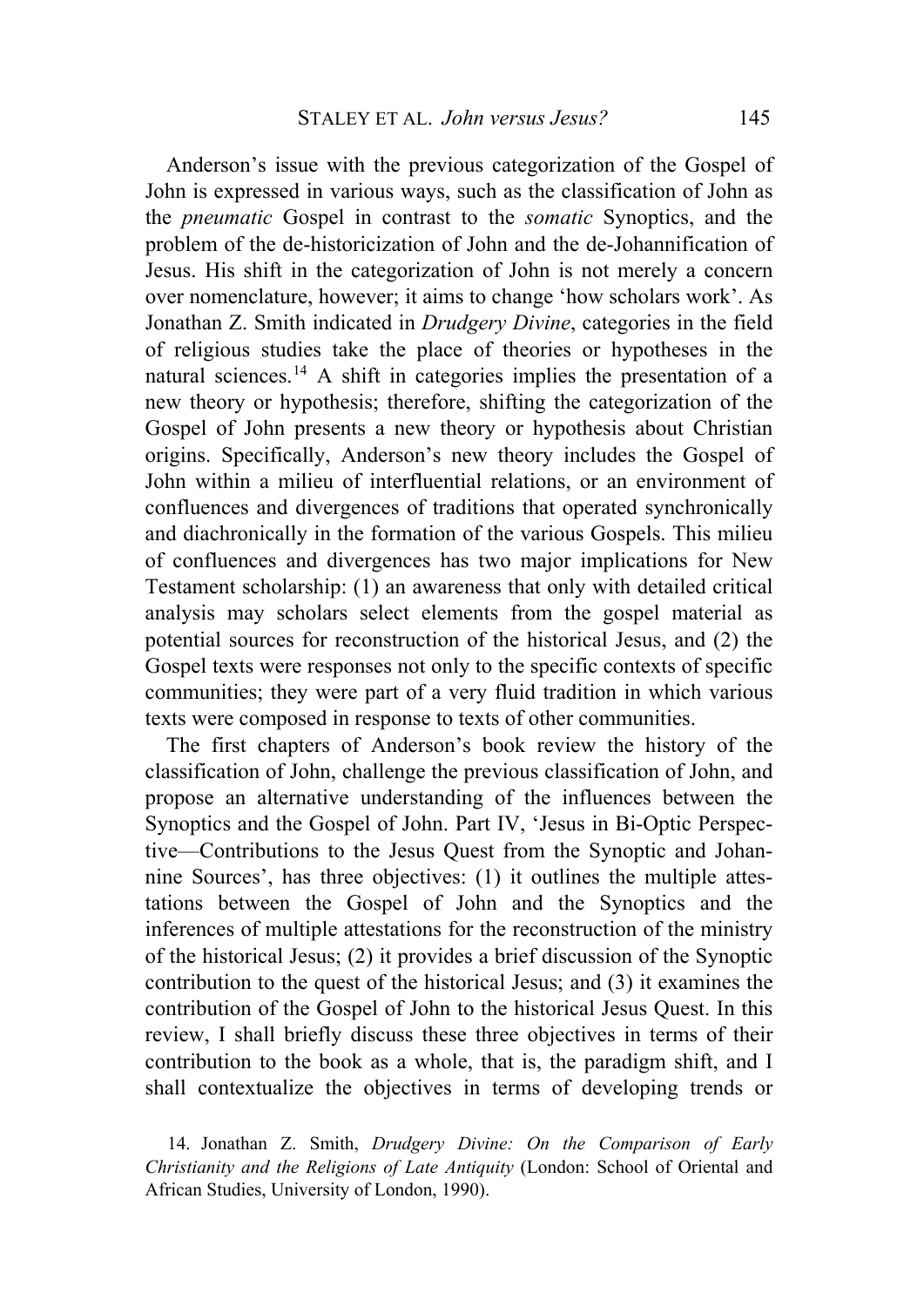issues within contemporary scholarship. In other words, I shall be examining Part IV in terms of its contribution to the assumptions that guide 'how scholars work'.

The multiple attestations between the Synoptics and the Gospel of John serve to demonstrate that 'John is more like the Synoptics than Hebrew Scripture, Gnostic, and contemporary religious mythic parallels, including other ancient literature such as the Hermetic corpus and stories of such figures as Apollonius of Tyana' (p. 128). The references, in this quote, to literature associated with Gnosticism, Hermetic sects and Hellenistic *theioi Andres*, such as Apollonius of Tyana, indicate the significance of the shift Anderson is proposing. As Anderson discusses earlier in his book, Rudolf Bultmann's work has dominated studies on the Gospel of John; it is largely due to Bultmann's synthesis that the Gospel of John was categorized in terms of a Gnostic redeemer-myth. This classification of the Gospel of John associated the text with Gnostic, Hermetic and Hellenistic mythic literature. The implications of this classification are elucidated if this discussion is placed within Smith's critique of New Testament scholarship. In *Drudgery Divine*, Smith reveals how New Testament scholarship maintained an antipaganism bias that was part of a strategy evoked to protect the uniqueness of Christianity from its Greco-Roman background. Obviously, if the Gospel of John is categorized as a Gnostic redeemer-myth that draws upon developments from the Greco-Roman culture, it is marginalized in the discussions of New Testament scholarship. In other words, Anderson's discussion about the classification of John provides another example in support of Smith's contention that New Testament scholar-ship has functioned with a bias designed to preserve the unique claims of a Protestant version of Pauline Christianity. The Gospel of John is a 'victim' of this previous pattern of scholarship. This miscategorization of the Gospel of John, and, consequentially, the inappropriate exclusion of the Gospel from historical consideration, are clearly evident in the first section of Part IV.

The focus of the first section of Part IV on the issue of multiple attestations relates John to the body of literature that is traditionally accepted as part of the appropriate database for Christian origins and historical Jesus scholarship. Anderson's detailed tables do affirm several points of correspondence between John's Gospel and the 'Synoptic' material (pp. 131-32; 134-35). There is a body of shared material that is 'Synoptic' in terms of style, content and nearly verbatim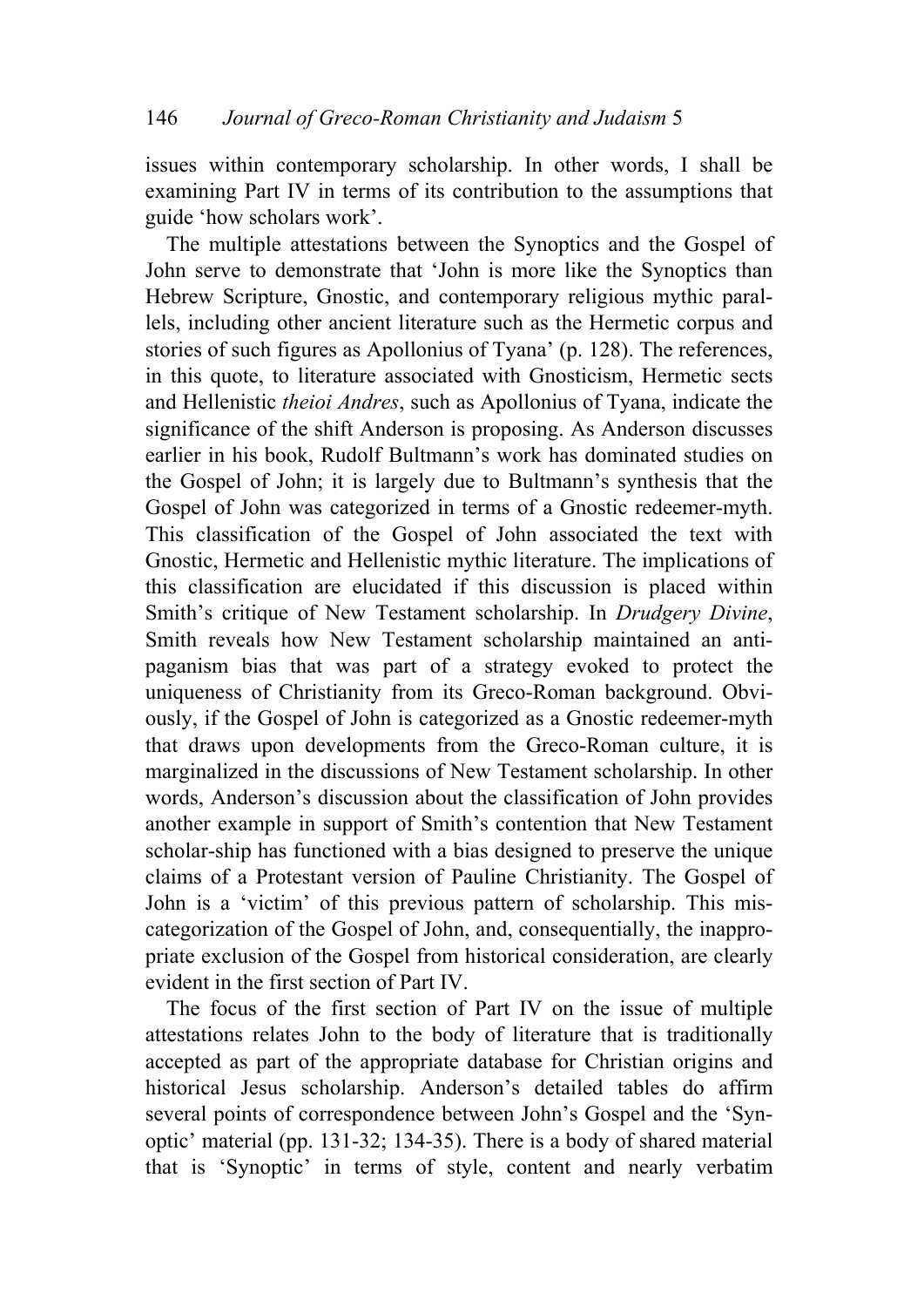phrasing that occurs in different spheres of tradition including the Gospels of John, Thomas and Q. As Anderson notes several times, the different image of Christ created by John is a result of a specific Johannine tradition; however, this Johannine tradition had access to, or was familiar with, 'Synoptic' material. Most of this 'Synoptic' or 'Synopticlike' material is associated with accounts of John the Baptist, the Passion narrative and some sayings material (Jn  $2.19 = Mk$ . 14.58; Jn  $3.3 =$ Mt. 18.3; Jn 4.4 = Mk. 6.4; Jn 13.20 = Lk. 10.16; Jn 13.16 and 15.20 = Mt. 10.24; Jn 15.7b = Mk. 11.24; Jn 16.23 = Mk. 14.27; Jn 18.11 = Mk. 14.36; Jn  $20.23 = Mt$ . 18.18), along with some narrative correspondences (i.e. calling disciples, etc.). There is sufficient evidence to advocate a reclassification of the Gospel of John, and therefore, drawing again from Smith's observation about the function of categories in religious studies, there is sufficient justification to propose a new theory for Christian origins that emphasizes the existence of various overlapping streams of traditions. Furthermore these streams of traditions not only exhibit signs of influences, as with the Synoptic Gospels; there are points of confluence and divergence. This new theory repositions the Gospel of John as part of the dynamic of formative Christianity, and as a potential source for historical Jesus research. In other words, Anderson has established the Gospel of John within the database for the reconstruction of the historical Jesus and early Jesus/ Christian communities, rather than the Gospel's previous categorization as being only a later text. This, in my opinion, is the strength of the book.

Both on the basis of multiple attestations and of the discussions about the Gospel of John as a historical source, it becomes very evident that the Gospel of John is an important source for the historical Jesus in reference to:

(1) The interaction and relationship between John the Baptist and Jesus, and the disciples of John and Jesus (Jn 1.35-36).

(2) The association of Peter, Andrew and Philip with Bethsaida (Jn 1.44).

(3) The political expectations connected with Jesus' ministry, and the political motives that resulted in his execution (Jn 6.15; 11.47-53; 19.12).

(4) The depiction of the trial process in which Jesus is first presented to the Sanhedrin before to Pilate (Jn 18.19-20).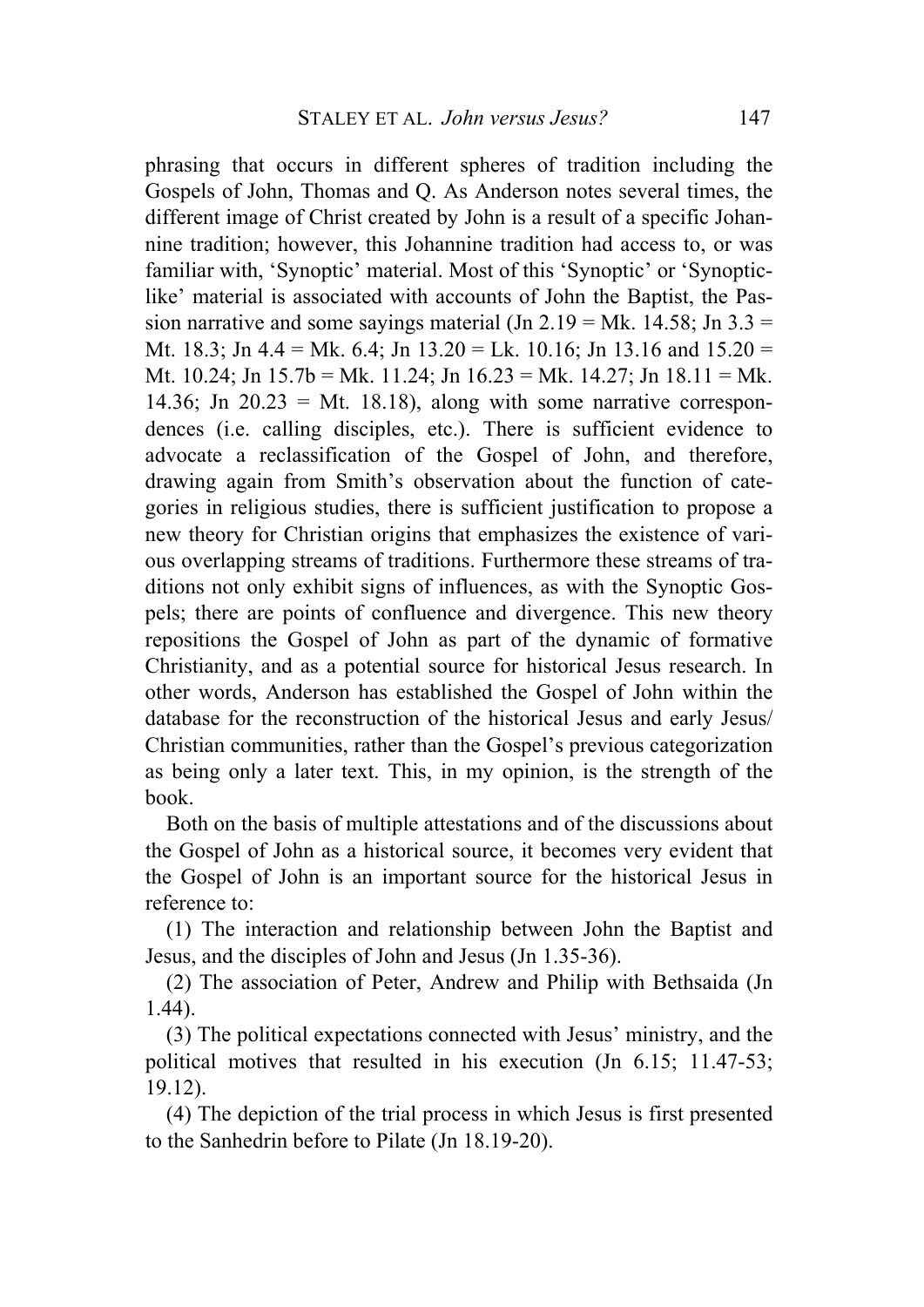(5) Other chronological issues in the passion, such as Jesus' death before Passover (Jn 18.28; 19.31).

And there are other points of consideration. In other words, on a theoretical level and in terms of 'how scholars work', various elements of the Gospel of John must be part of the database. While elements of the Gospel of John should be evaluated and possibly included as part of the reconstruction of the historical Jesus, Anderson does not advocate the prioritization of the Johannine material over the Synoptic texts. The synoptic material remains the major sources for the historical Jesus; however, Anderson has shown the need to include for consideration elements from the Gospel of John.

The detailed exploration into the significance of the Gospel of John in terms of the dynamic of formative Christianity and as a potential source for historical Jesus research justifies revisions to 'how scholars work'. Therefore, most of the book focuses on establishing or justifying a shift in categories. The establishment and justification of categories continues with a discussion on the inferences of multiple attestations. This section illustrates the points of convergence or confluence between all four canonical gospel traditions and the implications of these points of confluence for eight major features of Jesus' ministry.

Following this discussion on the shift of categories, Anderson presents two further examinations, on the 'Synoptic Contributions to the Quest for the Jesus of History' (pp. 145-54) and the Johannine contributions (pp. 154-73). The purpose of these examinations is to illustrate the distinctive Synoptic and Johannine presentations of the ministry of the historical Jesus, and to demonstrate that these distinctive contributions cannot be simply resolved by establishing a 'history' based on the multiple attestations of all four gospel traditions. The Synoptic and Johannine traditions supply unique data in terms of 'the quest for historicity regarding the ministry of Jesus and the developing memory of those events' (p. 172). The scholarly approach to the Gospel of John should proceed in a similar-yet-different fashion to the current approaches employed with the Gospels of Luke and Matthew. Because the Gospel of John, unlike the Gospels of Luke and Matthew, which built *upon* Mark, is a narrative composed

*around* Mark, some of John's distinctive presentations can be seen to have intentionally been aimed at filling out the picture (early material and southern material), and also at setting the record straight here and there. Matthew and Luke do something similar, but the fact of John's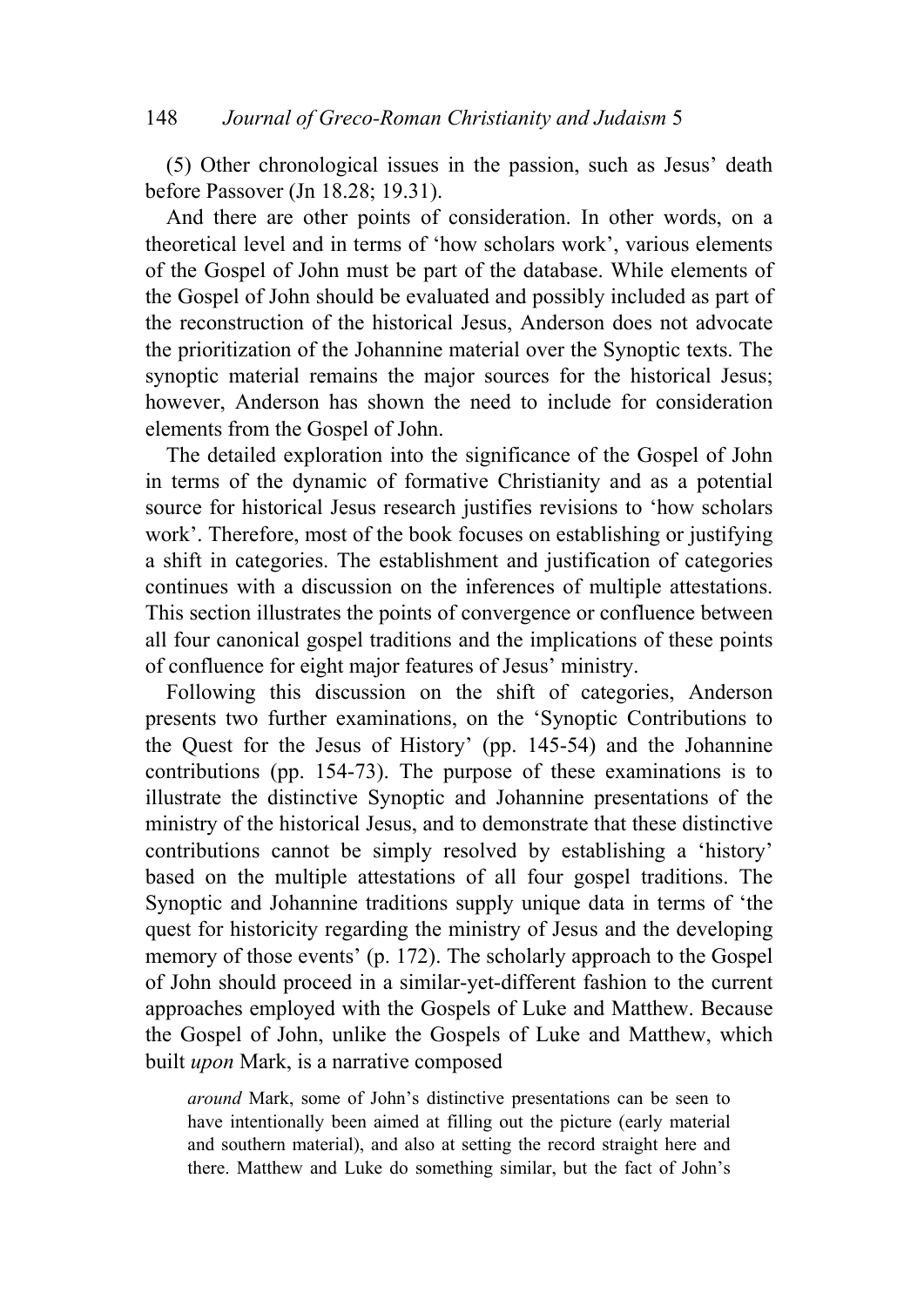dialogical autonomy provided a greater resource of independent tradition as well as a more autonomous and individuated perspective from the earliest stages of traditional development to the last (p. 172).

These brief analyses do present a justification for a more thorough examination of the Gospel of John in terms of its contribution to the quest for the historical Jesus.

These examinations, like the remainder of the book, validate a shift in categories and 'how scholars work'. Therefore, a shift in theory has been proposed, and this theory now requires a full exploration, in which the contribution of the Johannine tradition to Christian origins and the *interfluentiality* between the gospel traditions is examined in more detail. This would be my suggestion to the author. The current volume presents an argument for a shift in nomenclature or theory; however, it does not fully present or explore this theory. Another monograph is required for a more complete rendering of Anderson's proposal.

As noted, I have accepted that this monograph is about 'how scholars work'. Returning to this, let me discuss some of what I think to be the consequences of Anderson's reclassification of the Gospel of John.

First, we are reminded as scholars that the reconsideration of the historical figure of Jesus involves the initial establishment of historical data that must be excavated from narratives that are the products of influences, confluences and divergences within a fluidity of earlier traditions, and are the results of centuries of transmission, re-workings, reinterpretations and copying. Therefore, one of the initial tasks is the separation of the 'historical chronicle' from the narrative of interpretation. As Hayden White has demonstrated in reference to the discipline of history, historians must first assemble data such as dates, names, places and events.<sup>[15](#page-24-0)</sup> This is the 'historical chronicle'; it is a listing according to date with no indication of causality or explanation. This data is 'almost' meaningless until it is placed into an interpretative framework that in most historical studies takes the form of a narrative. Therefore, in historical Jesus research, we encounter the issue that our data is already 'locked' inside various interpretative narratives. Further, these narratives have a different sensitivity from our modern quest for history. So the first task is the reconstruction of the 'historical chronicle'. Within this first task, no narrative section of any Gospel should be

<span id="page-24-0"></span><sup>15.</sup> Hayden V. White, *Tropics of Discourse: Essays in Cultural Criticism*  (Baltimore: Johns Hopkins University Press, 1978).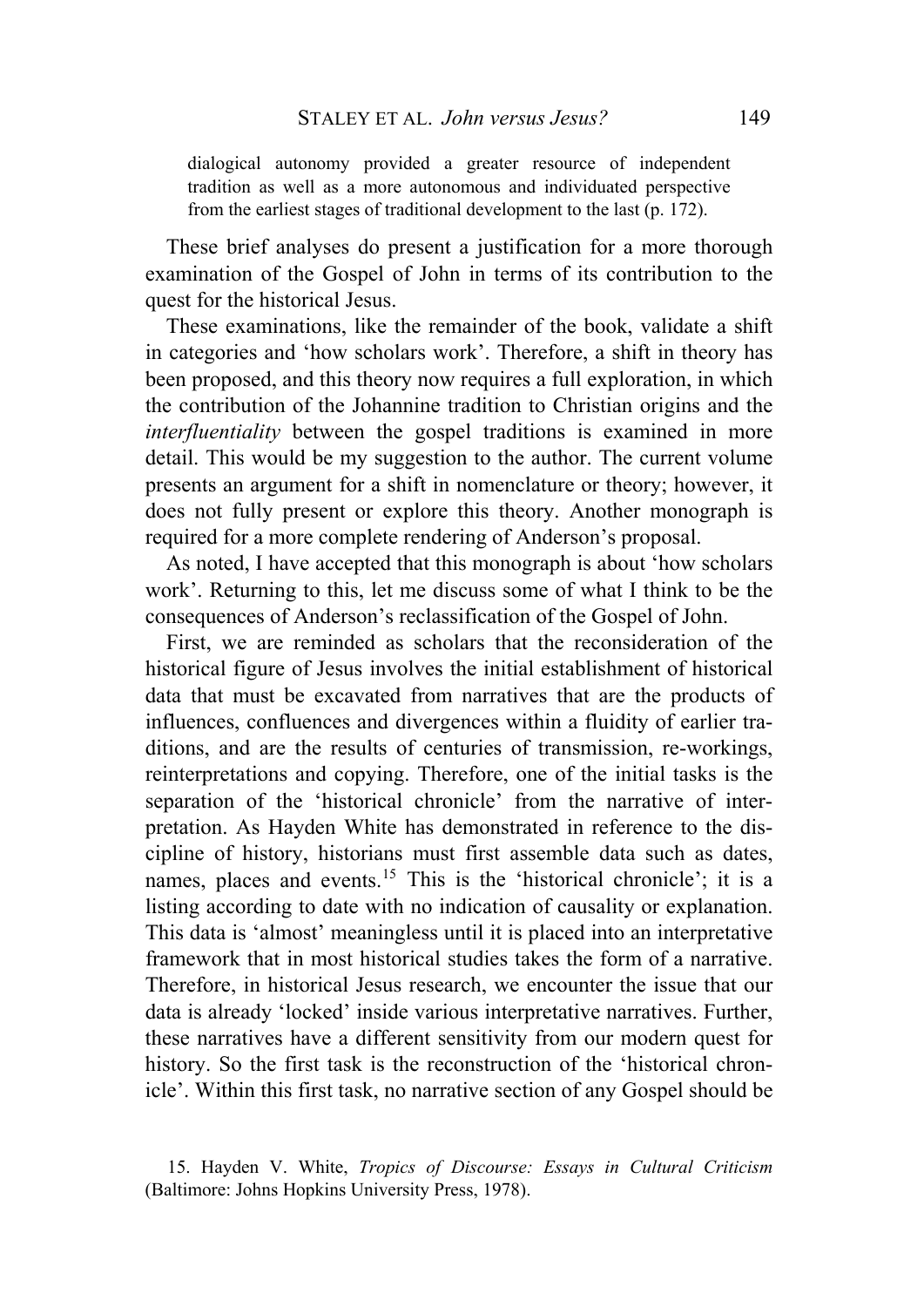accepted uncritically, and no narrative should be given preference over another without full examination and justification. Anderson captures some of White's ideas in Part V: 'Modern Foundations Reconsidered— Implications for the Critical Investigation of John, Jesus, and History'. Anderson notes: '*All* historiography is subjective, in that humans are centrally involved in the making of meaning from first impressions to the last ones. Therefore, recency and primary effects must be considered as factors of historical memory and its development' (p. 184). So elements of the Gospel of John and non-canonical material should be evaluated critically for their 'data' contributions to the historical Jesus.

Secondly, as historians, having excavated the narratives, we then place the data of this 'historical chronicle' into our own constructed narrative, which is based on specific assumptions about the society of first-century Palestine, the evolution of the Jesus movement, Second Temple Judaism, etc. Thus, our interpretative narratives will change as our information about this period changes, and our scholarly assumptions and categories shift. Anderson notes some of these shifts in Part V in his discussion about the recent reappraisal and view of the supernatural in the Gospel, which has moved from a strict interpretation of scientific law to a more social-sciences interpretation of miracles and healings (pp. 177-79).

In reference to our understanding of first-century Palestine, one of the issues raised by Anderson's book is our comprehension of how the early Jesus movement/Christian communities thought about the traditions associated with the historical life of Jesus. One of Anderson's key ideas is that John 'wrote around' Mark (p. 172). John's community responded to Mark's presentation of Jesus and the implications of Mark's version of Jesus for social identity and ethos. Anderson is envisioning a more dynamic exchange between the texts and the various communities that included more than a diachronic pattern of borrowing; the exchange involved both a synchronic and diachronic conversation that included a range of responses from borrowing to interfluentiality to convergence to divergence.

Anderson's suggestion that sections of the Gospel of John function as responses to or engagements with the Gospel of Mark presents an early history that features more confluence and divergence between the communities. There is more engagement than once was theorized. The previous depictions of limited contact that tended to present the gospel traditions as separate streams in which only the Synoptics demonstrated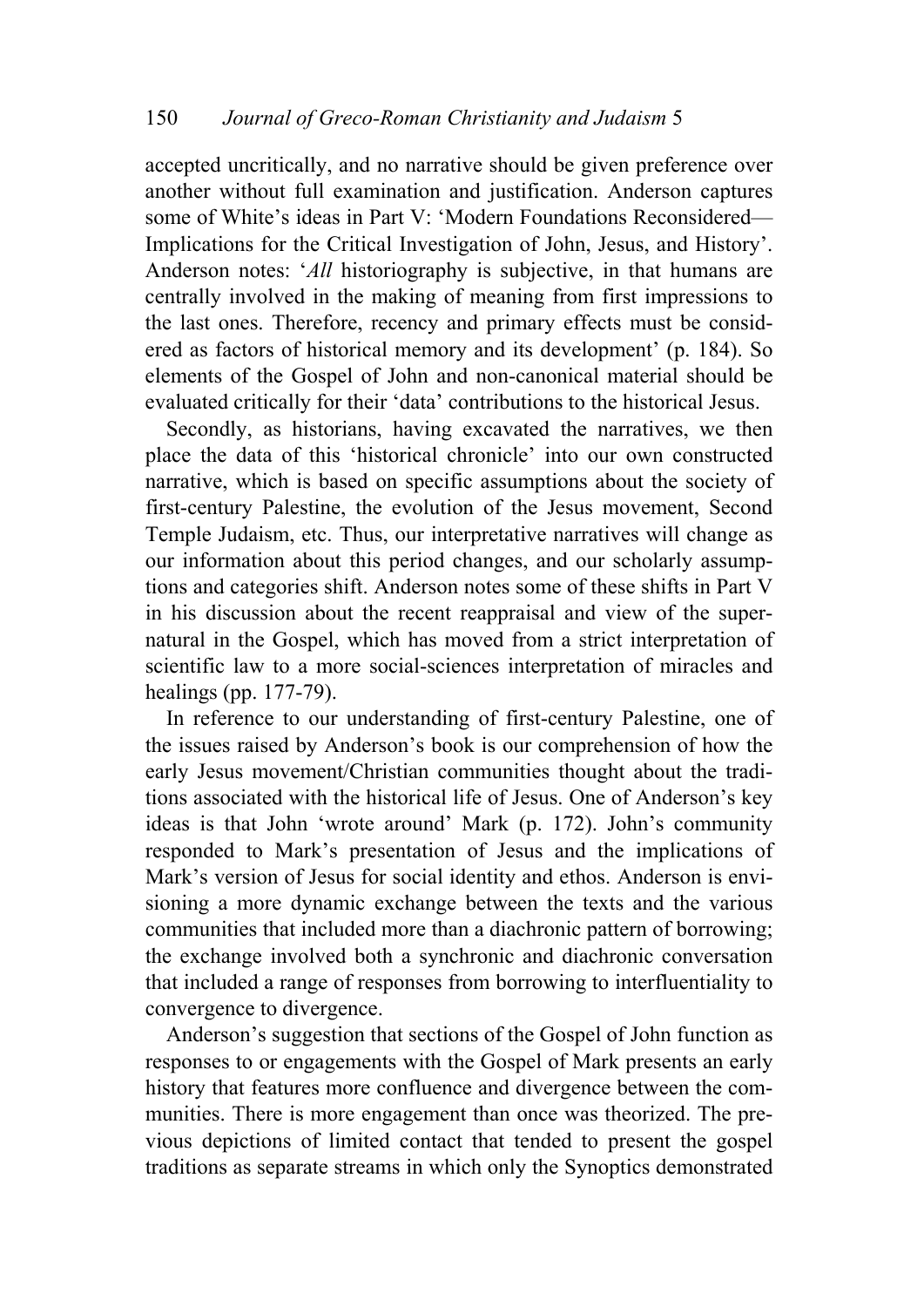any influence on one another is now replaced with a more complex map. With this shift, Anderson's chart of the five traditions (Early Matthean, Q, Pre-Markan, Early Lukan, Early Johannine) on page 126 may not be 'messy' enough. The arrows indicate a specific level of interaction between the traditions and their respective communities that may not quite capture the full sense of interplay and dynamics that would be part of a process in which diverse communities are struggling, debating and conversing over the formulation and authorization of various traditions as part of their work towards self-identity—a formulation and authorization that is both synchronic and diachronic. For example, what happens if the *Egerton Gospel* is included in this discussion of early traditions? Here is a Gospel that does contain both Johannine material (the dispute between Jesus and the experts on the law and leaders of the people about a transgression of the law), and Synoptic material (healing of the leper and a question about taxes). If scholarship has been biased by the Synoptic-versus-Johannine dichotomy, it still remains fixed in a canonical versus non-canonical set of assumptions.

In summation, Anderson's book, through a re-examination of the scholarly assumptions about the relationship between the Gospel of John and the Synoptics, actually begins a dialogue on our conceptions about the connection between communities and the Jesus traditions. What were the conceptual frameworks used in the selection, preservation and transmission of material? How much exchange and conversation existed between the communities? Do the ideas of multidirectional rather than unidirectional influence or confluences assist in understanding the relationships between the texts? In other words, Anderson's recategorization of the Gospel of John is also a challenge to 'how scholars work'. He presents a new vision of a more dynamic exchange between all the diverse communities represented by the varying texts.

## *Honest to John! A Response to Reviews of The Fourth Gospel and the Quest for Jesus*

Paul N. Anderson George Fox University, Newberg, Oregon, USA

It is with great appreciation to the reviewers that I respond to their thoughtful engagements of my book on the Gospel of John and the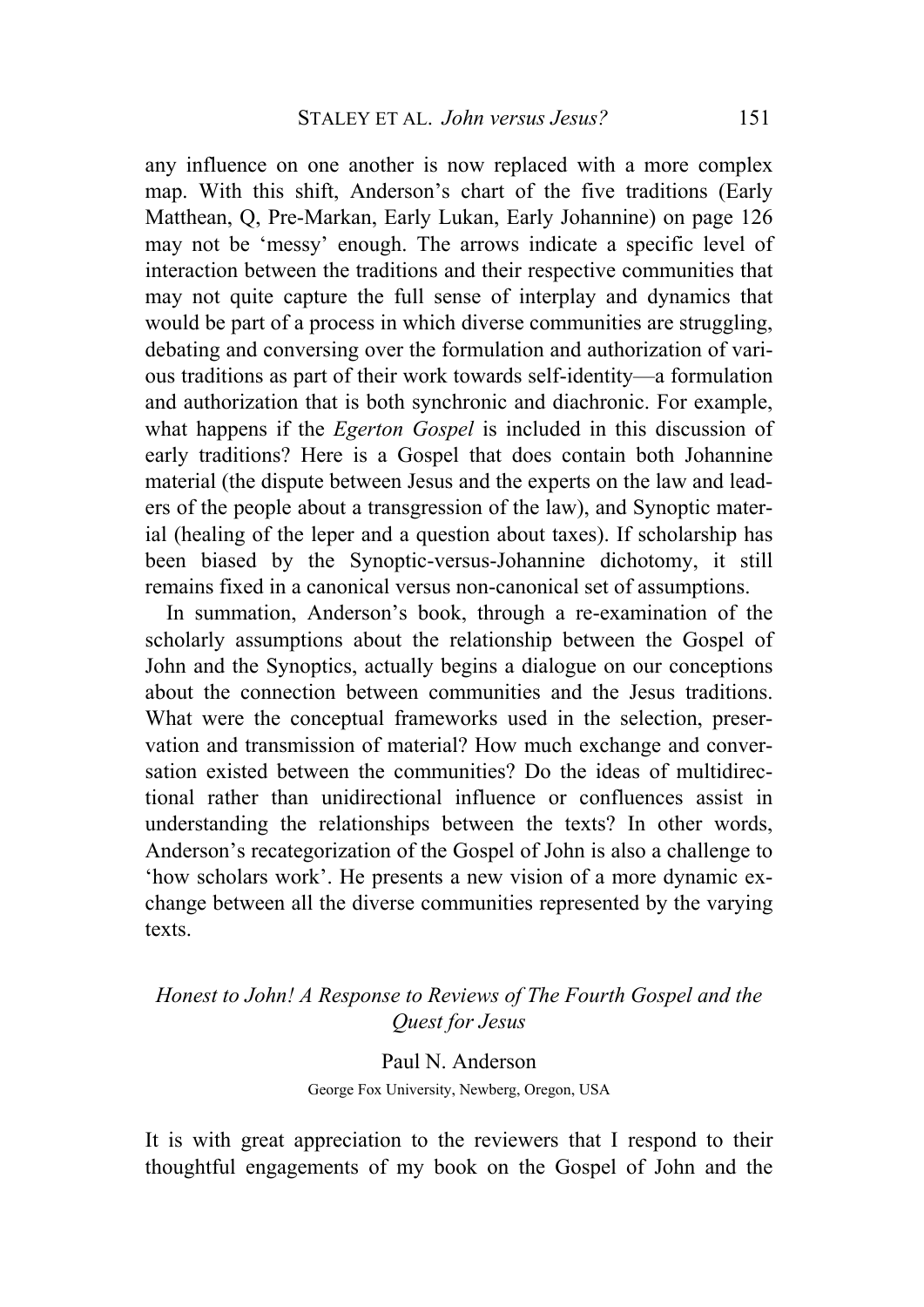Jesus of history. As they all acknowledge, the disjunction of these two subjects has been the prevalent modern paradigm for conducting both Johannine and Jesus studies in recent decades, but such a move has its own sets of new critical problems. While this book calls attention to those new problems, it also seeks to find solutions to the original issues that modern critical theories have tried to address. In doing so, it seeks to build on the most plausible of literary and tradition-development theories, even if new approaches and syntheses are required. In taking seriously the character and claims of the Johannine tradition, however, this approach attempts to be *honest to John*. On that score, critical and traditional approaches alike have too often fallen dismally short.

*Jeff Staley* has done an excellent job of describing the overall thrust of the book. He rightly notes the importance of the literary theories the book advances, including their implications for a plausible view of the development of the Johannine tradition. His introduction also points helpfully to the connections between the historical subject of the Fourth Gospel, Jesus and the unfolding history of the Johannine situation. As one who has appreciated Staley's literary-rhetorical analyses of John over the last two decades or more, I hope to benefit from the best of reader-response and new literary-critical approaches to John while not assuming that fictive literary function implies a fictional character and origin of the narrative. In that sense, historical narrative functions in many ways *similar* to fictive narrative. And, one literary characteristic claimed by the Johannine narrator is that at least some of the origin of John's tradition is rooted in first-hand encounter with the ministry of Jesus.

While it is impossible to prove that any or all of John's material goes back to an independent Jesus tradition, just as it is impossible to prove that none of it does, the overlooked reference to the apostle John's making a statement with an undeniably Johannine ring to it in Acts 4.20 (cf. 1 Jn 1.3) makes this a critically plausible consideration. 'We cannot help but testify to what we have seen and heard!' could not have been crafted as a more characteristically Johannine utterance, and while it may be misguided or wrong, it was written by Luke *a full century before* Irenaeus. Since the writing of the book, I have found another three dozen ways in which Luke departs from Mark and sides with John, doubling the evidence for Luke's dependence on the Johannine tradition in its oral stages, as argued in Part III. The point is that the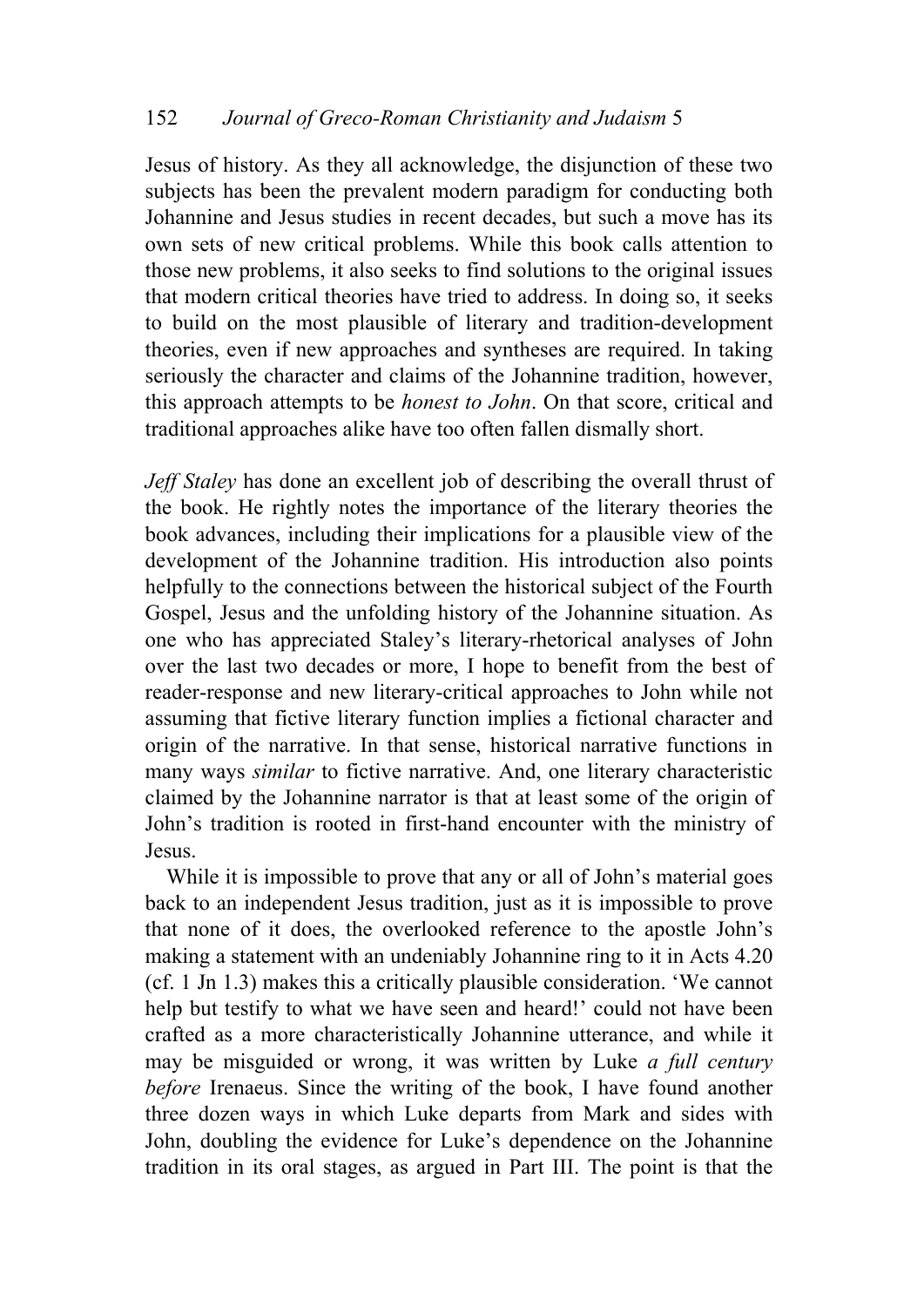Johannine claim to forwarding an autonomous witness to the ministry of Jesus is also corroborated by a parallel tradition, perhaps even alluded to in Lk. 1.2, regarding indebtedness to 'eyewitnesses and servants of the Logos'. Given also the fact that neither Bultmann's sourcecritical hypothesis nor Markan-dependence theories stand up to critical scrutiny (see *Christology*, 1-136), alternative theories of John's origin and development are required.

This is where John's 'dialogical autonomy' poses a suitable way forward. While John's tradition is not dependent on Mark or alien sources (and in that sense is *autonomous*), neither does it exhibit a disengaged or isolated form of independence. Rather, it reflects several levels and types of 'dialogue': a presentation of the divine–human dialogue wherein the 'Word' of God is sent to humanity inviting a response to the divine initiative; there is an earlier-later form of dialectic within the Johannine tradition itself, wherein earlier understandings are countered with emerging ones; dialogical interactions with parallel traditions (especially Mark) seem apparent; the dialectical Johannine situation is addressed by the narrator, as later hearers and readers are engaged in an imaginary dialogue with Jesus by means of the Johannine narrative; and the evangelist himself works dialectically with his theological content—and his historiographic work—producing a narrative contributing to dialectical theological and historical perspectives. While the Johannine Prologue leads off with a confession: 'In the beginning was the Word', an adequate appraisal of the Johannine tradition's origin and development leads to a conclusion: 'In the beginning was…the *dialogue*'.

Staley's introduction sets the stage well for the following reviews.

*Matthew Lowe's* engagement with Part II of the book covers the material well, and with notable insight and refreshing wit. I appreciate Lowe's willingness to step in at the last moment, and I am all the more impressed that he took the time to read my first book also, as it lays the groundwork for the present volume. Indeed, the counterquestions predicted by Moody Smith have followed both books, and it is a pleasure to respond to the new ones raised by Lowe. First, though, I appreciate his exceptionally clear description of each of the twelve planks within the two platforms. Especially his comment on the third plank of Platform B is notable; indeed, ten categories elucidating hundreds of nonsymbolic, illustrative details suggest particular aspects of historicity in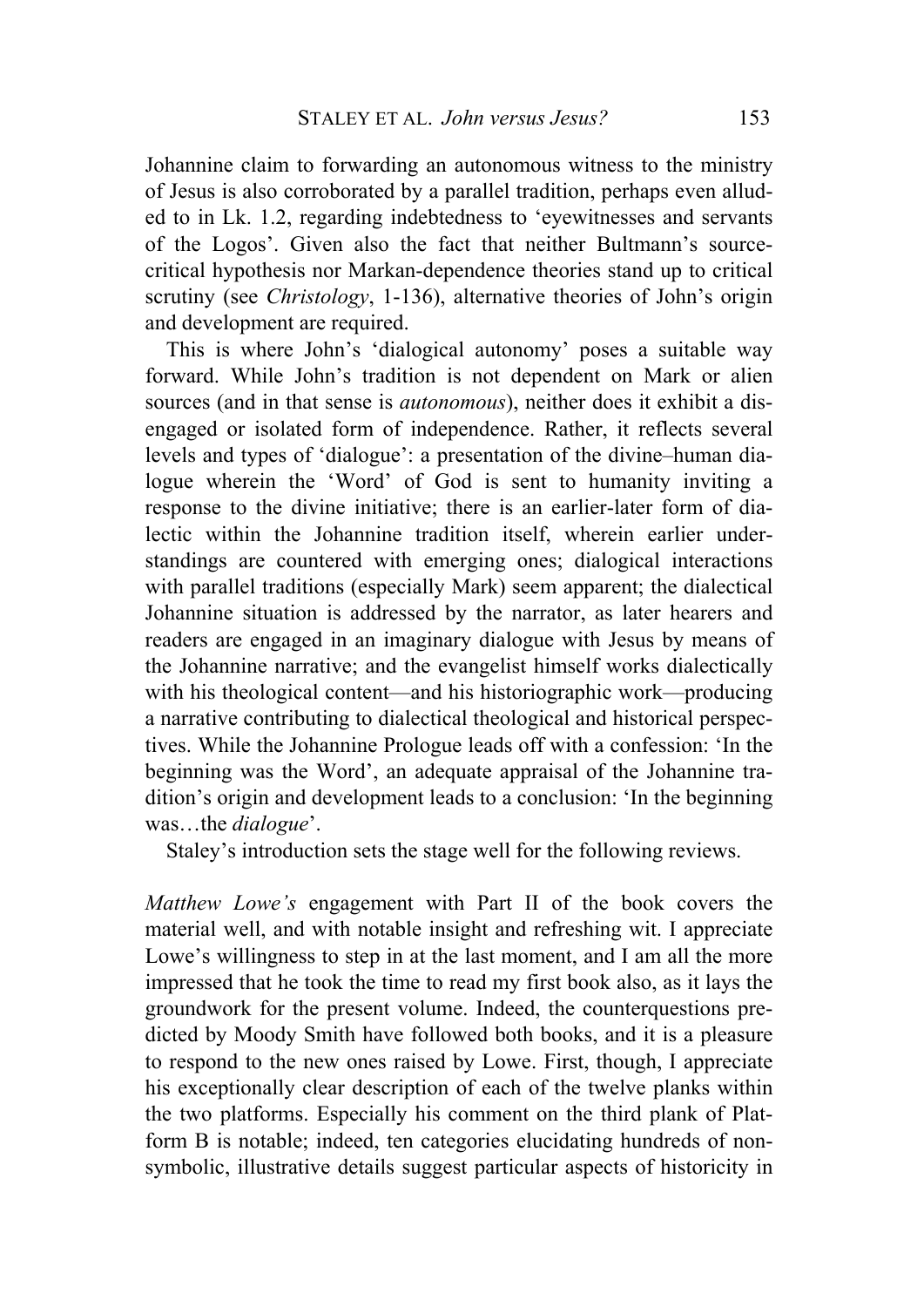the Fourth Gospel, and despite its lateness, these features must still be dealt with if one is to place John off limits for historicity and Jesus studies. I also like Lowe's playful engagement with the plank-platform metaphors, although I don't intend to extend them into a full-blown allegory. Nonetheless, if 'foundations' were considered, they would involve the disciplinary tools we bring to the enterprise; 'constructions' upon the platforms would involve our impressions of the Fourth Gospel and the Jesus of history. The goal of Part II is a bit more modest than that: simply to test the soundness of the inferences made by modern critical scholars about John's ahistoricity and its implications, which have come to function in ways mythic as well as scholarly. What I mean here by the word 'mythic' is that these two modernistic platforms replace one set of mythic inferences with another. As features of modern myth, they (1) disambiguate the complex set of issues related to Johannine, Johannine–Synoptic and Jesus studies, oversimplifying the facts, (2) pose an alternative explanation to traditional views claiming the authoritative mantles of 'critical' and 'scientific' as bases for their authority and (3) imbue the results with transcendental associations, attributing religious meaning to a monological impression of Jesus and a marginalizing domestication of the enigmatic Johannine witness. Their legendary perpetuation, then, continues among modern scholars, who pass on 'what they have heard from the beginning', as the 'assured results of biblical critical scholarship' despite their critical weaknesses. As critical claims also require critical assessments if they are to endure the test of time, this book endeavors to inspect the materials used for further constructs, at least acknowledging strengths and weaknesses, hoping to amend what is lacking and to strengthen that which remains  $(Rev. 3.2).<sup>16</sup>$  $(Rev. 3.2).<sup>16</sup>$  $(Rev. 3.2).<sup>16</sup>$ 

In addition to his noting the dialogical character of John's narrative and its implications for systematic theology, Lowe's counterquestions

<span id="page-29-0"></span>16. This chapter was first presented in 2003 at the John, Jesus, and History Consultation under the title, 'Why this Study is Needed, and Why it is Needed Now', and it is now published in Paul N. Anderson, Felix Just and Tom Thatcher (eds.), *John, Jesus, and History*. I. *Critical Assessments of Critical Views* (Symposium Series, 44; Atlanta: SBL Press, 2007), pp. 13-70. The John, Jesus, and History Project is scheduled to go from 2002–2010 at the national SBL meetings, involving three triennia covering (1) literature reviews and introductory matters, (2) aspects of historicity in John and (3) Johannine contributions to Jesus research. Attendance at the sessions has ranged from 100 to 300, suggesting the interest in the project.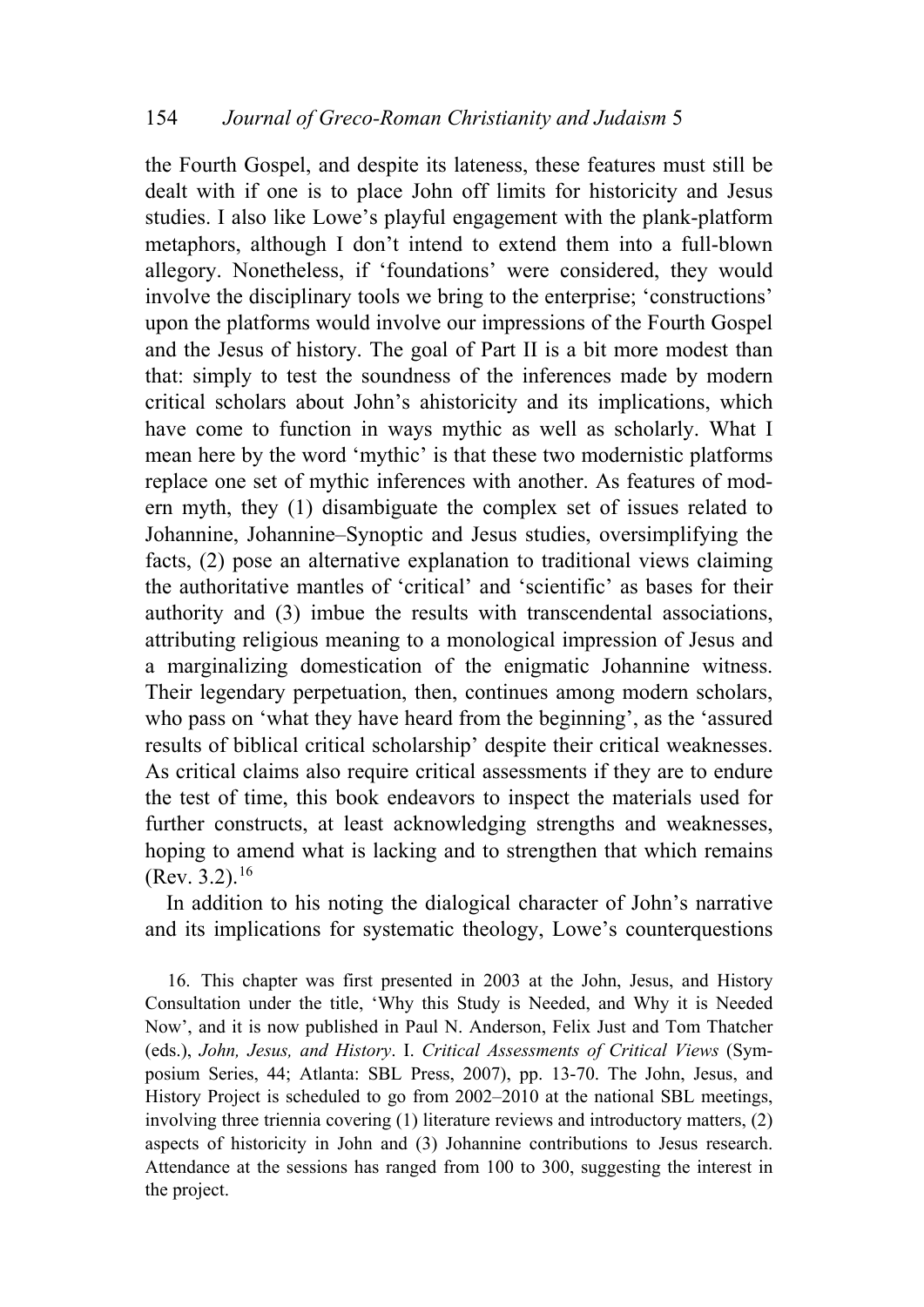are well worth engaging. The first, regarding John's *context*, raises the question as to what it might have meant for Johannine Christians to have been confronted with expectations of emperor laud in the Greco-Roman world. His steering the reader toward Warren Carter's work is well taken, and although I have not built upon it in the present work, I intend to engage it in further works as I develop a more extended theory of the Johannine situation.[17](#page-30-0) Here, J. Louis Martyn's two levels of history apply to the Roman backdrop just as easily as they apply to the Jewish backdrop. While things did indeed get difficult for Christians and Jews under the reign of Domitian, that was not the first epoch of strident relations with the Roman occupiers. I would like to see a historical investigation of what things were like in Palestine under Tiberius, connected specifically with the Johannine presentation of the Roman presence in Jerusalem. I also wonder *how* Roman officials in the Tiberian era might have responded to messianic pretenders; Pilate certainly was removed from his position based upon the violent way he responded to the threat of 'the Samaritan' and his followers on Mount Gerizim in 36 CE, and Josephus indeed describes harsh treatment of Palestinians by Roman armies during the Jewish wars. As the Johannine leadership moved to one of the mission churches (no site fits the evidence better than the traditional memory of Ephesus—including Alexandria), emperor laud would have taken a number of forms. From lesser to greater degrees of explicitness in Asia Minor and elsewhere within the Empire, (1) subjects would have been expected to show respect for the occupying Roman forces by showing up for civic festivals; (2) subjects would have been expected to honor the emperor during imperial visits and in festivals (sometimes lasting for days) honoring his birthday and other Roman celebrations by their participation; (3) subjects would have been expected to offer sacrifices to the Emperor (ranging from incense to a bull) as signs of public veneration and support; (4) subjects would have been expected to make declarations of Caesar's lordship, and if questioned as subversives, to deny their allegiance to Christ and his followers. While Roman officials might have pressed the latter two

<span id="page-30-0"></span>17. See also Warren Carter, *The Roman Empire and the New Testament: An Essential Guide* (Nashville: Abingdon, 2006); and Warren Carter, *John: Storyteller, Interpreter, Evangelist* (Peabody, MA: Hendrickson, 2006). In addition, the appendix in Carter's newest book, *John and Empire: Initial Explorations* (New York: T&T Clark/Continuum, 2008) features early Johannine christological developments under Caligula (pp. 343-84).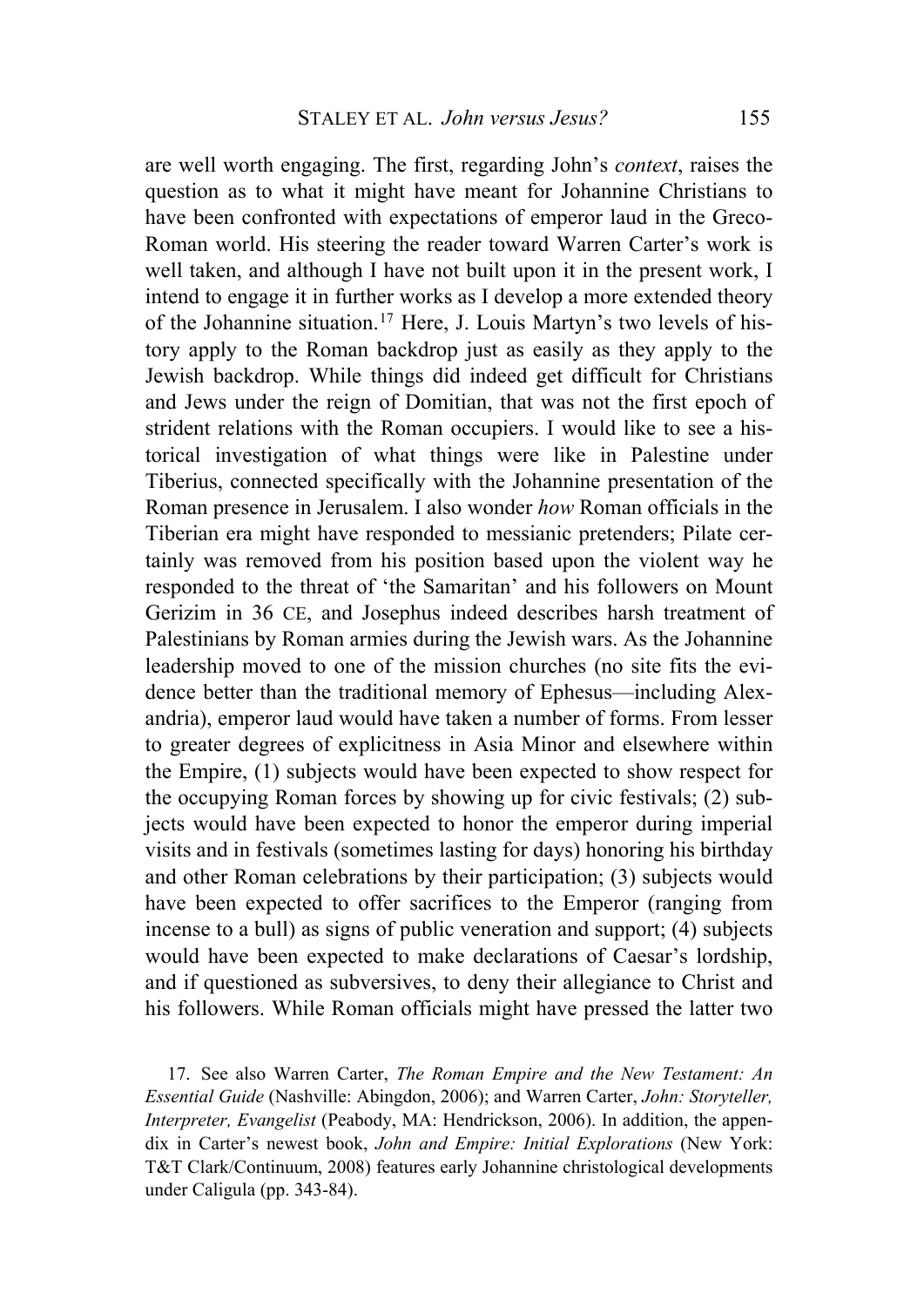if someone seemed questionable, fellow citizens would have pressed Christians on the former two. After all, if diminishing support for Rome might have threatened *neokoros* status ('temple-keeper' privileges resulting in major civic gifts from Rome) for Ephesus in its competition with Smyrna and Pergamum for Roman favors, this would have raised concern among local merchants and civic officials, not just the occupying forces. While Jews in Ephesus had enjoyed dispensation for over two centuries to practice their own religious observances legally (hence also being excused from pagan religious rites and celebrations), it was the growth of the Jesus movement among the Gentile residents that was especially threatening to local leaders. Therefore, contextual pressures would have come from several directions, not just one.

Here I find Lowe's introduction of the agency motif an incisive suggestion, causing me to think about the connections between Jewish and Roman agency schemas. In addition to references to Jewish authority in a Palestinian context and an Asia Minor context, the agency motif may have been used in more than one direction. Just as Thomas's declaration of Jesus as 'My Lord and my God!' would have borne associative challenges to emperor worship under Domitian (81–96 CE; Domitian even required his associates to refer to him as 'lord and god'), so the basileic authority of Jesus' reign is presented as a contrast to Pilate's. Agency here roots in authenticity, and truth alone is liberating.

I also appreciate Lowe's questions about dialectical historiography in the light of the dialectical theologizing of the Evangelist. Indeed, the failure to interpret John's theological themes—replete with their inherent tensions—dialectically is to fail to appreciate the character of the material being considered. The same applies to John's historiography, yet modern historians have failed to apply such methodologies to the critical analysis of the origin and development of Gospel traditions. This book begins such an investigation (suggesting such in Part V), but further work is yet be done. I like Lowe's bringing in Brueggemann's work as a model for Johannine–Synoptic dialogical relations; the idea that the Johannine Evangelist engaged other traditions dialectically *because* of having an alternative historical perspective seems more realistic to me than assuming that all purveyors of gospel traditions agreed on all points, both major and minor. My point is that this is exactly what 'historical' contributions do. They affirm some aspects of parallel renderings, while introducing alternative perspectives and distinctive interpretations. Especially important is cognitive-critical work on the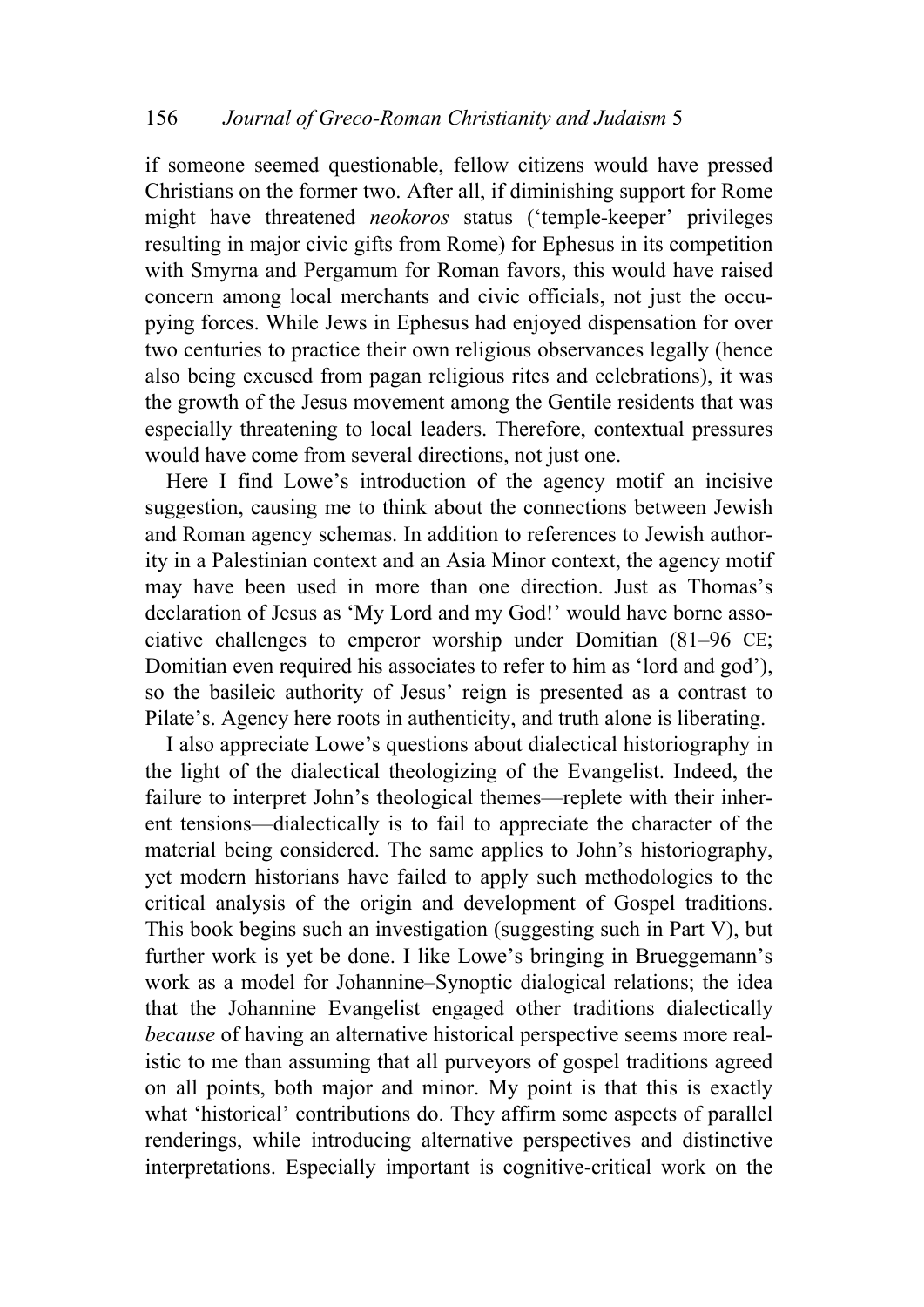formation and development of memory as related to historiography, replete with its adaptive and rhetorical features. I am grateful to Matt for raising these points, and I hope to draw them into my future work.

*Michael Pahl* in his analysis of Part III likewise does a fine job of describing the territory covered by this chapter. As a student of Mark Goodacre's, he is well aware of the plethora of issues surrounding Gospel-relations studies, and he picks up well on the particular aspects comprising my new synthesis regarding John's relations to particular traditions. Pahl summarizes clearly three sets of data that he has effectively garnered from different parts of the book: the literary similarities and differences between John and the Synoptics, the basic structure of my two-edition theory of composition, and the main elements of John's distinctive relations with each of the four (including Q) Synoptic traditions. Impressively, Pahl goes beyond summarizing the book's arguments; he has also synthesized them in the light of their implications for Gospel tradition-development studies, raising questions about the larger issues regarding consonant and dissonant engagements between the Johannine tradition and alternative ones. Speaking of scholarly foundations, in 'kicking the tires', Pahl not only engages my theory of Johannine–Synoptic relations, he also questions the Synoptic Hypothesis foundations far more extensively than I do.

At this point, allow me to clarify which modern foundations I *do* believe are solid and worthy of building upon. In order of descending plausibility, the evidence seems strongest for: (1) Markan priority, as shorter, rougher texts seem to be followed by longer, more refined ones; (2) Matthean incorporation of nearly all of Mark, probably having had access to Mark in written form, to which Matthean material was added; (3) Lukan incorporation of most of Mark, while adding material from various sources—not necessarily a unified, early Lukan source; and (4) Matthean and Lukan uses of common tradition, arguably involving something like a Q source, although this may have involved more than one source, and the 'minor agreements' between Matthew and Luke call for further considerations. Of course, written finalizations of the three Synoptic Gospels to which we have access were built upon oral traditions and developing written ones, and at this point I have not chosen to make specific references to those variegated stages and forms of Synoptic traditions. Neither have I sought to engage the Jesus-sayings material clearly found in the letters of Paul, Peter and James, or even in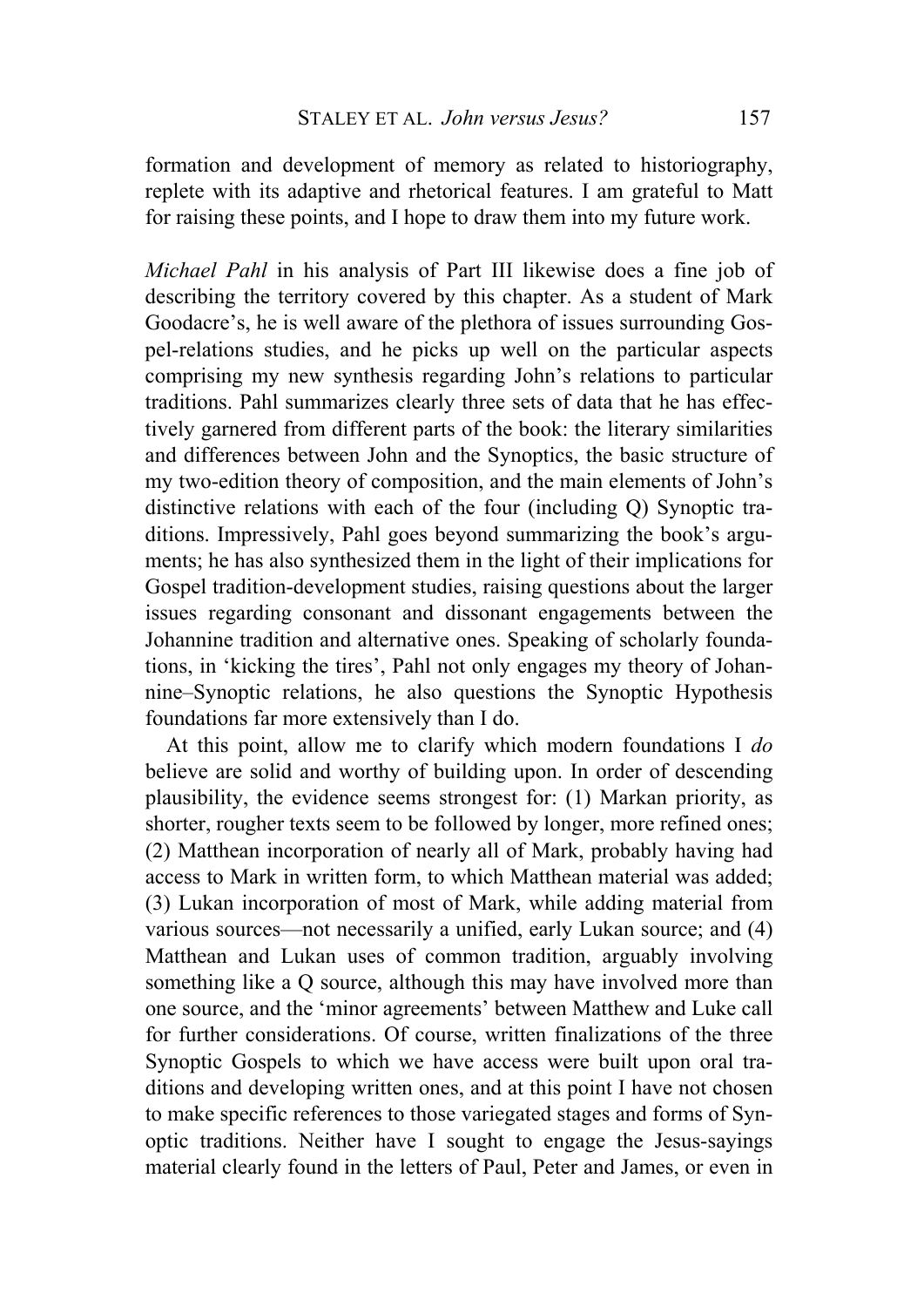the *Didache* and the *Gospel of Thomas*. Some of this Jesus tradition antedated even Mark, but I have not included it in my Johannine– Synoptic relations theory because of its non-narrative form and uncertain relation to gospel traditions. Pahl's exhortation to extend the analysis to 'a common fund of oral Jesus traditions' is thus worth considering, and it lifts the investigation beyond narrative literary analyses alone.

The first of Pahl's two questions pushes for a consideration of the Johannine tradition's dialectical engagement with other traditions if something more fluid than the Two- or Four-Source Hypotheses might have been the case. What if the Matthean tradition were earlier than assumed, and what if a 'common oral fund' of Jesus-sayings material accounts better for the distinctively Matthean and Lukan contacts than an inferred Q source? Certainly the minor agreements between Matthew and Luke (often a one-word or a two-word departure from a passage otherwise included in Mark, found distinctively in Matthew and Luke) call for an alternative explanation to a Q document that was devoid of Markan material. Might Q have also included parts of Mark? How do we know it did not? While I do think the case can be made for something like Q, the Goulder and Goodacre hypothesis that Luke may have been familiar with an earlier form of Matthew might account for some of these features better than the Q hypothesis, although these two theories are not mutually exclusive. If the 'bolt out of the Johannine blue' were a feature of Luke's borrowing a theme from Matthew—a theme sounding *very* Johannine—my guess would be similar to my inference regarding Q: the early Matthean tradition may have borrowed from the early Johannine tradition. Of course, such a theme regarding the Father's relation to the Son could have gone back to Jesus, and if that *were* the case, it would simply point to John's historicity. On the idea of a 'widespread common fund of oral Jesus tradition', an expanded approach to interfluentiality would indeed be well advised. It would account for Johannine contacts with not only the pre-Markan and hypothetical Q traditions, but would also extend to those underlying the Pauline and Thomasine writings as well. It could be that the Johannine Evangelist and final editor might not have always known the source of a Jesus-tradition idea or motif that they were engaging dialectically. On Luke's employment of the Johannine oral tradition, however, his borrowing seems knowing and intentional.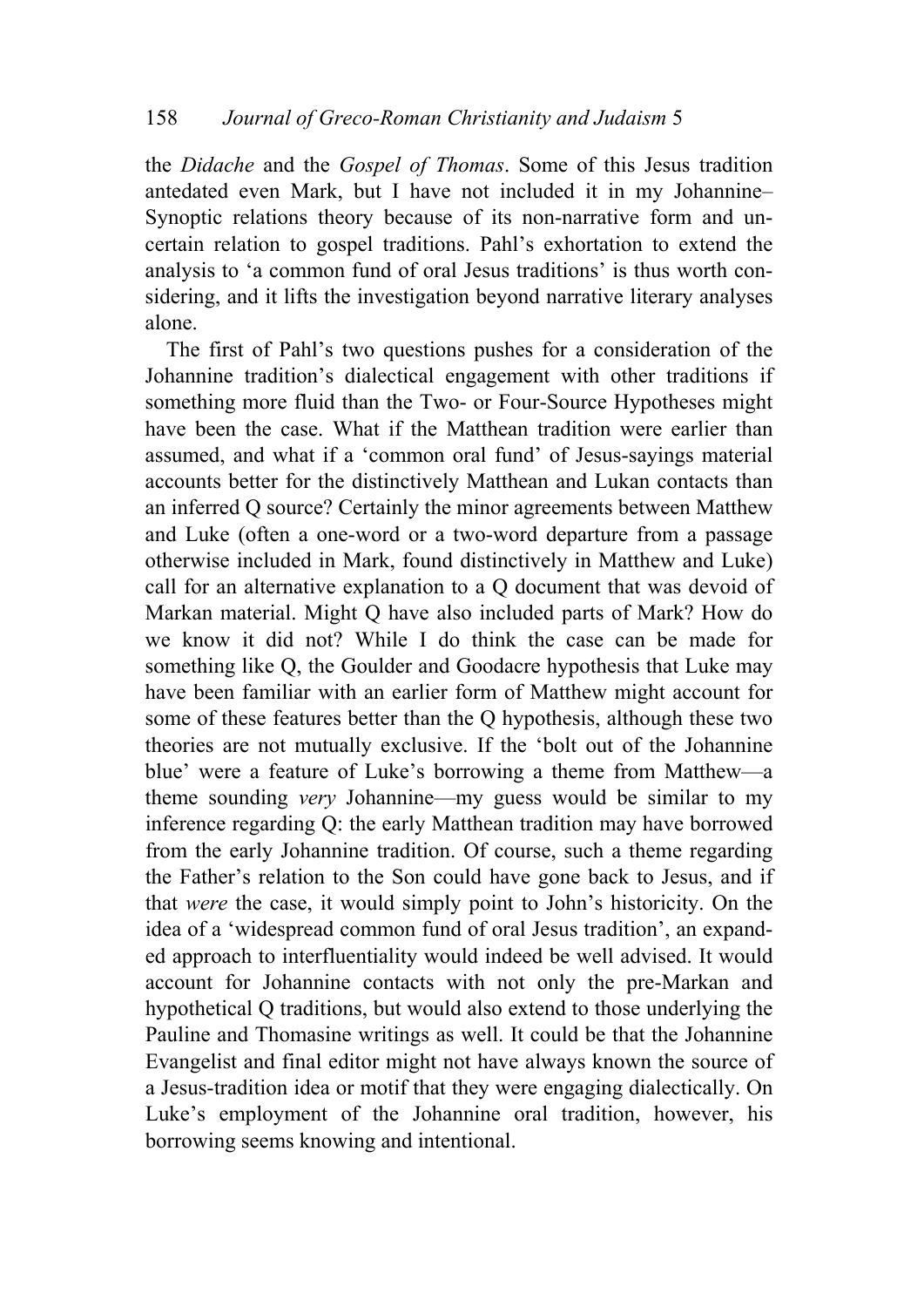Pahl's second question challenges the supposition that Gospel traditions were written for particular communities, reflecting individuated versions of Christianity. While I agree with some of Bauckham's thesis that Gospels were written for more general audiences than for local communities only, I would put it this way: John and Matthew were not written *for* particular communities or sectors of Christianity, as much as *from* them. Mark and Luke appear to have been more generalized from the start. At this point I agree with Pahl, that there is more evidence to support community-related theories for John because of the clearly community-oriented thrust of the Johannine Epistles. That is why I refer to Matthew's situation as a Jewish-Christian 'sector' of early Christianity rather than a single community, proper. Ignatius, however, clearly sought to export a Matthean monepiscopal approach to local leadership among the churches of Asia Minor, and it was likely an early form of this development that the author of 3 John, as the final compiler of the Gospel, was addressing.

Beyond these qualifications, I want to affirm Pahl's picking up on the personal character of Gospel traditions. Indeed we are speaking of *people*, who are the effectual 'tradents and transmitters of tradition', and considering how to investigate critically 'a personal interfluentiality' may pose an important step forward. As I developed in chapter 7 of *Christology*, one of the key reasons for the differences between the pre-Markan and the early Johannine traditions may have been the individuated ministries and personalities of the two personal sources of these traditions. Whether they were the tradition-attested Peter and John, or whether they were other known or unknown figures, the likelihood of differing gifts, inclinations and ministries between the pre-Markan and early Johannine preachers would have affected what they taught and how they emphasized interpretive points along the way. Those differences may have gone back to the earliest stages of Gospel traditions, and they would have continued to impact their developments at every stage along the way.

The reason these matters are significant for Jesus studies is that the alternative presentation of Jesus and his ministry in the Johannine tradition, if understood within a more plausible theory of development and inter-traditional dialogue, may serve better as a source for Jesus research than has been recently granted. If I were to try to assimilate Pahl's final suggestion regarding Johannine consonant and dissonant engagements within my inferences of the first and the final editions of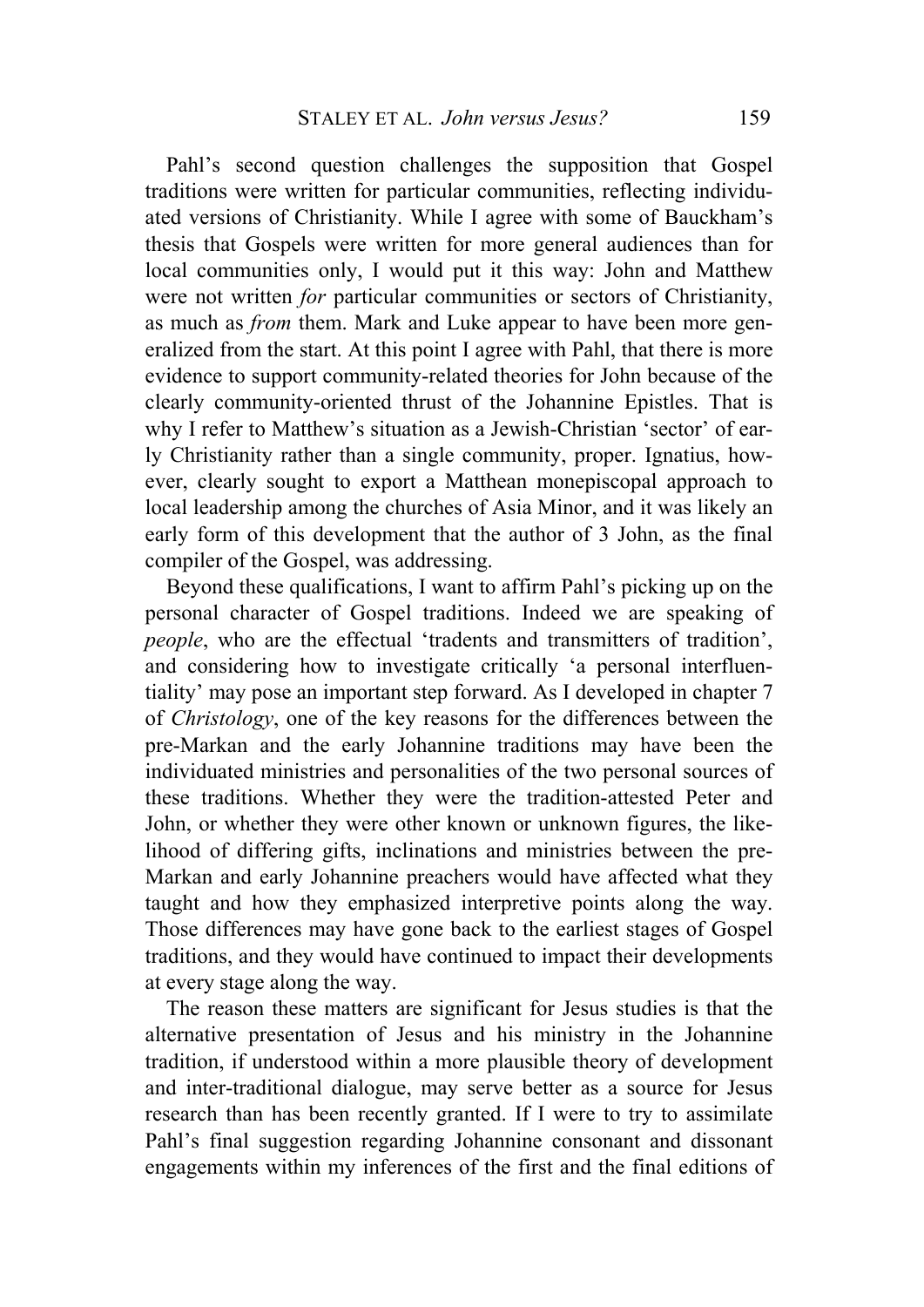the Johannine Gospel, I might put it this way: the first edition appears to have engaged the Markan Gospel and a few other traditional themes augmentively and correctively; the final edition appears to have engaged primarily the direct or indirect influence of Matthew dialectically and correctively, although other Markan, or more generally Synoptic, presentations may have been considered, as well. This approach does not work so well, however, with the Lukan and hypothetical Q traditions, as they seemed to have borrowed from the Johannine oral tradition. I could go with some measure of Q–Johannine interfluentiality in addition, although the double-tradition and Johannine contacts could also be a factor of secondary orality or general interfluentiality between multiple traditions. On this matter, an expanded theory of interfluentiality is a worthy consideration, although hypotheses in these directions must be considered extended, and thus tentatively held. The value, however, lies in keeping in mind that the 'reality' being described will always be more complex and multivarious than even the best of tradition-history theories.

*Anne Moore's* critique of Part IV, like the above essays, is more than simply a review. It engages the larger set of issues, ranging from the book's implications for how Jesus scholars work to the dialectical character of historiography itself, introducing new resources that will inform my own studies and those of others as well. In picking up on the call for a paradigm shift as to how scholars work, Moore infers correctly the larger thrust of the book. Within scientific research, critical investigations proceed with established sets of assumptions and by means of agreed-upon procedures. And they rightly retain their authority as long as they tend to be functional and reliable. When a valid tenet gets pressed beyond its breaking point, however, or when too many exceptions to a generalization get noticed, alternative explanations and approaches are required. That is how paradigm shifts happen within science, and also within other critical fields of inquiry—what modern biblical studies claim to be. In that sense, while this book challenges modern foundations for Johannine and Jesus studies, it attempts to do so on the basis of plausible evidence and rational analysis—the very stuff of scientific critical analysis. It therefore challenges modernistic platforms on their own modern terms, while introducing fresh perspectives and analyses, calling for at least a more nuanced view of John, Jesus and history. Whether it succeeds, of course, depends on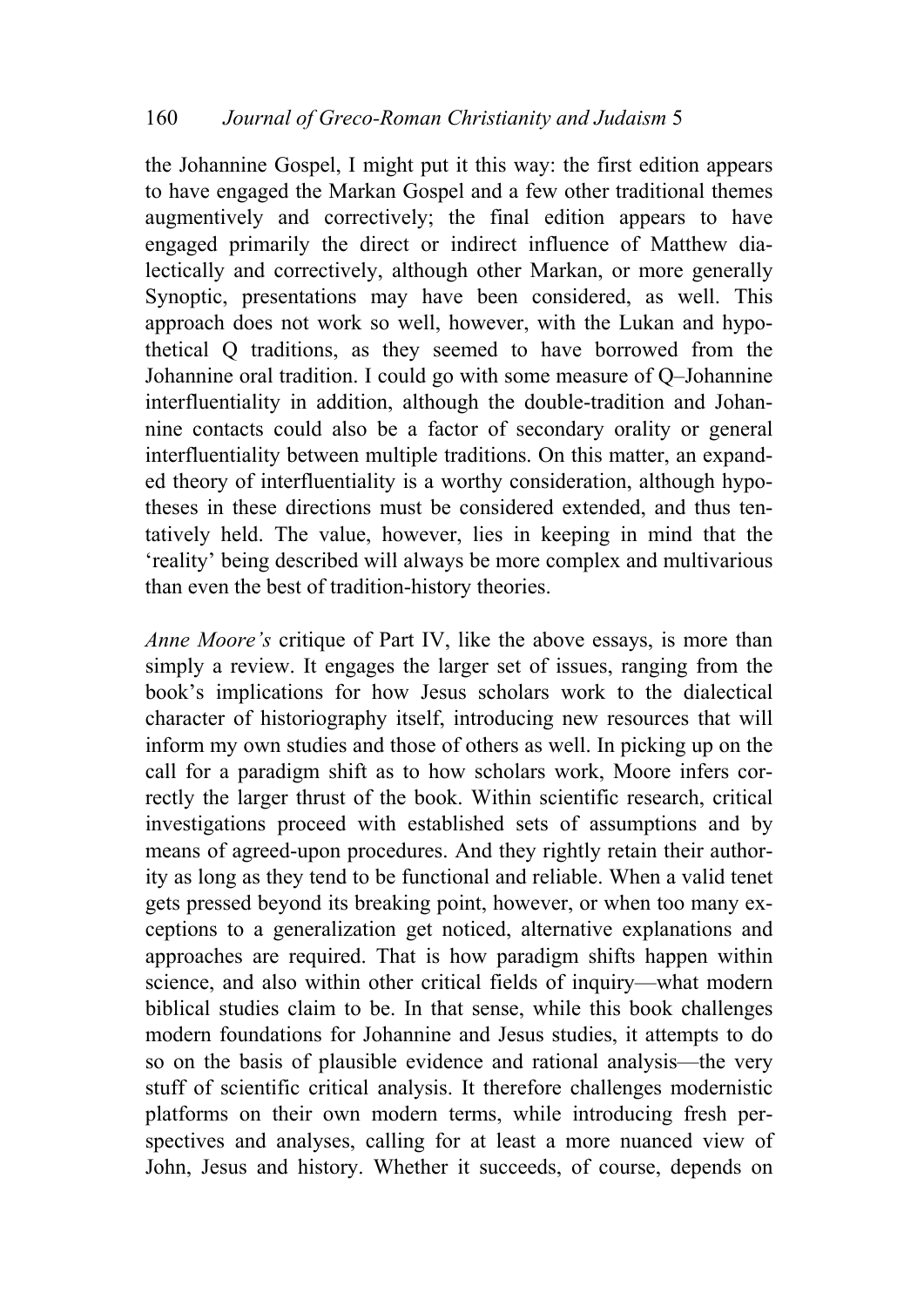what other interpreters do with the suggestions, and here Moore's contribution is extremely helpful.

In bringing in the work of Jonathan Smith, Moore rightly calls attention to the connections between ways scholars have categorized this material and their own rhetorical interests, often influencing their judgments on John's historicity with greater and lesser degrees of confidence. Indeed, the very typological associations of Jesus with Jewish and Hellenistic redeemer figures in John, designed to be compelling for first-century audiences, became a liability for some modernist audiences, especially European ones, in their attempts to distinguish Christianity from paganism and Judaism. Put otherwise, Bultmann and others were willing to sacrifice the historicity of all gospel traditions, especially John, in deference to the existential call to faith so clearly put in the Johannine evangel. However, the category mistake is to infer an ahistorical origin from the final theological packaging of John's material, especially when there are so many exceptions to Bultmann's own evidence claims, and when so much mundane, archaeological, topographical and chronological material in John is hard to explain otherwise.

With Moore's comments on the 31 points of similarity between *all four canonical Gospels*, if John is patently nonhistorical, one must be willing to assert that if John is not historical, none of these elements can be considered historical in any of the other three Gospels, either. Scholars do not make that move, however, and this is grossly inconsistent. Neither are any of the contacts between John and the Synoptics on these points identical, so theories of derivative influence or literary dependence are scant in terms of critical plausibility. These are just some of the reasons why a new theory is required. Despite John's theological character, there are too many exceptions to its purported ahistoricity for such a claim to stand the test of time.

With allowances for John's rhetorical interests and the Evangelist's employment of theological crafting of his story of Jesus, Moore rightly distills five major ways in which John contributes to the quest for the Jesus of history. Her incorporation of multiple-attestation material along with distinctively Johannine material makes for suitable bases for Jesus research rooted in the Johannine witness. In addition to appreciating how they point the way forward, I might recommend these five points as an outline that other Jesus scholars might build upon in seeking to explore how John's witness might yet contribute to scholarly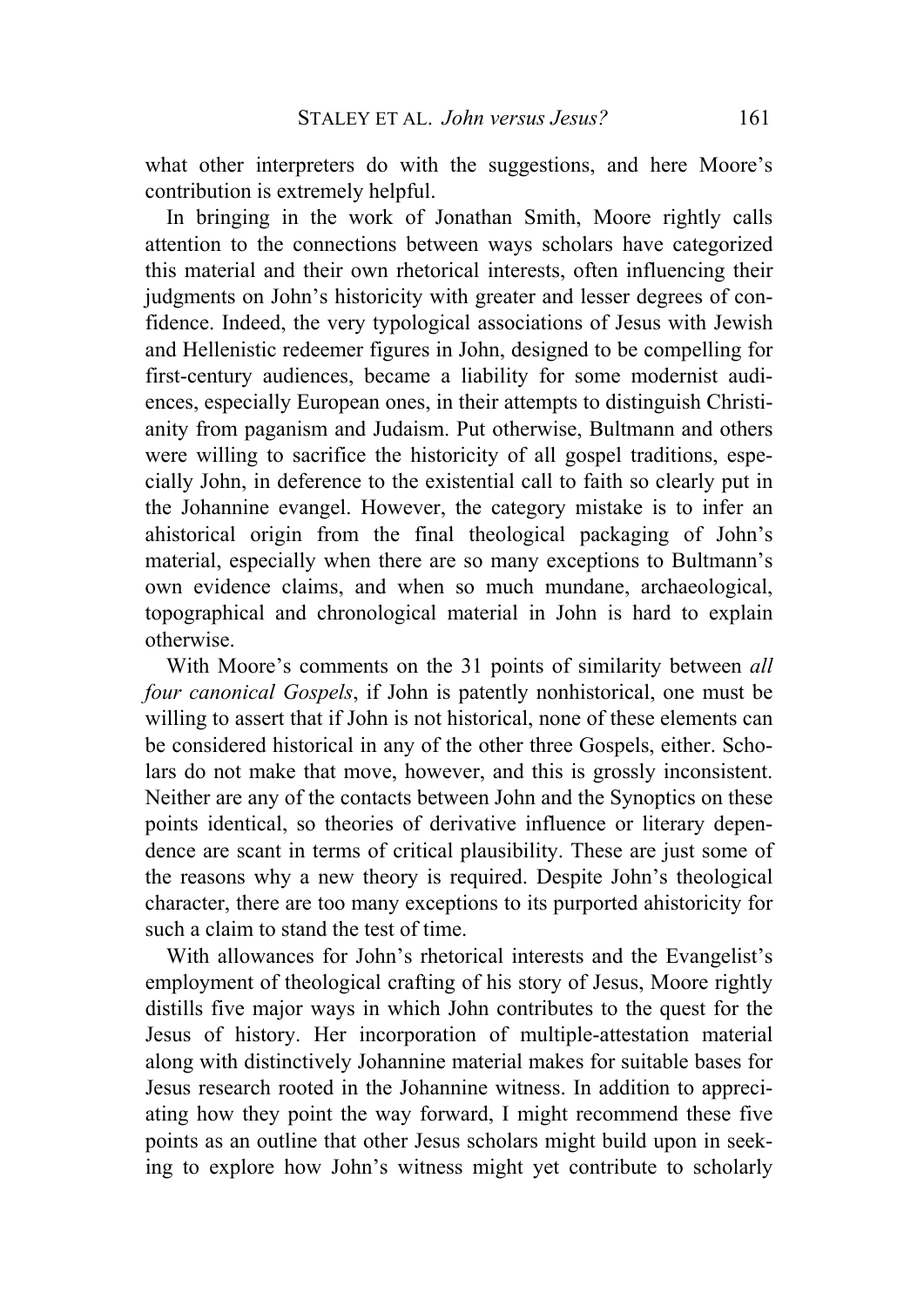Jesus research. I also appreciate Moore's affirmation of the interfluential character of emerging Jesus material in the first century CE, and I agree with her critique that my table of Johannine–Synoptic relations (Table 3.3) *might not be messy enough*! Her and Pahl's judgments along these lines counter effectively the tendency of some scholars to resist complexification, or to try to explain the entire Johannine–Synoptic problem on the basis of a single theory: 'John was dependent', or 'John was independent', when histories of development and dialectical engagement over seven decades were inevitably more complex than a simplistic theory can muster. Her introduction of the Thomas tradition and the *Egerton Gospel* should be added to the 'fund of Jesus tradition' material suggested by Pahl, and further work deserves at least some consideration as I develop 'A Bi-Optic Hypothesis: A Theory of Interfluentiality between the Johannine and Markan Traditions'.[18](#page-37-0)

Professor Moore goes on to make two critical suggestions as to what the paradigm shift might look like, both of which I agree with. The first points out that while the present book does call for a change in how scholars work, it does not go far enough in fully developing what the Jesus of history in Johannine perspective might look like. Agreed! That will be the thrust of my next book, currently under contract with Eerdmans.[19](#page-37-1) While the present book has sought to engage critically the foun-dations for the relations between the Fourth Gospel and Jesus research, the eight ways that John might contribute to Jesus quests do outline the parameters of such a study. I might also note, though, that John's con-tributions to Jesus quests are not argued as overturning Synoptic bases for Jesus studies but as augmenting them. Therefore, the eight ways (among others) in which I still believe the Synoptics pose a fuller glimpse at the Jesus of history (over John's) should still be kept in mind. Rather, a bi-optic approach to the Jesus of history poses a more nuanced corrective to the imbalanced modernistic excluding of John from the table. That being the case, the twenty-four elements of the three categories in Part IV should be considered suggestive rather than

<span id="page-37-0"></span>18. This is the title of the presidential address I delivered at the Pacific Northwest AAR/SBL/ASOR meetings at George Fox University in May 2008. Alan Culpepper has encouraged me to expand the theory into a full-fledged monograph, which I also hope to attempt in the near future.

<span id="page-37-1"></span>19. Scheduled for 2009 or 2010, the working title for that book is *Jesus in Johannine Perspective: A Fourth Quest for Jesus*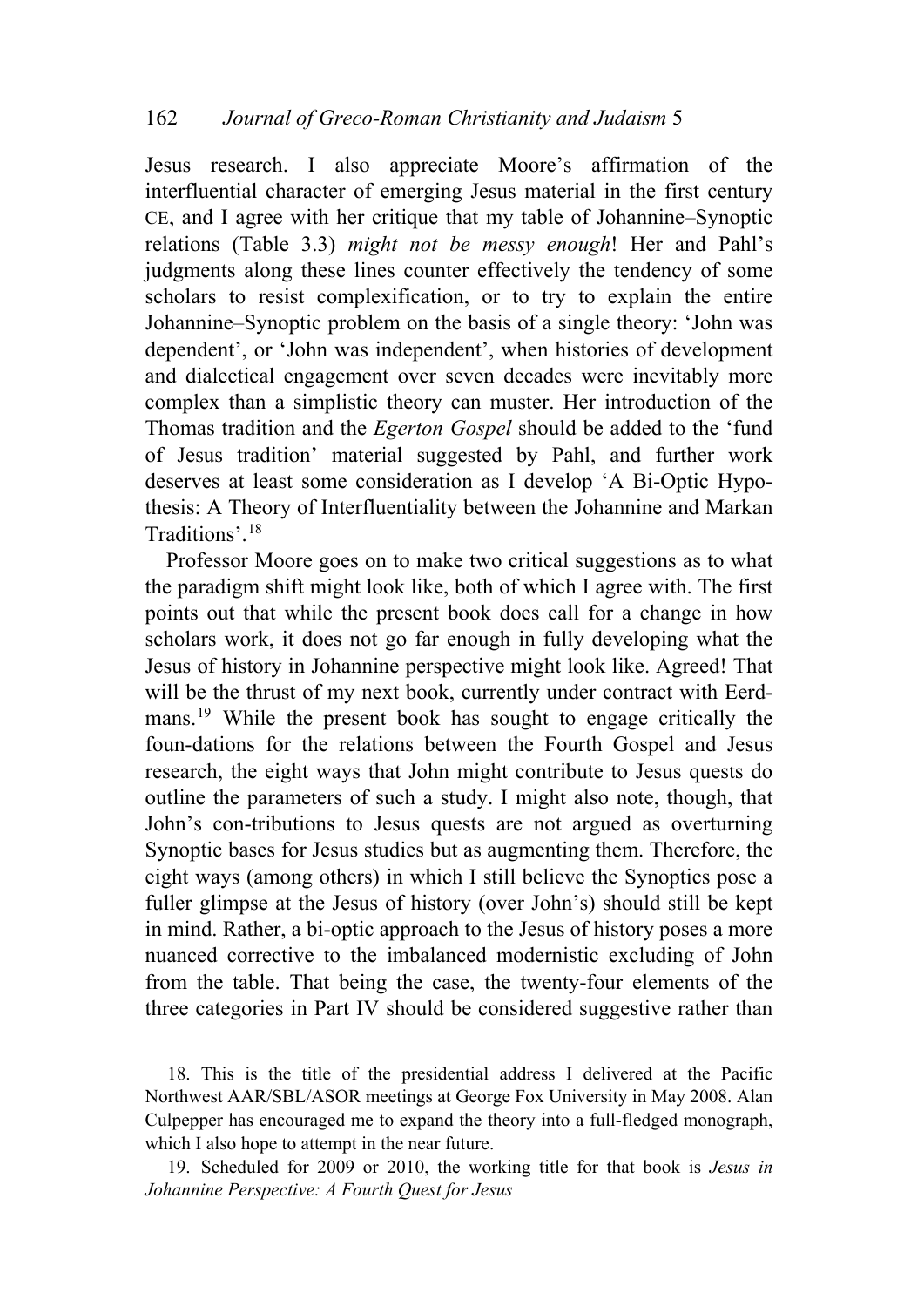exhaustive. If Part III suggests new blueprints for determining the foundations of Jesus and Johannine research, Part IV suggests some of the building material that might be useful in constructing further understandings of the historical Jesus.

In service to this end, Moore's two final points are especially welcome. First, adequate Jesus research is to be based upon the most inclusive and serviceable database of plausible material, and the data within John and in non-canonical traditions deserve consideration in their own right. I could not agree more! I also like her bringing Hayden White's insights into the mix; attention given to the 'historical chronicle' at hand, complete with its accompanying detail, can and should be investigated alongside the rhetorical and interpretive interests of the narrator. In that sense, history is rhetorical as well as fiction; the question is how this might be so with respect to the origin and development of Jesus traditions in general, and John's in particular. Moore's second point is also well taken, about finding new ways of analyzing how the 'historical chronicle' of the Johannine Evangelist connects with our own 'interpretive narratives' in the twenty-first century. Here I believe the challenge of the Johannine Jesus to political and religious authorities of his day in the name of the liberating power of truth has great potential for meaningful interpretation in later settings, and prophetically so.

As a dialectical exploration of the truth, however, the Johannine narrative not only exposes the foibles and conventionalities of its firstcentury settings and contexts, but also challenges subsequent audiences: Christian and otherwise. Wrong is the modernist notion that meaningful historiography must be neutral and disengaged. While we might argue that good history-writing will necessarily be fair and objective, interpreting the significance of historical events in terms of their earlier meanings and later implications will always be a subjective endeavor. Hence, the rhetoric of history deserves critical consideration every bit as much as the rhetoric of fiction.[20](#page-38-0) In the analysis of Marianne Meye

<span id="page-38-0"></span>20. In appreciation for ways that Jeff Staley and others have made good use of Wayne Booth's books, *The Rhetoric of Fiction* (Chicago: University of Chicago Press, 2nd edn, 1983) and *The Rhetoric of Irony* (Chicago: University of Chicago Press, 1974), we might also investigate critically 'the rhetoric of history' as a critical consideration. See Marianne Meye Thompson's call for fresh approaches to Johannine historiography by means of incorporating new analyses of historiography by such historical-critical scholars as Michel de Certeau, Paul Veyne, Hayden